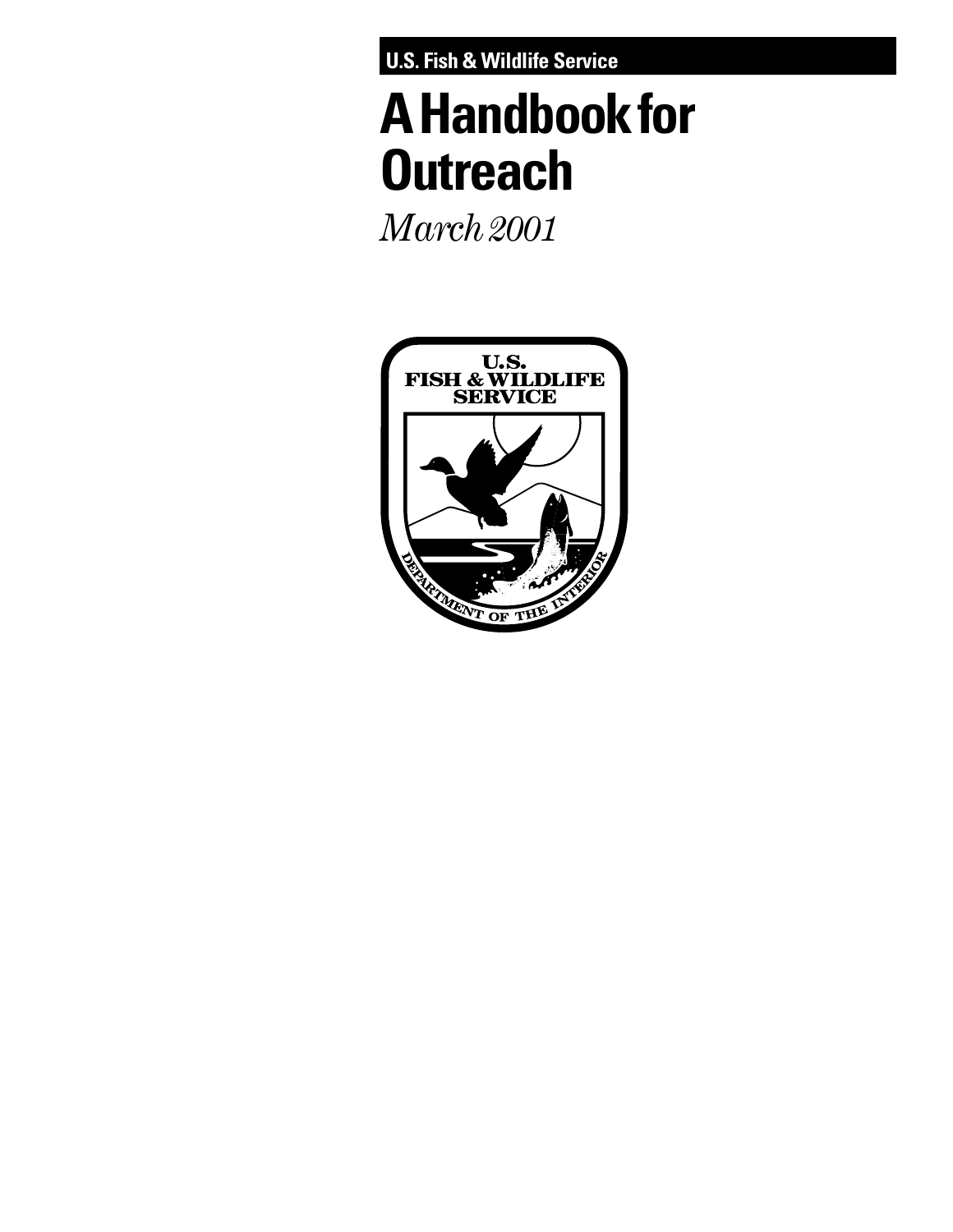## **Foreword**

**"Our mission is working with others to conserve, protect, and enhance fish, wildlife, and plants and their habitats for the continuing benefit of the American people."**

One of the most important changes in the way the U.S. Fish and Wildlife Service accomplishes its mission is now reflected by three words at the beginning of our mission statement: "working with others." These words reflect our acknowledgement that we cannot effectively carry out our enormous natural resources management mission singlehandedly. This Handbook for Outreach, with key guidance, policies, and helpful tips, will serve as your one-stop reference on how to enlist the support of a wide range of "others," i.e., our publics, by improving our communications with them.

How can Outreach help the Service do its job? As America continues to grow, natural resource management problems have become immensely complicated by the involvement of people from many different segments of the public. Successful resolution of these problems requires effective communication with these publics. To gain their support for our mission, it is imperative that we provide them a clear picture of the needs of fish and wildlife resources and the consequences of human intervention, be they positive or negative. Our success in this endeavor depends on how well the American people trust the U.S. Fish and Wildlife Service.

To be trusted by a skeptical public, an organization must not only perform well, but also be publicly appreciated for its good performance. Our science and judgment in managing natural resources are sound, and creditworthy. However, too many Americans do not even know who we are or what we do. As a result, we are often mistrusted, wrongly criticized, and many of those who would share our values work against us instead of with us. Effective outreach can help us gain the trust and assistance of our various publics, while providing us a mechanism to listen, and where appropriate, accommodate reasonable concerns.

Outreach is not just about making the Service "look good." It's about building trust. Outreach is a management tool to help us develop and maintain the trust and understanding of the American people. With their trust will come their support for us in our mission to conserve, protect, and enhance fish, wildlife and plants for their benefit.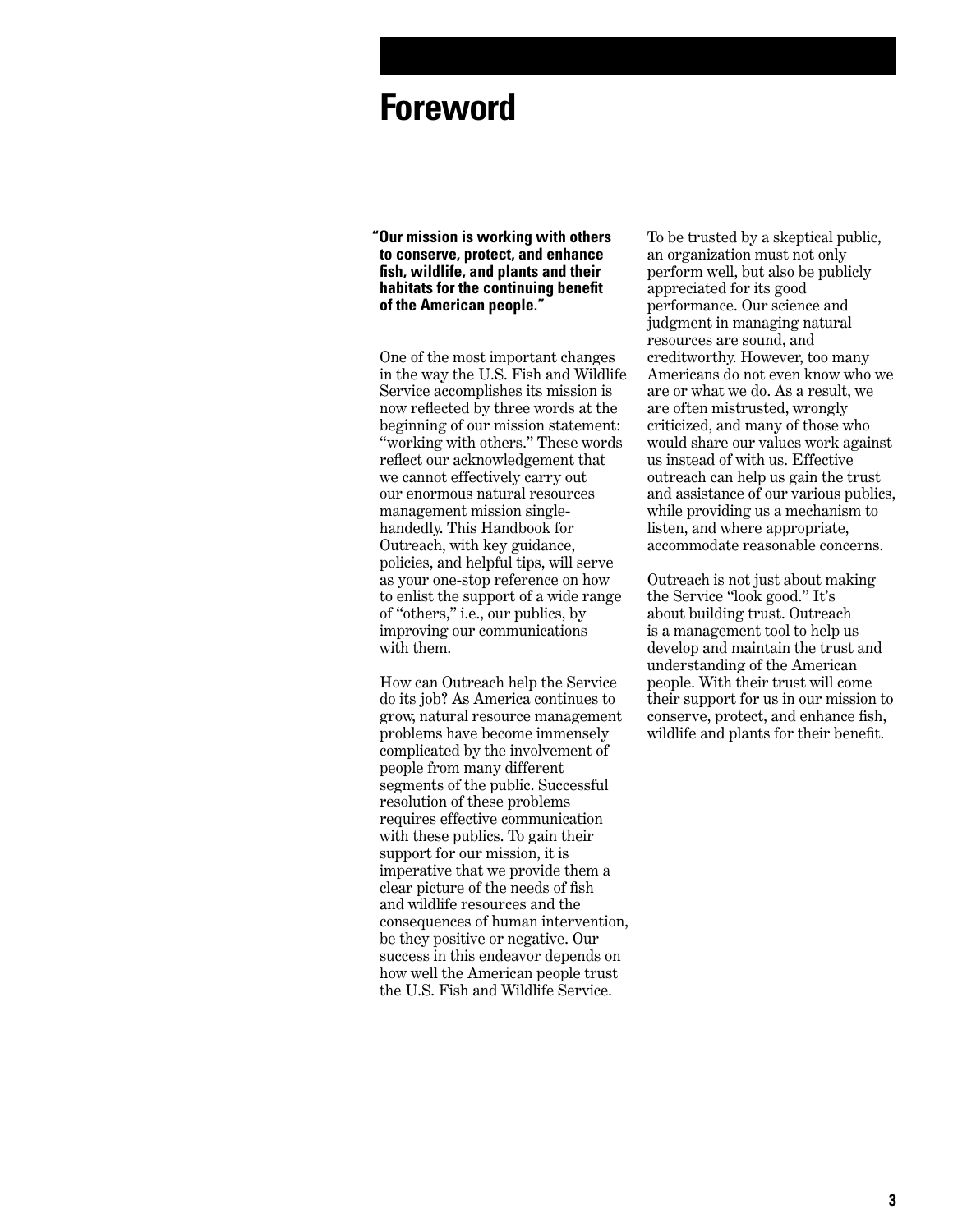## **Guide to Using the Outreach Handbook**

This booklet is intended to serve as a one-stop, quick reference guide on Outreach, and to serve as your central location for:

- Step-by-step directions for preparing an Outreach Plan
- A practical overview of key components of good outreach
- Regulations, policies and directives regarding the practice of outreach.
- Suggestions and tips to help make your outreach effective and creative.

This booklet is designed so you can update it as needed. Feel free to customize it by adding articles, other outreach guidance, or your own material to keep it up to date.

*The National Conservation Training Center offers training in all phases of outreach, both at the Center and in local areas. For information, check their website (www.fws.gov/r9nctc/nctc.html) or call 304-876-7200.*

## **Acknowledgments**

Much of the information in this Outreach Handbook draws upon the excellent outreach guidance that has been previously prepared by forward-looking Service employees from all Regions. The fact that specific material in this booklet has been incorporated from that guidance should be seen as the strongest possible endorsement of that fine work. Key publications excerpted in, or used in the preparation of the Outreach Handbook include the following:

*Region 1:*

"Regional Outreach Strategy," 1992 "Outreach Handbook" "Field Guide to Outreach"

#### *Region 5:*

"One Step at a Time: An Outreach Handbook," 1995 "A Plan for Congressional Relations," 1998

#### *Region 7:*

"Region 7 Outreach Report," 1995

*National Conservation Training Center:*  Various publications and lesson plans.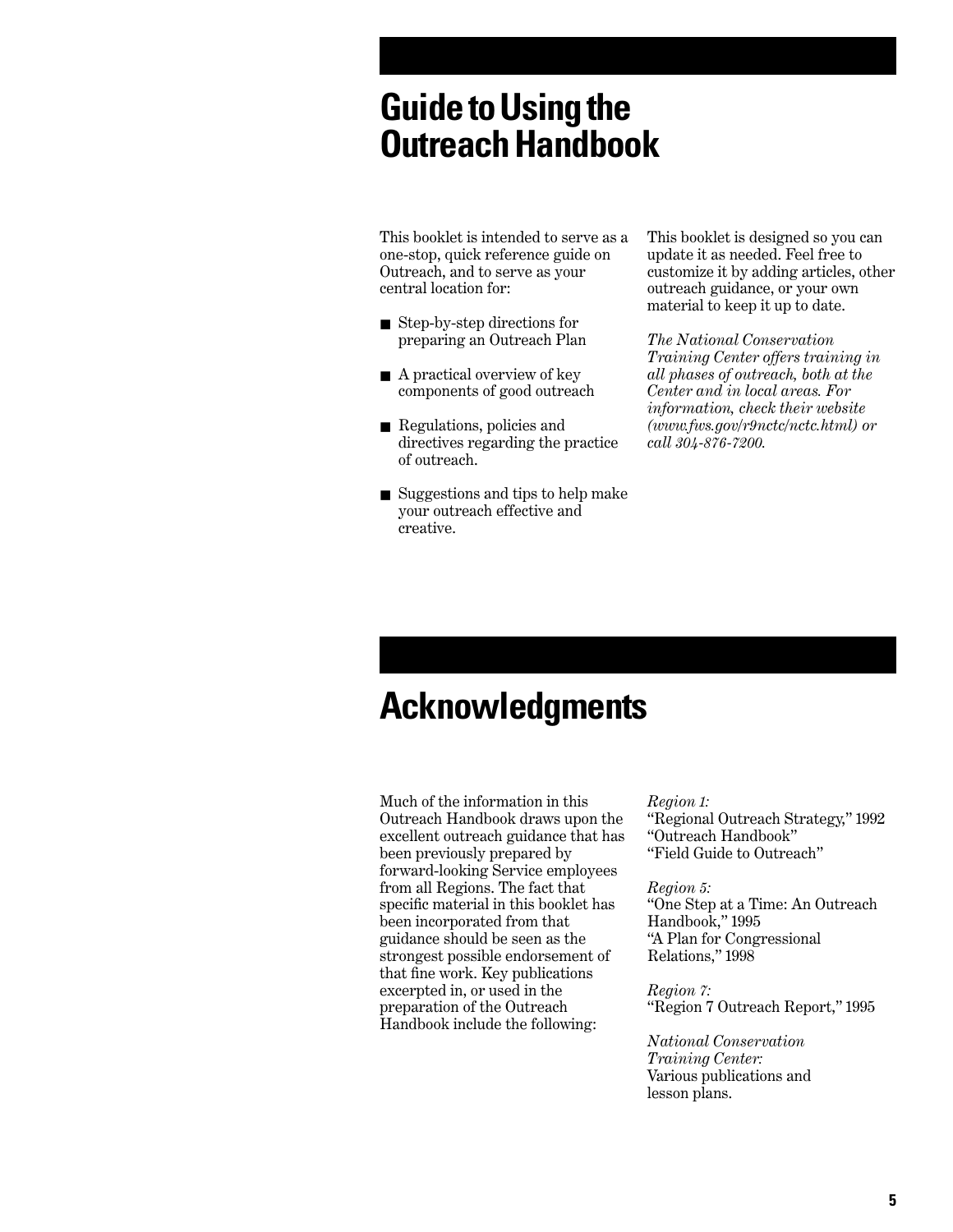## **Table of Contents**

| Crafting the Convergence: Service Messages — Your Project's Messages              |  |
|-----------------------------------------------------------------------------------|--|
|                                                                                   |  |
| Director's Memorandum: Membership and Participation in Professional Societies  29 |  |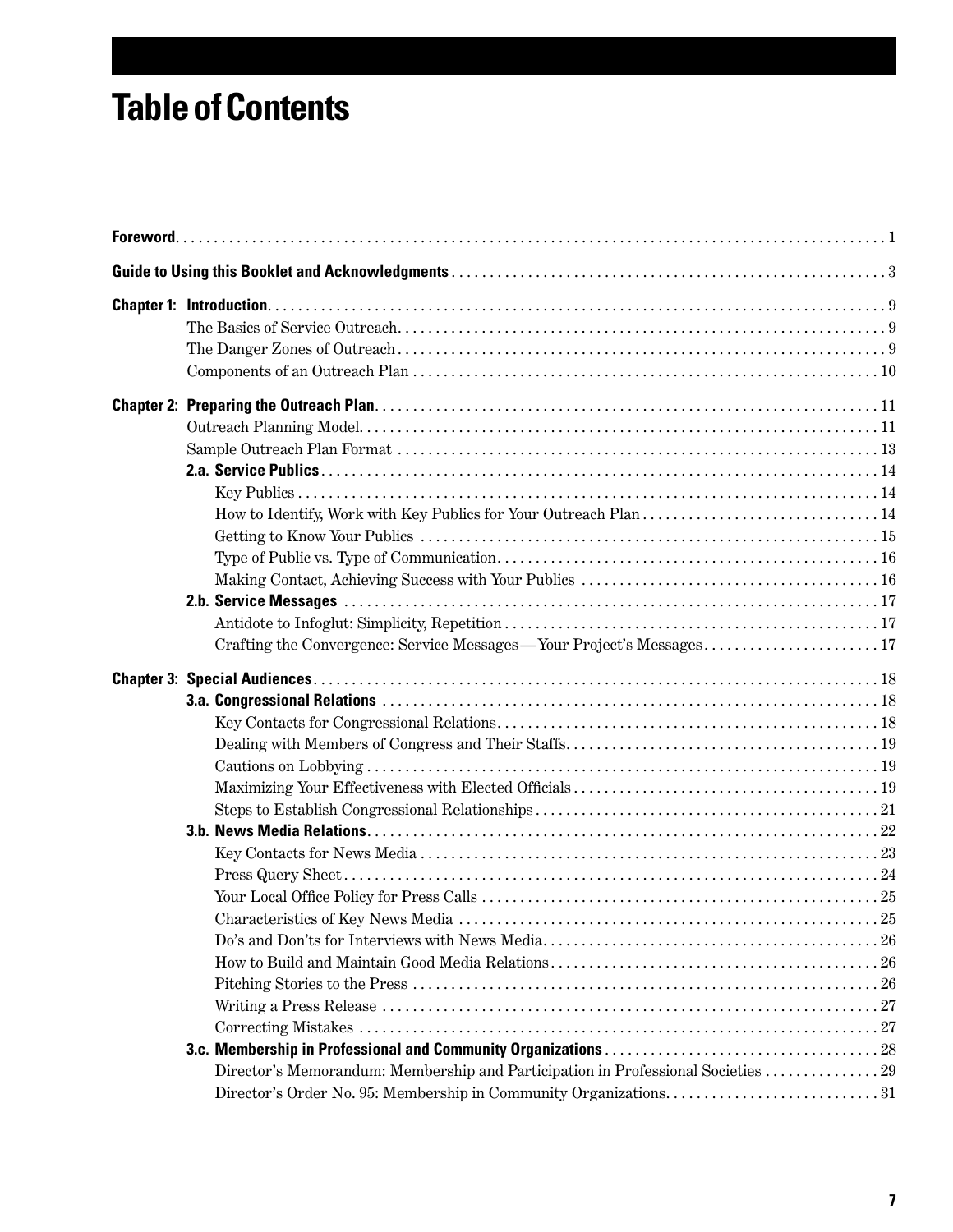|                   | Do's and Don'ts for Successful Environmental Education Programs 34 |  |
|-------------------|--------------------------------------------------------------------|--|
|                   |                                                                    |  |
|                   |                                                                    |  |
|                   |                                                                    |  |
|                   |                                                                    |  |
|                   |                                                                    |  |
|                   |                                                                    |  |
|                   |                                                                    |  |
|                   |                                                                    |  |
|                   |                                                                    |  |
|                   |                                                                    |  |
|                   |                                                                    |  |
| <b>Appendices</b> |                                                                    |  |

#### **A-1 Approvals**

| Guidance and Forms for outreach-related activities which require approval |  |  |  |
|---------------------------------------------------------------------------|--|--|--|
|---------------------------------------------------------------------------|--|--|--|

- A-1 a. Approval form for Publications (DI-550)
- A-1 b. Approval form for Audio-Visual Production (DI-551)
- A-1 c. Approval for Special Events of National Significance (042 FW 1.1.6.A)

#### **A-2 National Outreach Strategy**

#### **A-3 Planning Models**

- A-3 a. Director's Memorandum, "Outreach Planning for Significant Decisions"
- A-3 b. Region 1 10-Step Model Process ("Field Guide to Outreach")
- A-3 c. Region 5 7-Step Model Process ("Region 5 Outreach Workbook")
- A-3 d. Region 7 7-Step Model Process ("Region 7 Outreach Checklist")

#### **A-4 Congressional Relations**

- A-4 a. Reminder and Final Guidelines When Meeting with Members of Congress Director's Memorandum, April 1, 1999
- A-4 b. Congressional Meetings

Memorandum from Assistant Director, External Affairs, February 23, 1998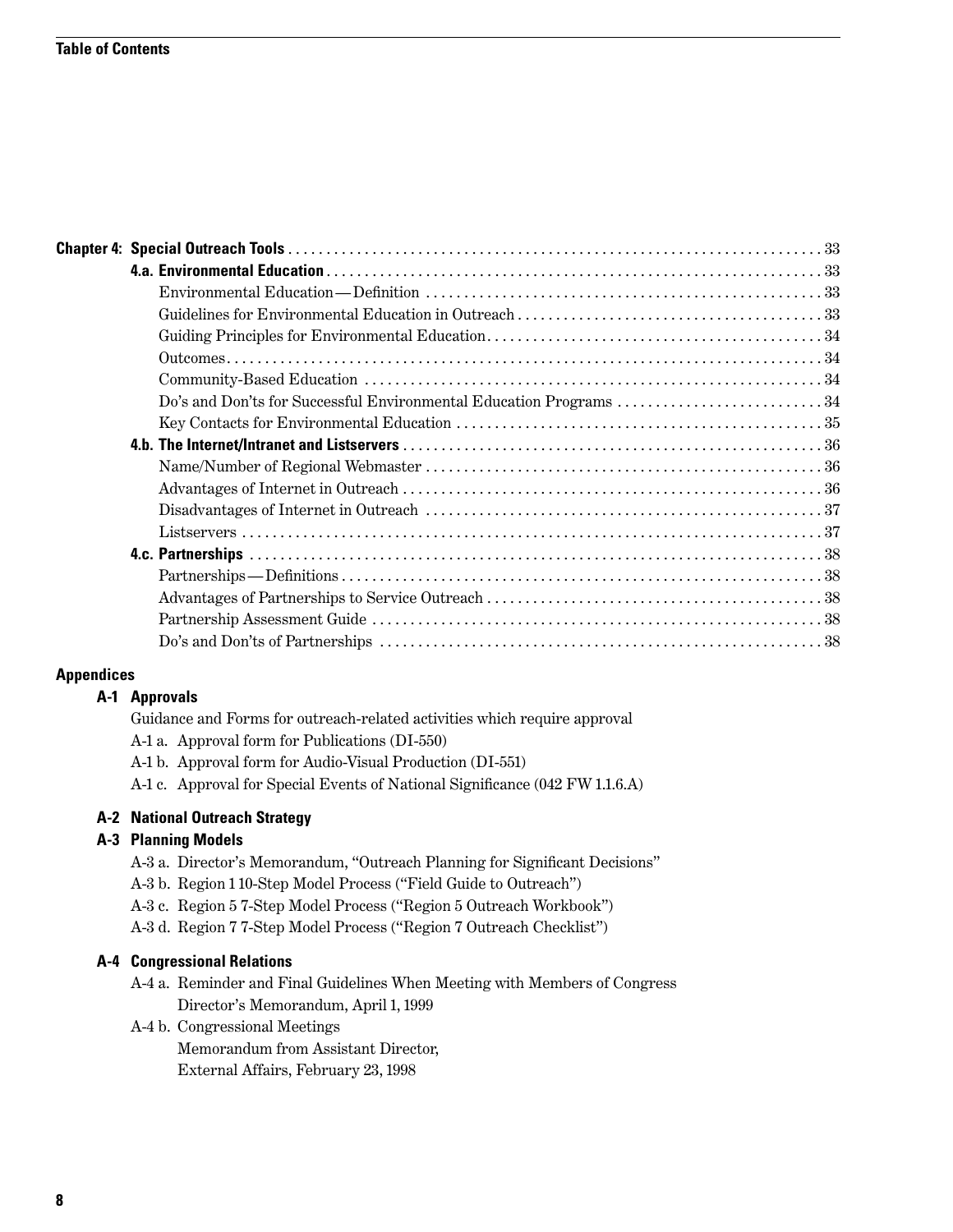- A-4 c. "Contacts with Members of Congress and Staff " Director's Memorandum, November 12, 1997
- A-4 d. Congressional Activity Report (Form) From R-5 "Plan for Congressional Relations"
- A-4 e. Committees and Sub Committees of interest to the Service From R-5 "Plan for Congressional Relations"
- A-4 f. Congressional Information Resources From R-5 "Plan for Congressional Relations"
- A-4 g. "Congressional Lobbying," Director's Memorandum, July 26, 2000

#### **A-5 Media Relations**

- A-5 a. "Letters to the Editor," by David Klinger
- A-5 b. Letters to the Editor, Op-Ed Piece From IMPACT Notebook, pp 5-10,11,12

#### **A-6 Partnerships**

A-6 a. Conservation Partnerships, A Field Guide to Public-Private Partnering for Natural Resource Conservation

#### **A-7 How-To: Special Events**

- A-7 a. Manual Chapter 042 FW 1 Dedications and Special Events
- A-7 b. Handbook for Dedications and Other Special Events
- A-7 c. Special Events From R-1 Field Guide to Outreach

#### **A-8 How To: Public Meetings**

A-8 a. The Public Meeting Survival Guide, From R-1 and Oregon Department of Fish and Wildlife

#### **A-9 How To: Presentations**

A-9 a. Presentations, From R-1 Field Guide to Outreach

#### **A-10 How To: Outreach Tools**

- A-10 a.Identify Outreach Tools Using the Instruments of the Trade From R-5 One Step at a Time: An Outreach Workbook, Step 5
- A-10 b.Outreach Tools A Suggested List

From R-5 One Step at a Time: An Outreach Workbook, Appendix 4

#### **Glossary of Outreach Terms**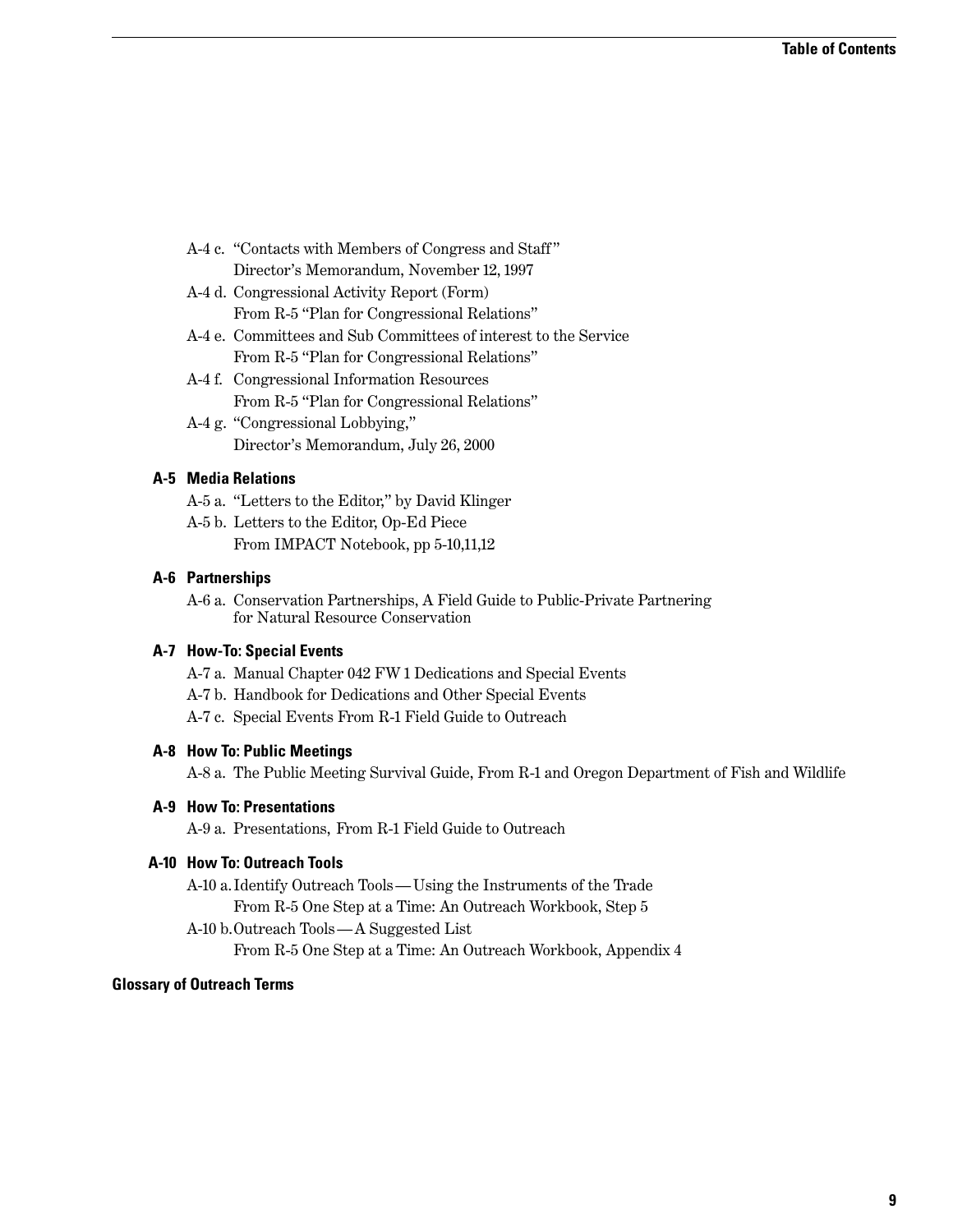## **Chapter 1: Introduction**

## **Definition of Outreach:**

*Outreach is two-way communication between the U.S. Fish and Wildlife Service and the public to establish mutual understanding, promote involvement, and influence attitudes and actions, with the goal of improving joint stewardship of our natural resources. (From the National Outreach Strategy)*

### **The Basics of Service Outreach**

*"It's About Building Trust"*

The fundamental purpose of Service outreach is to build understanding and trust in the Service by helping members of various publics understand who we are, what we do, and why we do it. The *National Outreach Strategy* (See Appendix A-2) describes a Service-wide approach that brings consistency to outreach efforts by specifying unified messages and a unified approach for delivering those messages. All Service outreach including yours — gains synergy through consistency. Your effective outreach conducted in harmony with other Service outreach at local, regional, and national levels will resonate in audiences, build on familiar themes, and form a much stronger impression than outreach conducted independently.

## **The Danger Zones of Outreach**

*How to do great outreach and stay out of trouble!*

Outreach can be a powerful tool to help the Service carry out its mission. However, those involved in Outreach must insure that it is carried out in accordance with the guidance, regulations, and laws. Be sure to familiarize yourself with possible restrictions in these areas:

#### **1. Lobbying.**

Do not engage, discuss or relay any information that deals with pending federal legislation or appropriation without coordinating closely with your Congressional Liaison. *(See Chapter 3.a., Appendix A-4)*

#### **2. Copyright.**

Do not use information materials taken or copied from private or commercial sources. This applies to photographs, film, and videotape productions, as well as publications. In some cases, permission may be granted, but find out how to obtain permission before you use copyrighted material. *(Consult with your Assistant Regional Director for External Affairs, or the Departmental Office of the Solicitor)*

#### **3. Libel, Slander.**

Do not publicly criticize individuals, organizations, or businesses. Stick to the Service's key messages, and you won't have any problems here.

#### **4. Accessibility for Citizens with Disabilities.**

When planning for any outreach or information program, including exhibits and special events, remember to take into consideration citizens with various disabilities. *(Consult with your Assistant Regional Director for Human Resources)* 

#### **5. Surveys.**

Surveys are an excellent way to obtain information about the public, but *formal surveys of the public may not be conducted without obtaining approval from the Office of Management and Budget.* Outreach may draw upon results of surveys already independently conducted by others. *(See Chapter 3) (Consult with your Assistant Regional Director for External Affairs)*

#### **6. Approvals.**

Remember that many Outreach products and activities require either written approvals from, or coordination with, specific offices. Examples include:

- a. Publications. In addition to being approved in advance, publications should conform to Service Graphic Standards.
- b. Audio-visual productions.
- c. Exhibits.
- d. New web pages. (Updating information already posted does not require approval)
- e. Special events that involve high level officials, or those that focus on highly visible (or controversial) issues.
- f. Advertising. Use of appropriated funds for commercial advertising (unless specifically authorized) is prohibited.

#### **Plan your outreach early to find out about and obtain needed approvals.**

For details on required approvals, see relevant chapters, Appendix A-1, or consult with your Assistant Regional Director for External Affairs.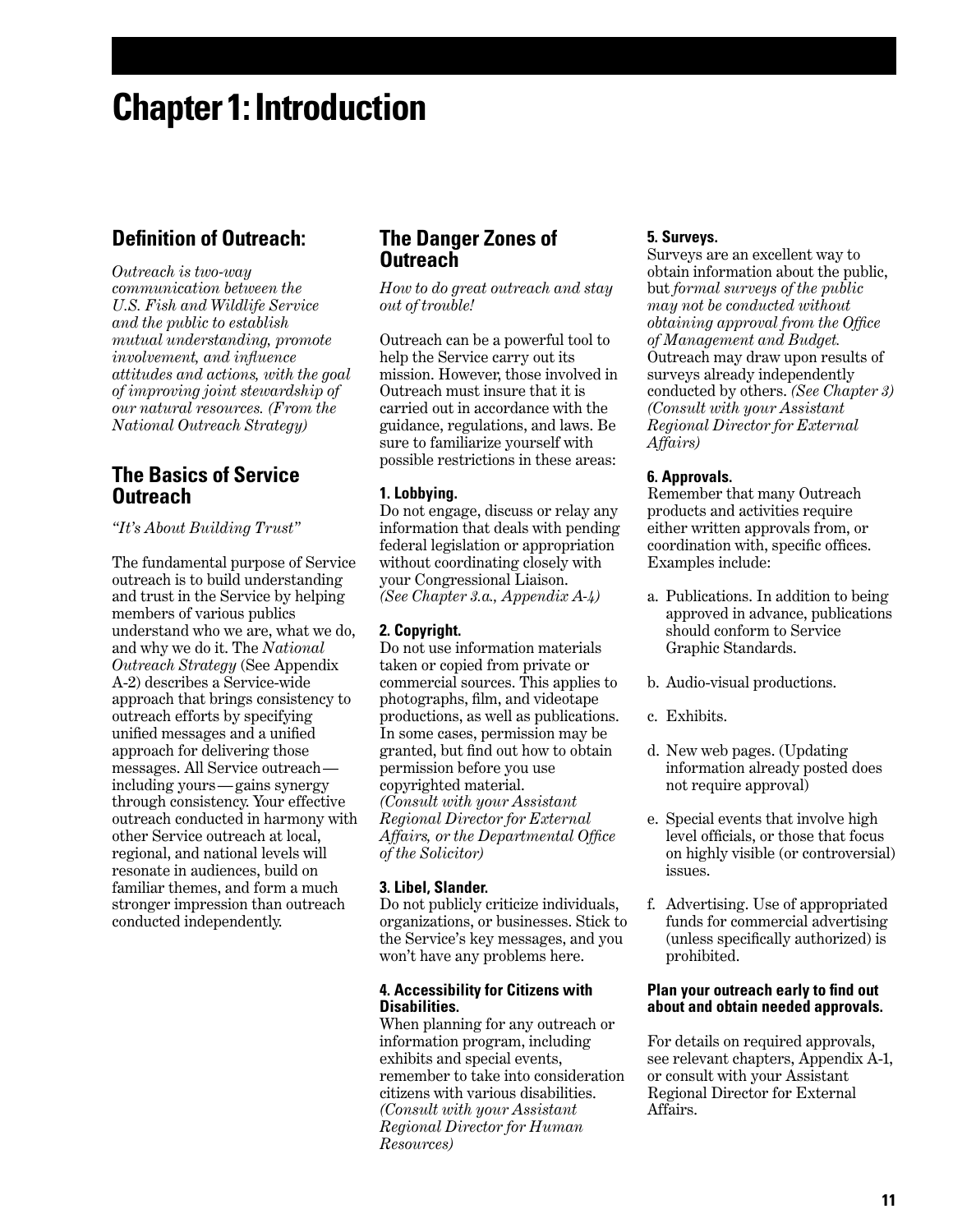## **Components of an Outreach Plan**

*Outreach gains synergy through consistency*

Just like most other endeavors, effective outreach benefits must be well planned. This handbook provides guidance on how to prepare a plan to make your outreach more effective and consistent with other Service outreach. At any given point in your outreach activity, check to be sure that your outreach plan and efforts follow these guidelines:

#### **I. Goals of Service Outreach.**

When it is effectively carried out, Service outreach will:

- Make it easier for employees to carry out their natural resource management responsibilities.
- Improve support for the agency's mission.
- Build new partnerships
- Improve service to the public
- Strengthen the credibility and stature of the Service.

*Test:* What are the goals of the project or program you are conducting? How do they correspond with and reinforce Service outreach goals?

*Key Point:* Outreach for your project should support the goals of your project or program specifically, while reinforcing the national goals generally. In other words, the communication goal of your outreach should be to focus attention on the *outcome* of the Service management activity, and *not just the process* of the management activity.

*(See "National Outreach Strategy," Appendix A-2)*

#### **II. Service Publics.**

Outreach efforts should consider establishing communication with all potentially interested publics, always with an emphasis on reaching the *decision-makers and opinion leaders* of each group. Specific "key" publics you should consider including are groups or individuals who have commented on previous Service actions.

*Test:* Do your outreach efforts include each of those groups that could be most affected by, or interested in your project or program?

*Key Point:* Effective outreach must target specific, key publics, and should consider including those with a record of interest in Service issues. Recurring outreach with the same publics builds Service identity and trust.

*(See Chapter 2.a. "Service Publics," and Chapter 3 "Special Audiences")*

#### **III. Service Messages.**

For members of disparate publics to understand and remember them, our messages should be kept simple and be repeated. These messages help explain how our work relates to the public's areas of greatest concern. All Service programs and activities can be explained using one or more of the following messages:

- The U.S. Fish and Wildlife Service is a Federal agency whose mission, working with others, is to conserve fish, wildlife, plants and their habitats.
- The Service helps protect a healthy environment for people, fish and wildlife.
- The Service helps Americans conserve and enjoy the outdoors.

*Test:* Are ALL of our outreach efforts conveying and reinforcing these messages?

*Key Point:* In order to get through, messages must be simple and repeated, using the same language.

*(See Chapter 2.b., "Messages")*

#### **IV. Evaluation.**

Effective outreach that helps the Service can be documented, and can be quantified in two ways:

*Products*—Products are what you produce and distribute to support your outreach to deliver your message. Measure them by keeping a detailed list of what products you produce, how many, and documenting when and where they are used.

*Results*—Results should be determined by obtaining feedback from the targeted publics to determine whether they are getting the outreach message, and if applicable, changing behavior or attitudes because of the outreach. The evaluation phase of outreach planning should include a process for obtaining this feedback.

*Test:* Does the outreach being conducted include a mechanism for obtaining feedback?

*Key Point:* Use feedback to find out whether the targeted publics are getting the message. The process of seeking feedback helps build buy-in and trust.

*(See Appendix A-3 for suggestions on how to evaluate outreach)*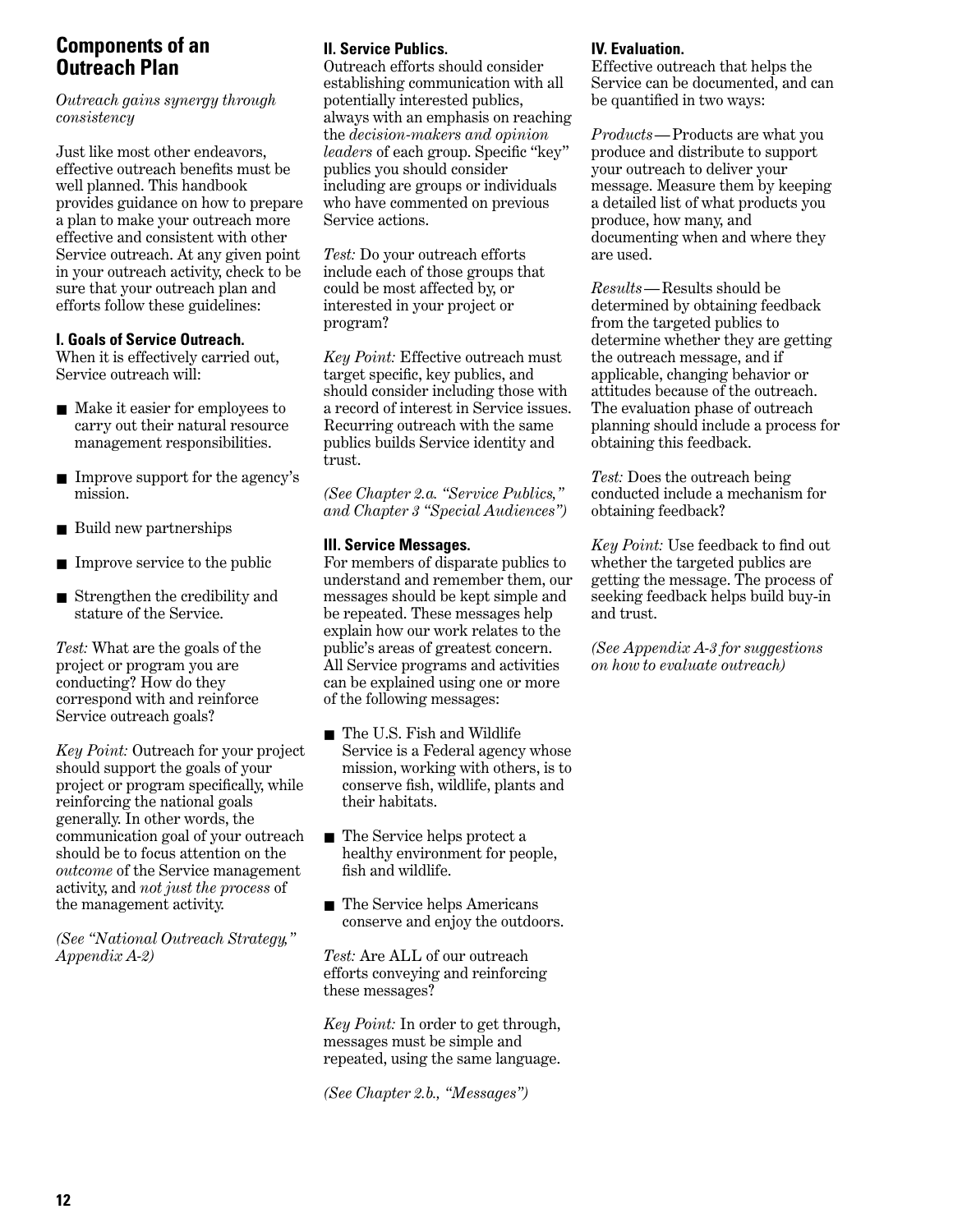## **Chapter 2: Preparing the Outreach Plan**

#### **Why Use the Outreach Plan?**

The outreach planning model in this handbook closely resembles or corresponds with the models currently being used by the most successful organizations in the world, including the major national and international public relations firms. They use it because it works — not just to look good, but to help accomplish their organizational goals.

- Outreach planning is a management tool. It requires involvement and buy in of managers whose continuing support is required to make it happen.
- Outreach planning helps set priorities, and ultimately saves time, money, and the resource.
- Outreach Plans are now *required* for all the Service's "significant decisions." Such decisions can include, but are not limited to: Endangered Species Act listings, high-profile recovery plans, species reintroductions, land acquisitions, migratory bird or predator control actions, public access to outdoor recreation, contaminant issues with human health concerns, major Natural Resource Damage Assessment settlements, major scientific findings on the status of a species or an ecosystem, or actions involving large expenditures of funds. (See Appendix A-3.a.)

Guidance from several Regions, the National Outreach Strategy, and the Director's Memorandum "Outreach Plans for Significant Decisions" each have excellent directions on how to prepare comprehensive, effective outreach plans. The Region 1 Outreach Handbook describes a process for building a "Communications Platform" as a "blueprint for action." Region 5 takes a similar step-by-step

approach with its "Outreach Workbook," and the Region 7 Outreach Report features an "Outreach Checklist Worksheet." The Region 4 Communications Model defines five "channels" of communication in outreach efforts.

Each of these models emphasizes a comprehensive, collaborative approach to outreach. They each lay out a process to produce an effective, economic, and accountable plan of outreach activities bound by unity of purpose and message. Though individual steps differ slightly between models, the end result is the same: A focused effort conducted throughout the life of a program or project to generate understanding, trust, and support from a variety of groups. This support will have a direct bearing on the Service's ability to successfully accomplish its projects or activities.

Planning is accomplished best by a small group of people that may include project leaders, subject matter experts, and sometimes even partner organizations. A facilitator skilled in outreach planning should lead the group through the process.

The model in this chapter is taken from the one provided in the National Outreach Strategy (Appendix 2). Since each Service issue that requires an outreach plan is new and different, planners are encouraged to adopt elements from other outreach models as needed. Sample forms and references to other guidance with helpful tips are also included in this section and in appendices.

## **Outreach Planning Model**

The main purpose for an outreach plan is to insure that the efforts you put into outreach really do help achieve the Service's resource management objectives. A good outreach plan should be brief and to the point. The following Outreach Planning Model identifies the eight basic components which should be included in each outreach plan:

#### **Assessment:**

- State the problem, issue or situation, and why action is necessary in one or two clear, concise sentences. The statement should be simple and direct to keep everyone focused.
- Identify those who may be affected by the problem, issue or situation.
- Briefly describe how the current problem, issue or situation affects fish and wildlife resources, and specifically the Service's ability to accomplish its objectives in resource management.

#### **Audiences(s):**

- Which publics (individuals or groups) can we reach who will have the most influence on the outcome of the issue?
- What are the concerns, expectations, perceptions and biases of each of these publics?
- Describe each target audience in one concise sentence.
- List the key "Internal Publics": Service and Department Officials who should be informed of the issue or situation BEFORE you begin the outreach.
- List all Congressional delegation officials, and other Federal, state, county or city officials who need to be contacted about the issue.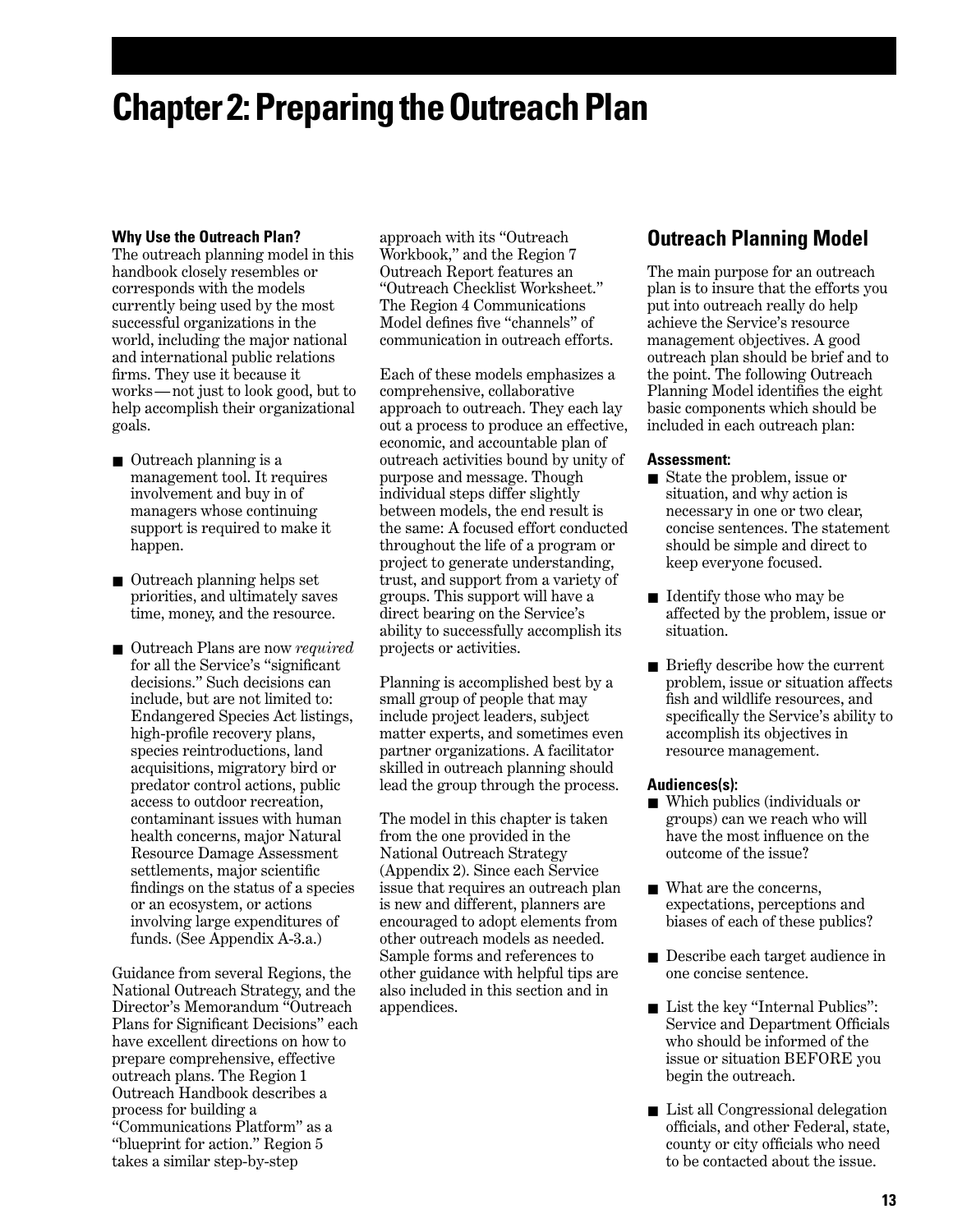- List local, regional, and (if appropriate) national level news media who may be likely to cover the issue.
- List specific constituent and interest groups who may become involved and should be contacted (See Chapters 2.a., 3).

#### **Goal:**

- What is the desired outcome of the issue or situation?
- What do we want members of the identified publics to think, feel, or do (or not do), as a result of the outreach on the issue?
- State the outreach goal in one clear concise sentence.

#### **Message:**

- What do we want our audiences to know or understand?
- How can we use the Service's three basic messages to explain why this issue is important to people as well as to wildlife?
- State the main message in one clear concise sentence

#### **Tools:**

- What outreach tools are most appropriate to achieving our goal?
- Which tools are most appropriate to convey the message to each audience?
- List each tool to be used in the entire outreach effort.

#### **Schedule:**

- Are there specific dates (such as publication of a Federal Register Notice, or other deadlines) that this issue or situation is tied to?
- List the specific outreach activities needed for this issue (for example, briefings of officials, public meetings, press releases and press conferences, development and distribution of mailings or posters, etc.).
- Develop a schedule or time line that shows when each of these activities must occur.

#### **Implementation:**

- What personnel, funds, and supplies are needed to implement this outreach effort?
- What internal and external partners can be involved in the outreach effort?
- What resources will we provide, and what resources will partners provide?
- List a budget for the entire outreach effort.

#### **Reality Check:**

- Does every item listed in your Outreach Plan contribute to achieving the resource management goal? Can any item be improved upon?
- Identify a method that will be used to evaluate the effectiveness of each step in the schedule after it has been carried out. Be prepared to use the evaluation to revise the plan accordingly.

#### **You are now ready to carry out effective outreach in support of the Service's resource-management goals and objectives!**

(For detailed guidance and suggestions on how to carry out each of these steps, see Appendix A-3.)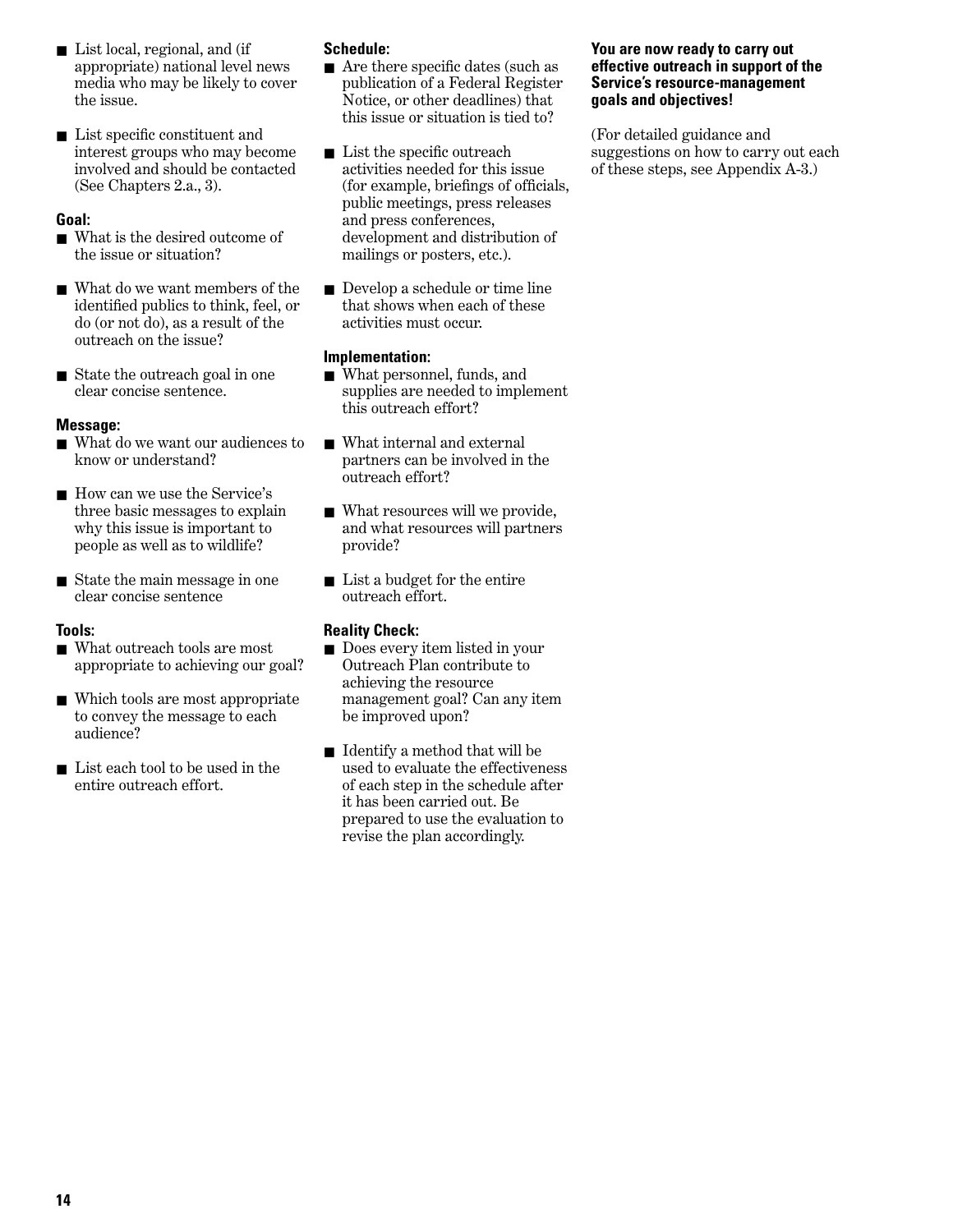## **Sample Outreach Plan Format**

*This sample format (which is included in the National Outreach Strategy) should be used for documents requiring outreach plans. This format may be adapted or modified as needed, as long as the information covered here is included.*

> **Title** (Outreach Plan for the \_\_\_\_\_\_\_\_\_\_\_\_\_\_\_ )

#### **Issue:**

(State issue in one or two sentences.)

#### **Basic Facts about the Issue:**

(In bullets or *short* paragraphs, outline basic facts about the action and why it is needed.)

#### **Communication Goals:**

(In a few bullets, state what you want to see as the outcome of your communications effort. If appropriate, address how the action will affect people and include what the Service will do to address public concerns.)

#### **Message:**

(In one short sentence, state why this issue is important to people and wildlife. Whenever possible, say how the action contributes to a healthy, clean environment; to outdoor recreation; or to preservation of important American heritage and traditions.)

#### **Interested Parties:**

(Identify groups/individuals who will be most affected or are otherwise interested in this action)

#### **Key Date:**

(If there is a specific date the action is tied to, such as a court action or Federal Register publication, fill it in.)

#### **Strategy:**

(Explain your strategy for communicating this information. For example, do you plan to hold a press conference, accompanied by in-person briefings for concerned groups? Can the information be communicated simply by news release, or perhaps only phone calls to key people are required?)

#### **Action Plan:**

- (Under "Interested Party," list who needs to be contacted. Include Members of Congress or their staffs; State and local officials; news reporters; business/agricultural leaders; and constituent groups. Include groups who disagree as well as those who support the action.)
- (Under "Method of Contact," indicate whether the person will be contacted by phone, personal meeting, briefing, etc.)
- (Under "Person Responsible," indicate what FWS employee or cooperator will make the contact.)
- (Under "Phone/Fax," list appropriate numbers so you will have them handy.)
- (Under "Date," list date when contact is to be made.)

#### **Action Plan**

Interested Party Method of Contact Person Responsible Phone/Fax Date

*The National Conservation Training Center offers training on this subject and all phases of outreach, both at the Center and in local areas. For information, check their website (www.fws.gov/r9nctc/nctc.html) or call 304-876-7200*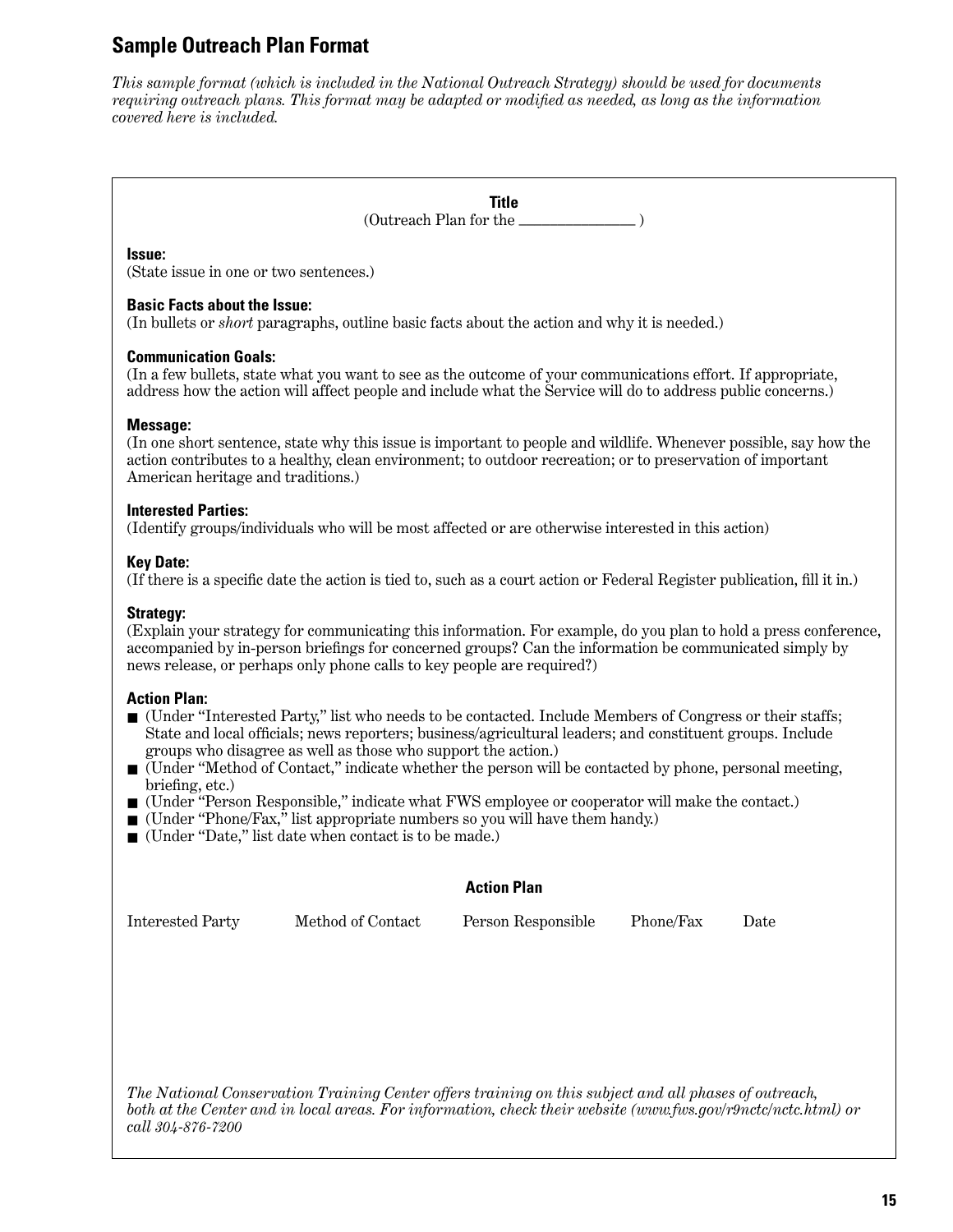## *Chapter 2.a.: Service Publics*

*The more narrowly defined the specific public is, the easier it is to determine HOW to communicate with them.*

**Summary:** Why should the Service focus its outreach efforts on various, specific publics? For one thing, America has always drawn its strength from its diversity of ideas. Because of this diversity, there is no single public, but rather a great many separate publics that are determined by each specific issue at hand. The bottom line is that many different publics can have a significant bearing on how or whether the Service accomplishes its mission. The primary advantages of identifying specific publics are:

- 1. The more narrowly defined the target public is, the easier it is to determine HOW to communicate with them, and the more effective the outreach effort will be.
- 2. Preparing a check list in advance of key publics helps to ensure that outreach planning does not inadvertently overlook a group that could have a stake in a Service program or project.

## **Key Publics**

Various Service outreach teams, such as the Refuges Outreach Team, and Regional Outreach Teams, have identified key publics as a checklist for their outreach activities. Below are these categories of publics and some of the reasons why they are important to include in outreach:

#### *Congress — Delegation and staff members.*

Why? All of the Service publics are constituents of Congress. Good communication with Congress is essential for a federal agency to be effective and responsive to the American public.

#### *Conservation Groups.*

Why? They have great interest in resource management, and their support or lack of it influences other publics

*Corporations — The businesses community, large and small.* Why? They often communicate economic impacts of resource management decisions, good or bad; can influence Congress; can be a source of funding or moral support through partnerships.

#### *Communities.*

Why? They can be directly impacted by Service activities; can directly impact fish and wildlife resources; can influence Congress.

*Communications (News Media, etc.)* Why? They can directly influence virtually all other publics.

#### *U.S. Fish and Wildlife Service ("in-reach")*

Why? They are essential for internal support and to help communicate messages.

*Other Federal Agencies* Why? Their objections can block Service activities; support enhances Service credibility, gives momentum to Service initiatives.

*State and Local Government* Why? Their objections can erode other publics' confidence or directly block Service activities. Their support can enhance a project's likelihood of success.

*Educational Institutions/Programs* Why? Students adopt long-term values regarding environmental stewardship. Student and faculty opinions can either enhance or erode Service credibility.

#### *Special interest groups.* Why? They represent and

communicate directly with many specialized publics; can influence other publics, including Congress.

#### *Native Americans*

Why? They have direct interests in fish and wildlife resources through their subsistence, traditions and

spirituality; unique organizational status and relationship with Federal government; control of large areas of land.

#### *Resource users*

Why? These groups are well defined by their common interests (hunters, birders, anglers, etc.) and often are directly affected by Service activities and decisions. They can have direct impact on resources; can gain sympathy from or exert influence on otherwise unaffected publics, including Congress.

#### *Other publics?*

As you plan outreach for each program or project, do not hesitate to "think outside the box" when identifying important publics. Each new situation is different, and communities and cultures are forever evolving. Watch for opportunities to reach out to new interest groups and non-traditional publics who could support the Service mission.

### **How to Identify, Work with Key Publics for Your Outreach Plan**

*Warning: Do NOT try this Alone!*

- Determine your key publics for your outreach plan:
- a. Use a *group* of co-workers involved in your project to help. Most of the publics will be obvious, but those not considered adequately often cause the most problems. Your group dynamic will help identify key publics.
- b. Then, go *outside* of the Service to ask partners who should be included.
- c. Do not overlook *friends*  partners, employees. They can help communicate to other publics, and may feel betrayed by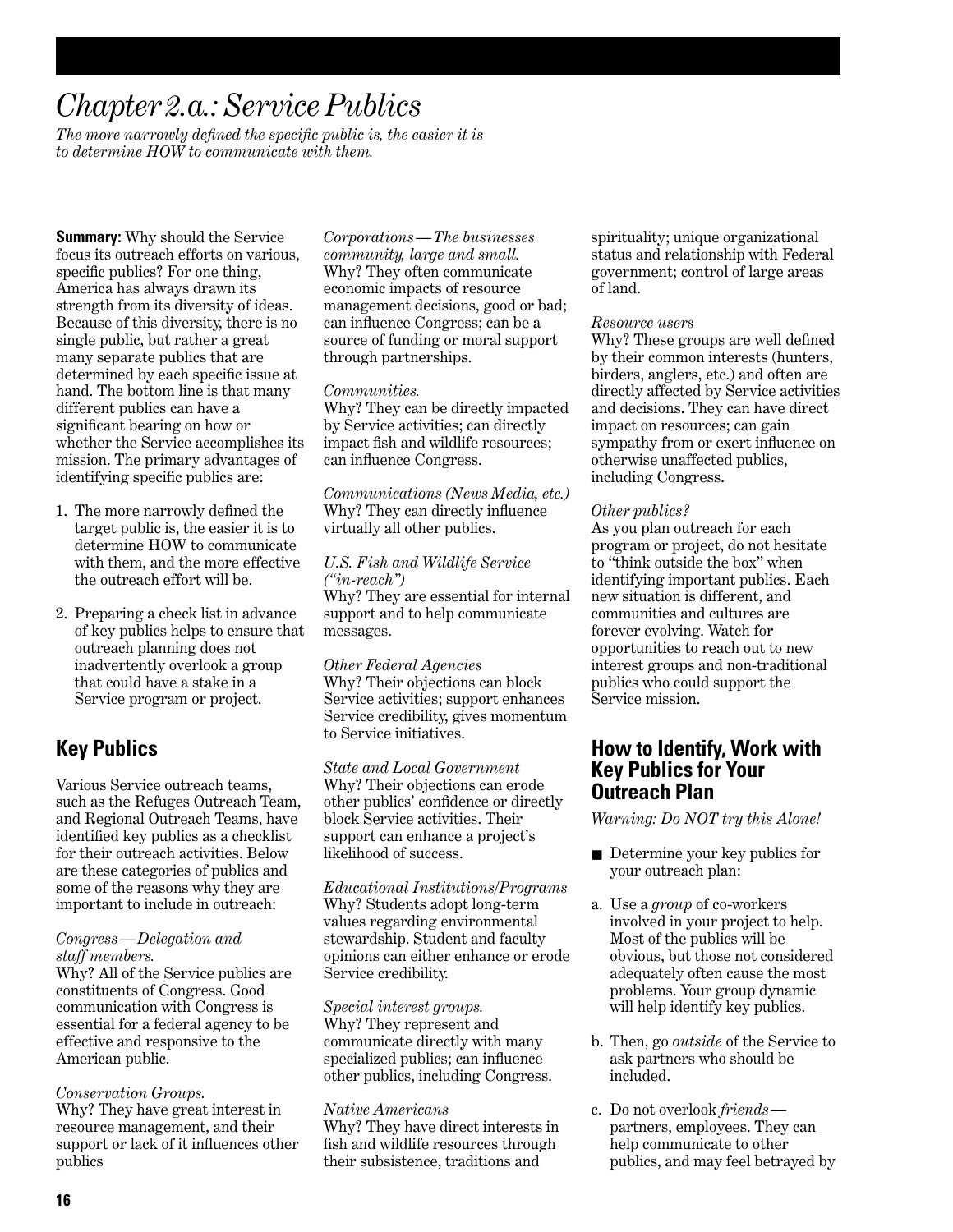not getting the word on important issues. Do not risk losing their support!

- d. Prioritize your publics, so that you can place your resources where they will do the most good. Before you finalize your list, consider the resources available to do your outreach, and keep it realistic.
- e. *Remember to always include the U.S. Fish and Wildlife Service your chain of command and fellow employees — as a key public. Since they, too, are the Service, it helps them all to know what the Service is saying to everyone else!*
- Learn about your publics. Once you select each public, determine what they know about the issue:
- a. What are their positions on the issue?
- b. What is the best way to communicate with them?

How do you answer these questions? A formal survey would help, but you do not need a complicated, scientifically precise survey to get a good idea:

- a. *Ask their leaders*;
- b. Or, establish and ask one or more "key informants," individual contacts you know and trust who are members of the particular public. Ask your contact to take the pulse of their group and tell you frankly what they think;
- c. Or, as a minimum, informally ask several random members (2-6) of these publics.

Communicate with these contacts *before, during and after* your outreach efforts. Record the feedback for your evaluation!

*Two excellent processes for identifying and analyzing outreach audiences have been developed by Region 1 and Region 5. See Appendix A-3*

## **Getting to Know Your Publics:**

#### **What Do Americans Think about Government and Environmental Issues?**

When communicating the Service messages, it helps to know something about attitudes of the American public in general to anticipate how messages will be received. The following research, taken from national surveys in recent years, may be helpful in crafting your outreach messages.

According to a December 1998 survey of adult Americans conducted by Roper Starch Worldwide for the National Environmental Education and Training Foundation (NEETF):

- More than 60 percent believe the economy and environment can go hand in hand.
- If they had to choose, 70 percent would choose environment over economy.
- Less than 20 percent believe regulation has gone too far.
- More than 45 percent believe regulation has not gone far enough.

Among the study's conclusions:

- Americans are concerned about the environment and generally want the government to be actively involved in its protection.
- What may be especially alarming is the widespread and persistent nature of the misinformation among most demographic subgroups. (56% of Americans believe that six-pack rings are the main cause of fish and wildlife entanglement. However, the main cause is abandoned fishing line left by anglers, a fact known by only 10%)
- There is a need to provide environmental information in a form that the American public can more easily remember and internalize.

■ The responsibility for moving in the direction of greater information and understanding rests with public agencies, nongovernmental organizations, the environmental community, and the media.

An April 1996 Survey by Beldon and Russonello Research, conducted for the Consultative Group on Biological Diversity, reported that Americans support environmental protections for the following reasons:

- Wanting one's family to live in a healthy, pleasing environment (79%).
- Responsibility to leave the earth in good shape for future generations (71%).
- Appreciation for beauty of nature (63%).
- Belief that "all life found in nature has a right to exist" (55%).

#### **What should the Service's role in environmental issues be?**

Do Americans hate the federal government? Are they receptive to federal agencies taking an active role in public matters? A June 1998 national survey by the Pew Center for the People and the Press asked whether Americans wanted an "active Federal government." According to the survey results:

- Only 28% of federal employees believe that Americans are "progovernment."
- 33% of members of Congress believe that Americans are "progovernment."

*But in reality, the survey found:*

■ 57% of Americans say they are "pro-government."

#### **Other Useful Survey Results**

Survey results from various sources are also available, including "Wildlife and the American Mind: Public Opinion and Attitudes toward Fish and Wildlife Management," 1998, by Mark D. Duda, et al., Responsive Management National Office, Harrisonburg, VA 22801 (www.responsivemanagement.com)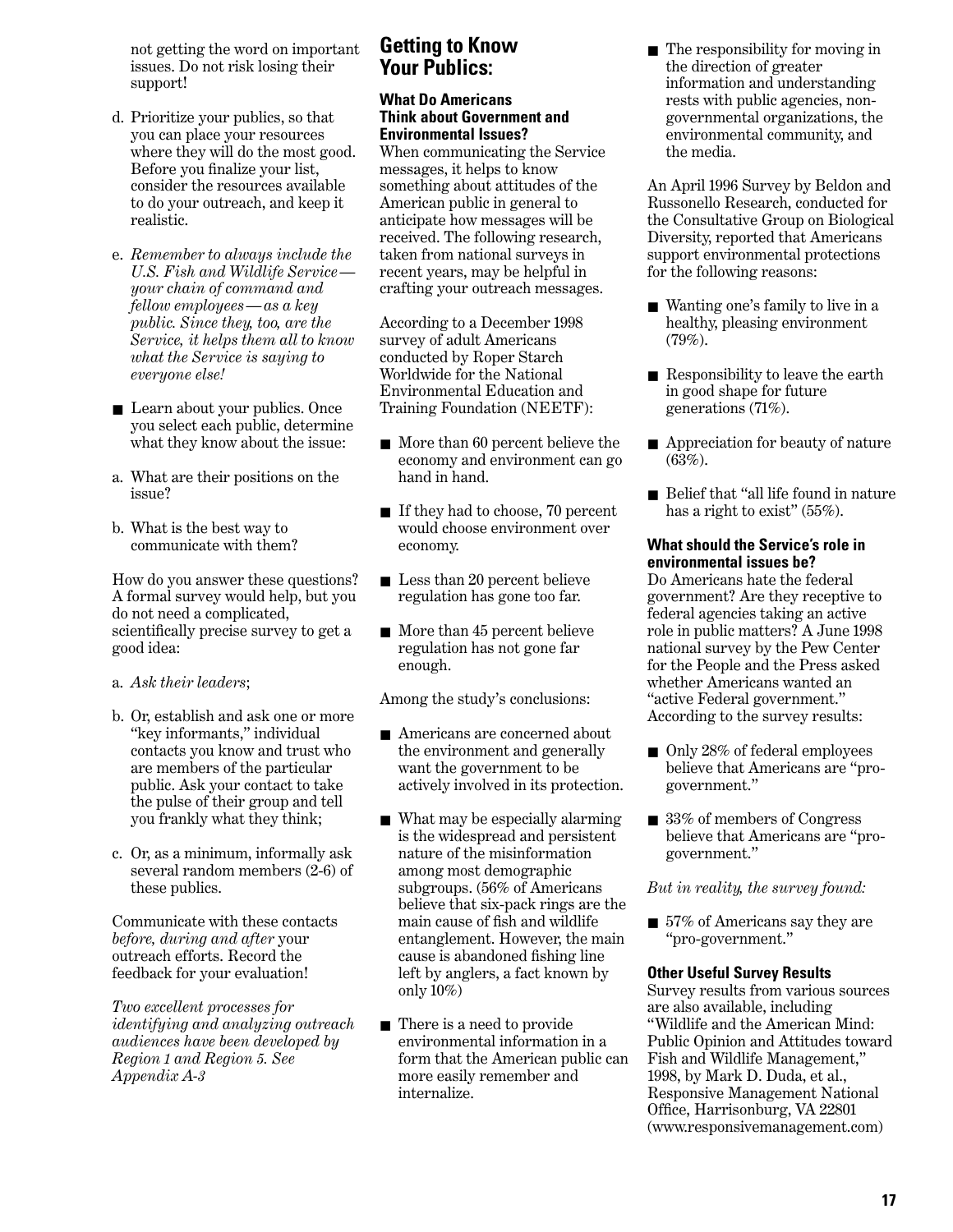## **Type of Public vs. Type of Communication**

The individual characteristics of each public help determine the best strategies for communicating with that public.

Examples:

- Most special and public interest groups (environmental groups, outdoor recreation groups, etc.) have internal newsletters whose editors may use written materials; they often have regular membership meetings where oral presentations may be made.
- Congressional members and their staffs get most information from personal briefings, succinct briefing statements, formal reports, Federal Register, etc.
- Businesses and industry leaders get information from trade journals and other specialized media.
- Students get information through school lesson plans from teachers, and from specialized classroom publications, like "Weekly Reader," "Scholastic," and "Science World."

As you consider each organized public, make a point to find out how that organization communicates with its members and use their media. If it is an unorganized public, try to determine specific media that its members use to get information about the interests that unite them.

The *News Media* are a special case, in that they are both a public and a strategy to get information to other publics.

- As a *public*, members of the news media get their information through:
- a. Personal contact (phone calls, visits)
- b. Press releases (by fax, mail, hand carried, etc.)
- c. Internet web sites and e-mail.

(Note: According to a 1999 survey by Global Financial Communication Network, 60% of reporters prefer news releases to be sent by FAX instead of e-mail. Ask your reporters their preferences!)

- As a *strategy*, news media help to provide information to virtually all other publics, but remember:
- a. News media are *good* for raising awareness about an issue among many publics.
- b. News media are *not good* for conveying complex information on a controversial issue.

*(See Chapter 3.b., "Media Relations")* 

## **Making Contact, Achieving Success with Your Publics**

*Make it Personal!*

For every public, gaining trust and support begins with building relationships and establishing credibility. In a comprehensive outreach plan, many methods are used to help raise awareness, allay fears and generate involvement. But when it comes to gaining trust and effective support, in the end there is no substitute for personal relationships with the *decisionmakers and opinion leaders* for each specific public.

When public issues become controversial and generate conflict between opposing groups (including the Service), public relations professionals (e.g., Jackson, Jackson & Wagner) have crafted effective communications based on the following theory of public opinion and conflict resolution:

1. Whatever one side says, the other side has data that refute it. Facts seem to matter less and less and truth becomes irrelevant in the public debate. Solid, simple information must be boldly presented in a way that grabs attention. Even then, *skepticism reigns*. Information from mass media tends to reinforce old opinions rather than stimulate new opinions.

- 2. In an atmosphere of conflict, people form opinions based on hearsay. Interpersonal, word-ofmouth, face-to-face programs are vital because *credibility shifts* from the information carried by mass media to the information carried by individuals whom people trust.
- 3. Communications that *focus on the solution*, not the problem, gain more attention and support. Emphasis shifts from the conflicting data to solving the problem.
- 4. Success depends on existing relationships with opinion leaders and decision-makers. Even if they do not have a direct stake in the outcome, these individuals become trusted, *third-party advocates* for "the solution," and generate support from those publics they represent.

Many Service leaders and individuals have learned that they can, and must, build those relationships *in person.* They make frequent personal visits with organizational opinion leaders and decision-makers and give presentations to local organizations. When they become personally involved with organizations and community activities, members of various publics can get to know and trust them as individuals and members of the community — not just "the feds." They are seen as qualified and dedicated professionals who are capable of making resource management decisions in the best interests of the community they live in themselves.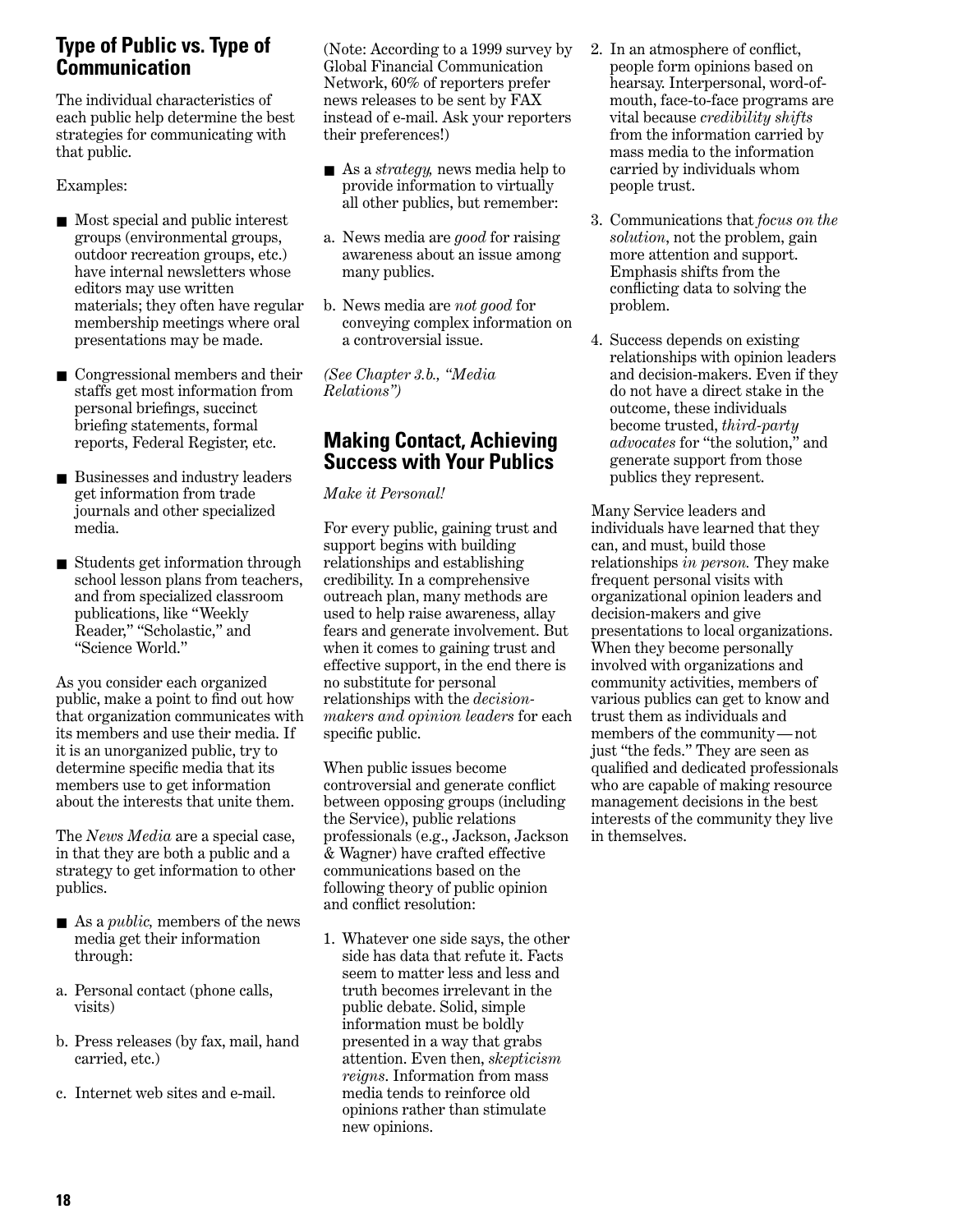## *Chapter 2.b.: Service Messages*

**Summary:** In order to build trust and support among its many publics across the nation, the Service must not only perform its mission well, but also gain recognition from those publics. This process begins by insuring that all those publics understand first of all who we are, what we do, and why we do it. The Service's basic messages will help Americans gain this understanding.

### **Antidote to Infoglut: Simplicity, Repetition**

Why should all Service outreach use the same messages? Thanks in part to advances in information technology, Americans today are bombarded by information in a non-stop process that has been called "infoglut." Like the Service, thousands of other organizations compete for Americans' attention. Big businesses spend billions of dollars globally simply to gain and retain name recognition, because they know that in order for the public to trust their brand name, the public must first recognize their brand name. In this highly competitive atmosphere, the only messages to get through are those that are simple and repeated.

By repeating the same messages in all its activities, Service Outreach gains synergy through consistency. All Service programs and activities can be explained using one or more of the following messages:

- 1. The U.S. Fish and Wildlife Service is a Federal agency whose mission, working with others, is to conserve fish, wildlife, plants and their habitats.
- 2. The Service helps protect a healthy environment for people, fish and wildlife.
- 3. The Service helps Americans conserve and enjoy the outdoors.

### **Crafting the Convergence: Service Messages—Your Project's Messages**

*Warning: Do NOT try this Alone!*

During your outreach planning phase, use your best creative abilities, along with those of your coworkers and partners, to craft the message which best captures the Service messages AND those of the immediate project or activity at hand. As you refine your messages, keep these points in mind:

- Repetition: The more closely the message captures the meanings of the Service's basic messages, the more synergy it will have with other Service outreach activities.
- Simplicity: Can your messages be conveyed in one or two "sound bites"? Can it easily be incorporated into a presentation, a fact sheet, a public service announcement (PSA), or an exhibit?

Be sure to TEST your message statements on a sample of people from target publics to ensure that the messages can be easily understood.

*For more ideas and tips on crafting your outreach messages, see Appendix A-3*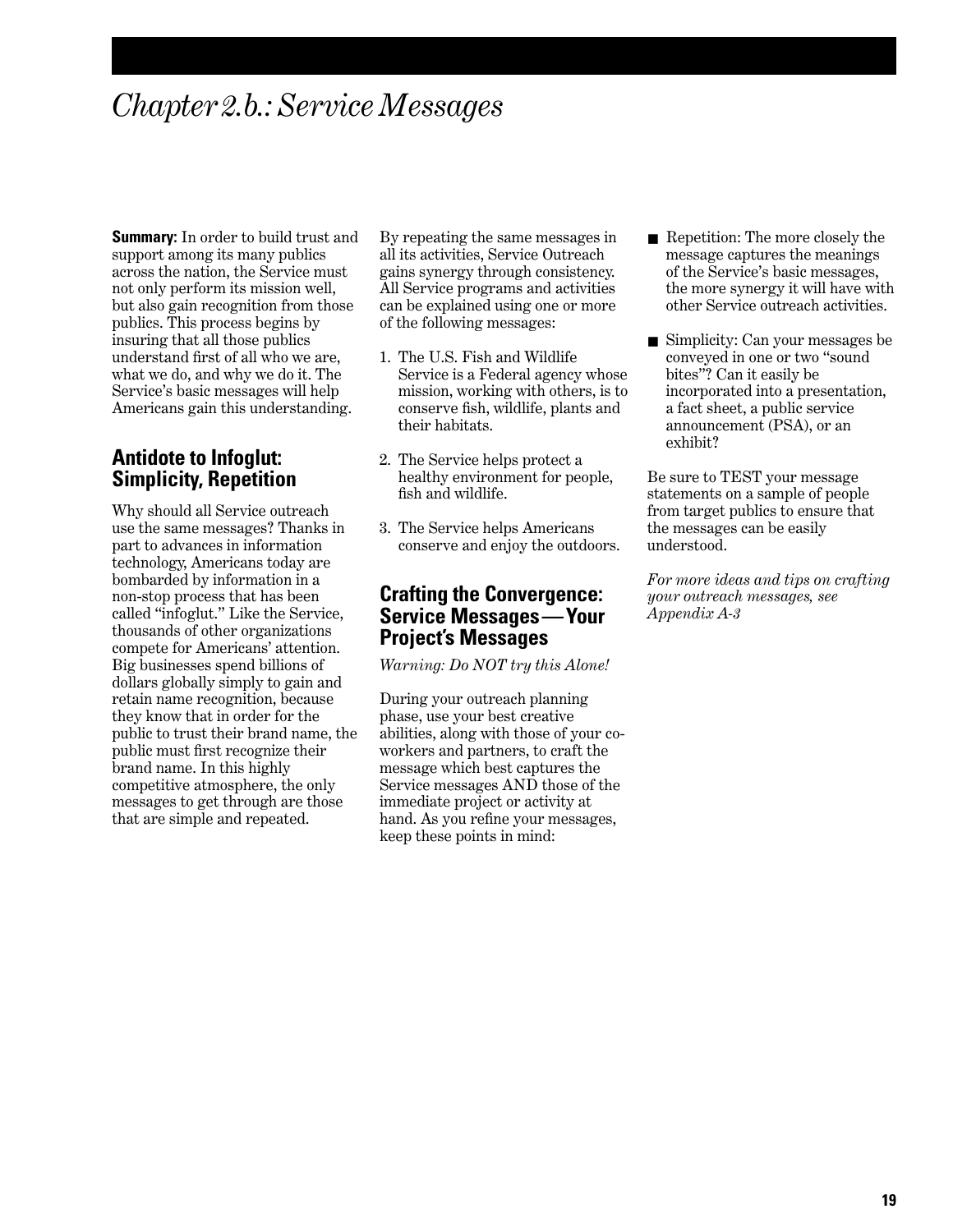## **Chapter 3: Special Audiences**

*Chapter 3.a.: Congressional Relations*

**Summary:** As one of the Service's most important audiences, members of Congress and their staffs require specialized procedures for communicating important issues

effectively. The term "Congress" encompasses members of the U.S. House of Representatives and the U.S. Senate, and members of their staffs, both in Washington D.C. and

in their home states or districts. As an important Service public, all Service outreach should consider including Congress in the communications process.

| Key Staff members, D.C.:  |  |  |
|---------------------------|--|--|
| Key Staff members, local: |  |  |
|                           |  |  |
|                           |  |  |
| Key Staff members, D.C.:  |  |  |
| Key Staff members, local: |  |  |
|                           |  |  |
|                           |  |  |
| Key Staff members, D.C.:  |  |  |
| Key Staff members, local: |  |  |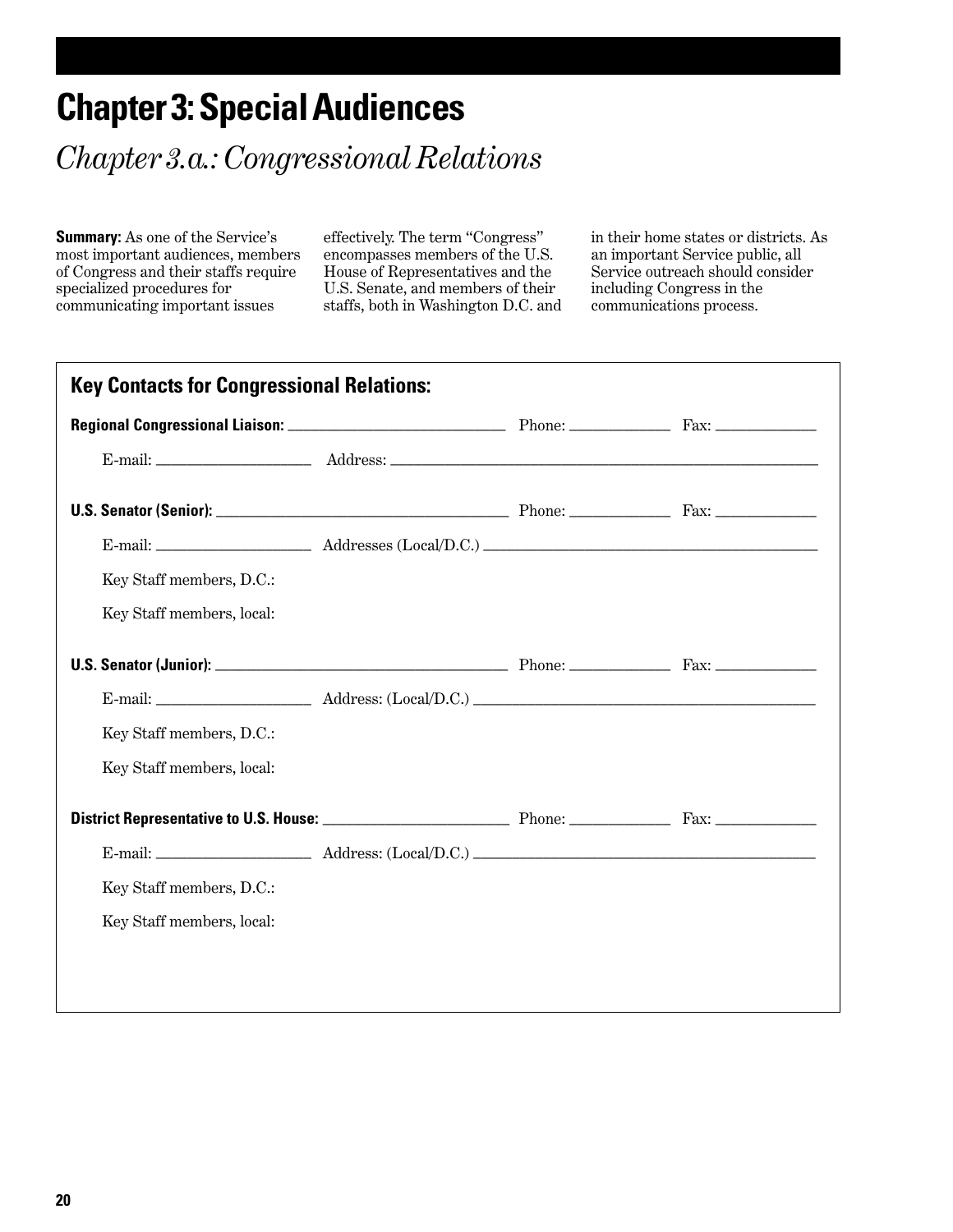## **Dealing with Members of Congress and Their Staffs:**

*Be Proactive, but Be Prudent!*

In the past, the Service's Congressional Relations activities tended to be very issue-specific, often with the Service reacting to direct questions from members of Congress or their staffs. In November 1997, the Director issued a memo to encourage Service employees to take a more proactive approach to congressional relations by initiating contacts with congressional Members and staff.

To make the most of these contacts, they should be carefully planned following the principles and procedures of outreach applicable to other Service audiences.

- 1. The *Goals* of outreach to Congress remain the same as the goals for all other outreach: To build understanding and trust in the Service by strengthening its stature and credibility, ultimately resulting in benefits to the natural resources under Service stewardship.
- 2. The *Basic Service Messages remain the same* for outreach to Congress as for all other outreach. Be sure to reinforce the Service's basic messages as you provide information on specific issues of interest.
- 3. *Advise your Regional Congressional Liaison* of ALL contacts you initiate or receive from Members of Congress or their staff. Your liaison can offer assistance and advise you of other issues of sensitivity you should understand prior to your contact.

*Note: Prior to initiating contacts with Members or their staffs, be sure you are familiar with Regional policies for Congressional Relations. Contact your Regional Congressional Liaison for details.*

## **Cautions on Lobbying**

In all communications activities involving Congress, be sure you understand the federal laws that prohibit federal employees from "lobbying":

- *18 U.S.C. Section 1913* prohibits the use of appropriated funds for activities that directly or indirectly are "intended or designed to influence in any manner a Member of Congress, to favor or oppose" any legislation or appropriation by Congress.
- *Recent Interior Appropriations Acts* prohibit the use of appropriated funds for "any activity or the publication or distribution of literature that in any way tends to promote public support or opposition to any legislative proposal on which congressional action is not complete."

In one recent case, a Service employee was invited by a nongovernmental organization to speak at a press conference called to generate opposition to pending legislation. It was determined that remarks the employee made at the press conference "tended to promote public opposition to the legislative proposal and hence violated the restriction."

Contact your Regional Congressional Liaison (or, if at Headquarters, the Office of Congressional and Legislative Affairs) for guidance if you have any doubts as to the applicability of these prohibitions on an action or activity you are considering.

*See Appendix A-4 for detailed guidance and additional information on lobbying.*

## **Maximizing your Effectiveness with Elected Officials**

While there are many ways to communicate with elected officials and their staff, meeting face-to-face provides an extremely effective way to convey information. Meetings should first be scheduled with local district office staff to introduce yourself and discuss your responsibilities within the Fish and Wildlife Service. Refuge or field station visits provide an ideal setting for such meetings. Many staff look forward to getting out of their offices and away from phones, e-mail, and interruptions as much as we do. Give them the opportunity!!!! Before you do schedule a meeting, be prepared. Identify the message you want the staffer, Representative or Senator to take home. Begin with the end in mind. If they're asking for a meeting, do your homework. Research the issue and go prepared.

The following steps can provide guidance in preparing for a Congressional visit.

#### **SETTING UP A MEETING**

#### **Plan Ahead**

Whether you want to meet with a staff person or the Congressman, you will need an advance appointment. Phone or write well ahead of time, particularly if you want to meet with the Congressman. The District office staff generally schedule the Congressman's time while he is in the District, and a scheduler or appointments secretary while they are in Washington. Due to the press of time, the Congressman may not be able to see you even if you request a meeting with them rather than staff. Do not express any disappointment if this occurs; if you have a message to communicate, it should go to whomever they designate to meet with you. If you have already established regular contact with the staff, it will be much easier for you to get a meeting with the Congressman.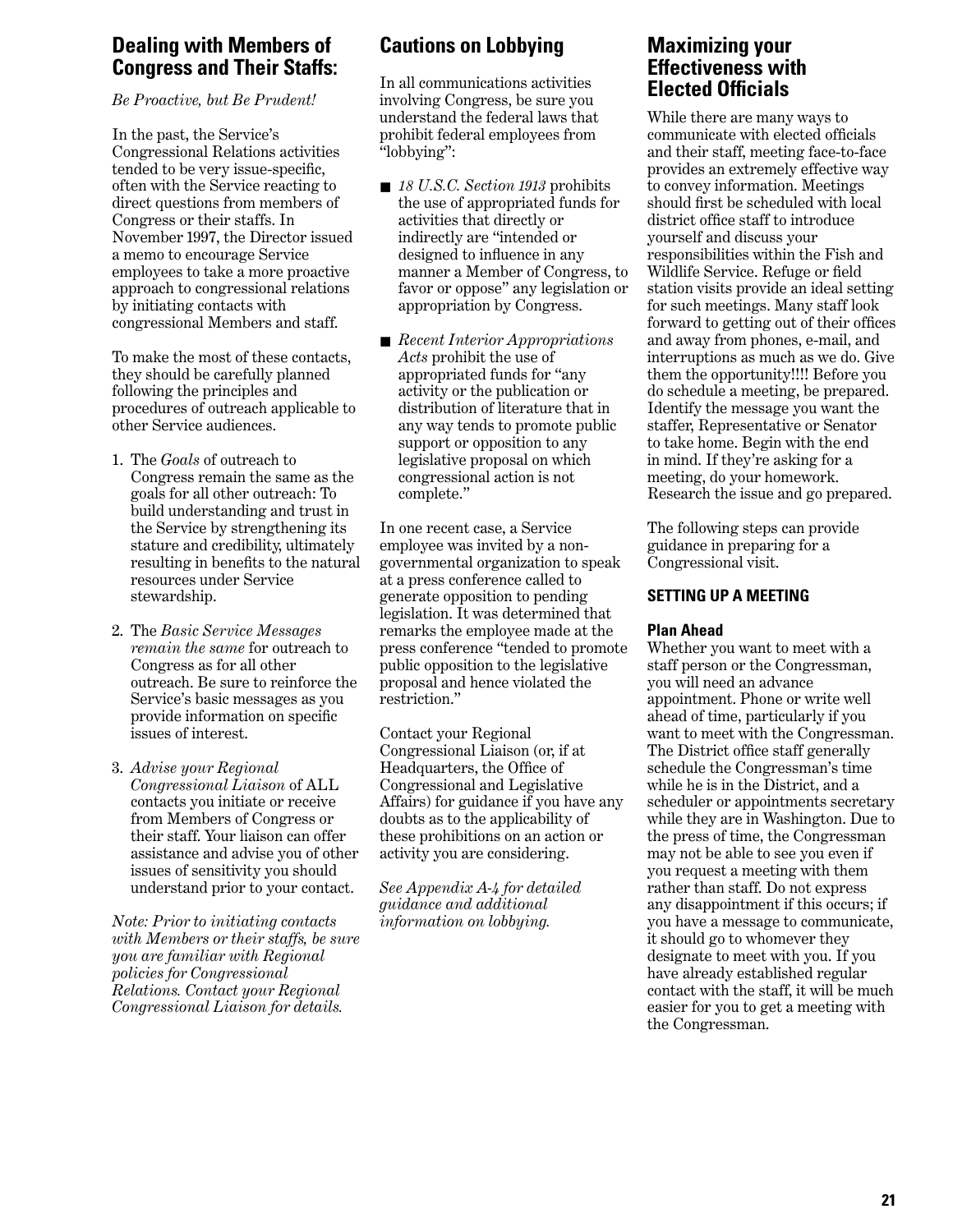Determine whether the meeting should be in the District or in Washington. Generally, you will have a much better chance of meeting with the Congressman, and of spending more time with them, when they are in the District, while in DC you are more likely to get a short meeting with the staff. The Regional Congressional Liaison can be very helpful in deciding where to hold the meeting. Any meeting you hold with a Congressman or staff in Washington MUST be reported to the Regional Congressional Liaison person, no later than Thursday of the preceding week, for coordination purposes.

#### **Create an Agenda**

Know what you want to discuss. If appropriate, provide an agenda with room to write notes. This can prompt questions from the staffer or Congressman.

#### **Keep the Meeting Short and with the Proper Level of Scientific Detail**

If you are meeting with the Congressman or staff at their office, either Washington or DC, indicate how much time you will need when you request the appointment. Generally, you should ask for 15 or 30 minutes — less than 15 minutes indicates the issue is not substantial enough for them to hear you (unless it is a "courtesy/just stop by to say hello" visit, in which case indicate this), and more than 30 minutes is probably more time than they have for any one issue. If, on the other hand, you have the opportunity to have the staff or Congressman tour your facility the meeting will obviously be longer. Don't show more examples of the same issues in different area of a refuge. *IMPORTANT:* Start at the most basic level. Some staff may know all of the jargon from the Endangered Species Act. Most do not.

#### **Know your Representative and Senators**

Remember that the Representative and/or Senator represents all of their constituents. That doesn't mean they agree with all of the constituents. Learn the political background of the elected officials. Read the newspapers to understand where the Representative or Senator is coming from. Your Regional External Affairs Office through its Legislative Liaison, can help you with this task.

#### **Do your Homework**

Legislators work on many complex issues and cannot be expected to be experts in all of them. Again remember to start you discussions at a basic level.

#### **CONDUCTING THE MEETING**

## **Start off on the Right Foot**

BE ON TIME. Thank the Representative or Senator for taking the time from their busy schedule to meet with you. Offer the agenda, if appropriate. Note: if the meeting consists of touring a facility, have refreshments available. If you are away from any place to have a lunch, provide sandwiches, drinks, etc. DO NOT USE APPROPRIATED FUNDS TO PURCHASE REFRESHMENTS.

#### **Keep it Simple, Concise and Brief**

Don't get bogged down with details and jargon. Localize the issue by providing information on which constituents support your facility or action and why. Give names of those who support actions.

#### **Maintain your Credibility**

Never speculate, generalize, or guess. If you are unsure of an answer to a legislator's question, it is appropriate to say, "I don't know." Offer to follow up with a response. Credibility is the currency of an effective relationship.

#### **Address Opposition**

If you are contemplating an action that will have a negative effect on some constituents, be aware of who those constituents are and what their concerns are. Develop answers to those concerns before the meeting and briefly share both the anticipated concerns and your answers with the Congressman or staff. You will lose considerable credibility if you do not alert them to possible adverse public reactions to what you are discussing.

#### **Provide Resources and Leave Summary Information**

Before you, the elected official, or their staff leave, make sure all of the concerns of the elected official have been answered (or gotten back with). Leave a ONE page briefing statement reiterating the highlights of the purpose of the meeting.

#### **FOLLOW UP ON THE MEETING**

#### **Maintain the Relationship**

It's much easier to build an existing relationship than to develop one during rough times. Add elected officials and their staff to your mailing list for relevant reports. Call at least once every three months even if it's just to check in. Invite them to special events and photo opportunities at your facility.

#### **Look to the Future and Hold No Grudges**

Be tolerant of differences of opinion. There will always be another instance where each of you will need support in the future. Always show your appreciation for the legislator's or staff 's willingness to meet with you.

In sum, plan ahead, know your issues and who is affected by your issues, and know your elected officials. This applies to state, county, and local officials.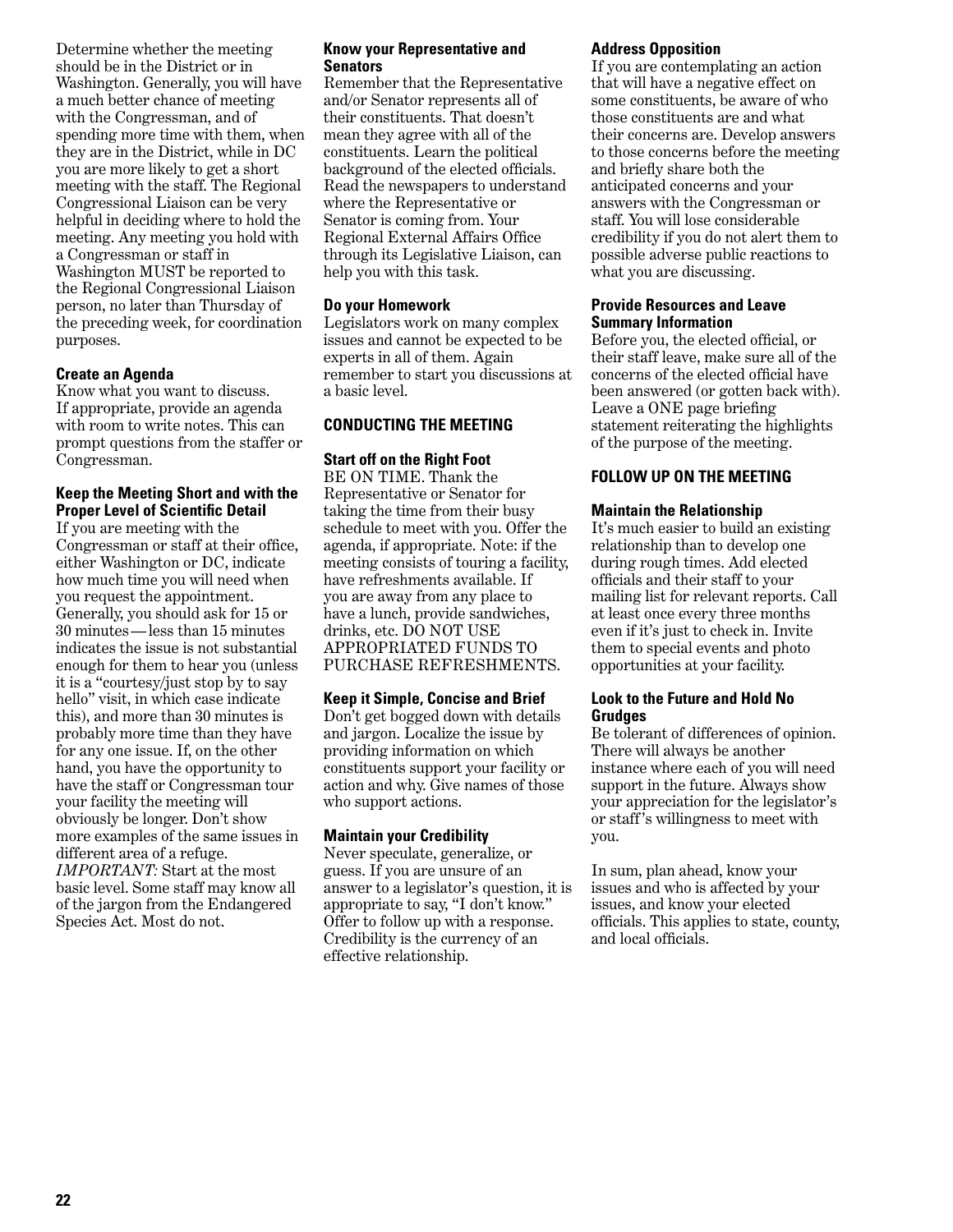## **Steps to Establish Congressional Relationships**

- Identify and establish contact with members and staffers.
- Establish and maintain a process for keeping them informed.
- Invite them to visit your field station or office.
- Look ahead to special occasions. Invite lawmakers and staff individually and collectively to attend and participate.
- Do not at any point refer to a staff person as an "aide". They have titles, such as "District Representative" or "Legislative Assistant"; if that is too formal refer to "Jane Doe of Representative Smith's staff ".

#### **When Briefing Elected Officials:**

- Use concrete examples to make your point
- Do not offer your personal opinion
- Be concise
- Be specific and practical
- Offer to help
- Leave a summary sheet

#### **How to Maintain Contact:**

- Phone calls
- Letters and Faxes
- Forward information on a regular basis
- Forward photos and news clippings of news events
- Repeat PERSONAL contacts with lawmakers and staff
- Ask the lawmakers and staff for their assistance!
- Highlight your lawmaker's assistance. Do NOT mention staff in press releases or other communications intended to reach the public; credit the lawmaker even if the staff did all the work. You should, however, thank the staff person privately, and consider other steps if appropriate, such as asking your ARD or Regional Director to write a "thank you" note to the staffer.

For more information and hints on Congressional Relations, See Appendix A-4

*All persons who interact with Congressional Members or their staffs are encouraged to take advantage of specialized training offered by the National Conservation and Training Center (NCTC).*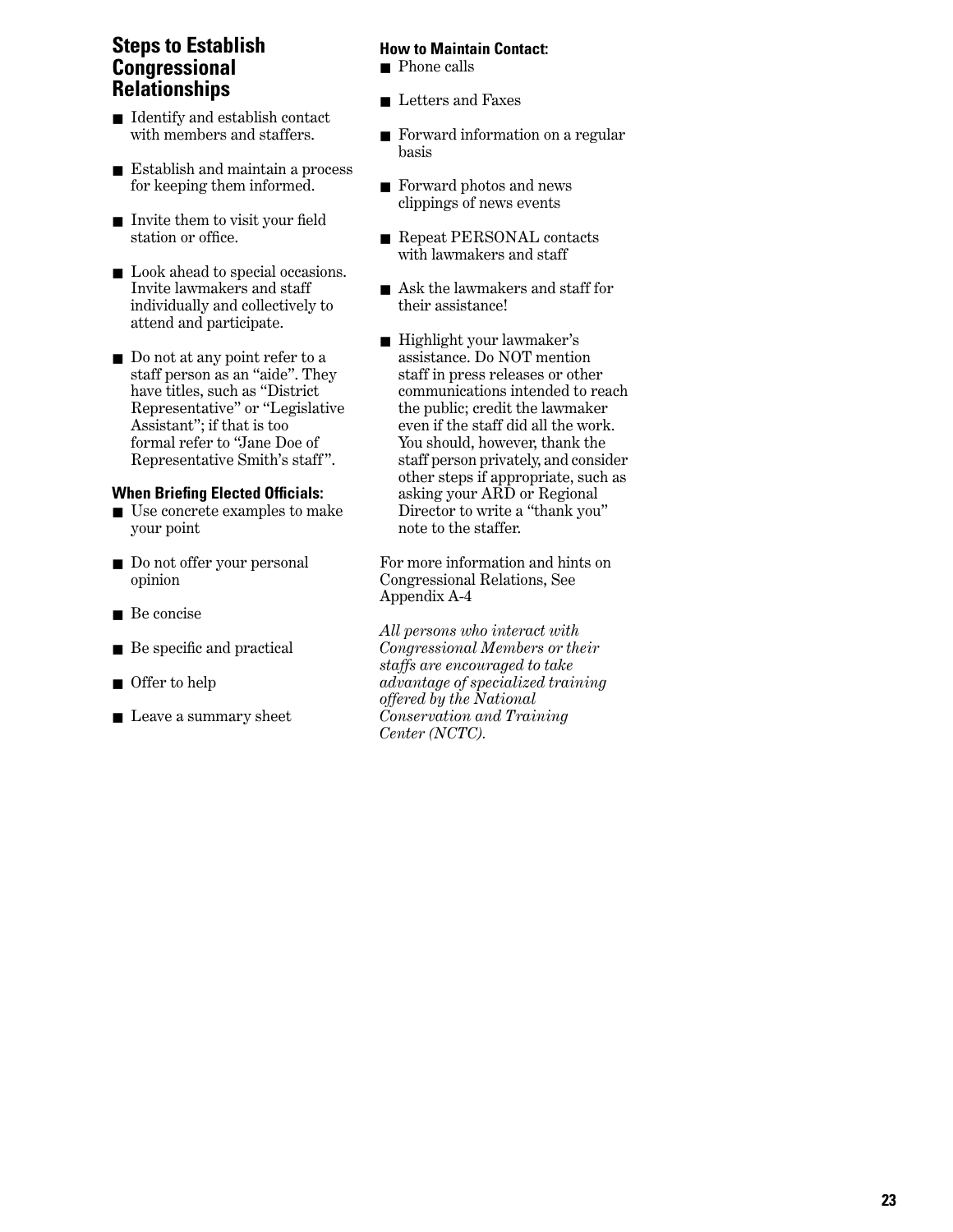## *Chapter 3.b.: News Media Relations*

**Summary:** The term "News Media" encompasses the print medium, including your local newspapers, and the broadcast medium, including your nearest television and radio stations most likely to carry news about your activity. The news media are the most economical way to raise awareness of an issue with the most people.

#### **News Media are in Business**

News is a commodity:

- To be valuable, information must be *accurate***.** Inaccurate information is worthless, and ultimately harmful to the business.
- To be valuable, information must be *current*. If it's old, it isn't news.
- To be a dependable source of information to the public, most news organizations operate on regularly scheduled editions or broadcasts, and therefore all work under the constant pressure of *deadlines***.**
- The News business generates its income from *advertisers***,** who are interested in the size of the audience — the ratings — the news operation can generate. The quest for ratings tends to favor news coverage that is sensational, dramatic, conflict-oriented.

#### **News Media and Outreach**

The *News Media* are of particular importance to outreach activities, in that they are both a *public* and a *strategy* to get information to other publics.

- *Public:* As one of the Service's most important audiences, members of the news media require specialized procedures for communicating important issues effectively. Each news media outlet has a decision-maker, usually an editor or a reporter, who decides what news will be carried in each edition or broadcast. Members of the news media get their information through:
	- a. press releases (by fax, e-mail, delivery, press conferences/ briefings)
	- b. personal contact (phone calls, visits, press conferences/ briefings)
	- c. Internet web sites, and other general reference sources.

(Note: According to a 1999 survey by Global Financial Communication Network, 60% of reporters prefer news releases to be sent by FAX. Ask your reporters their preferences!)

- *Strategy*: The news media is just one of many strategies to provide information to the public. It is the most effective strategy to provide information to the most people for the least cost, since virtually anyone who reads the newspapers, listens to radio, or watches television can be reached through the news media. However:
	- a. News media is *very good* for raising awareness about an issue among many publics.
	- b. News media is *not so good* for conveying complex information on a controversial issue.

For assistance in any news media activities, be sure to keep in contact with your Regional Media Relations Liaison or specified Outreach Coordinator, located in your Regional External Affairs Office. Please fill out the following and keep the completed form in this handbook up-to-date for quick reference: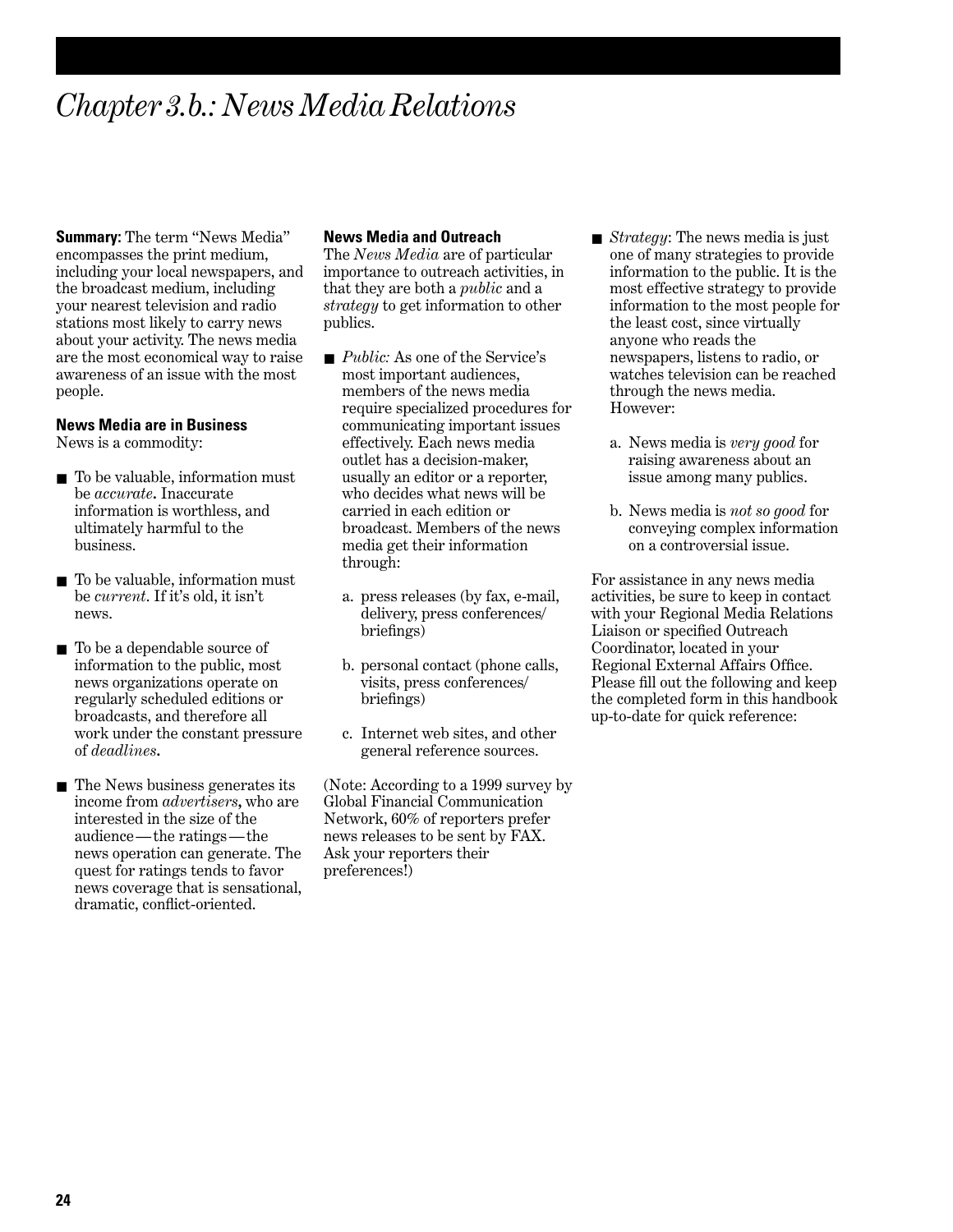|                     | (Note for reporters below, highlight each one's preferred method of contact) |  |
|---------------------|------------------------------------------------------------------------------|--|
|                     |                                                                              |  |
|                     |                                                                              |  |
|                     |                                                                              |  |
|                     |                                                                              |  |
|                     |                                                                              |  |
|                     |                                                                              |  |
|                     |                                                                              |  |
|                     |                                                                              |  |
|                     |                                                                              |  |
|                     |                                                                              |  |
|                     |                                                                              |  |
|                     |                                                                              |  |
|                     |                                                                              |  |
|                     |                                                                              |  |
|                     |                                                                              |  |
|                     |                                                                              |  |
| Others:             |                                                                              |  |
|                     | Reporter/Org. Phone: Phone: Fax: Fax: E-mail: __________                     |  |
| Duplicate as needed |                                                                              |  |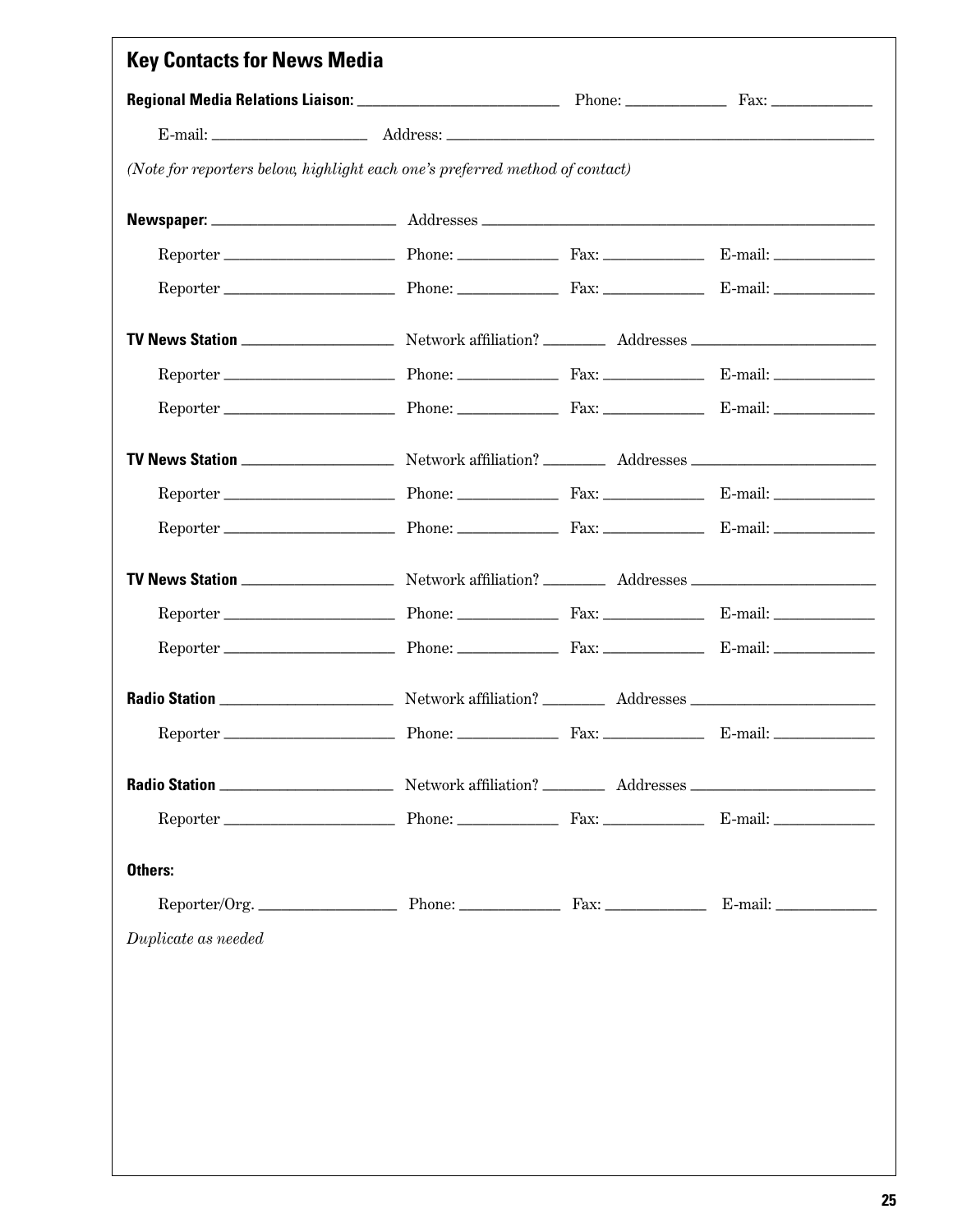| <b>Press Query Sheet</b> |  |
|--------------------------|--|
|                          |  |
|                          |  |
|                          |  |
|                          |  |
|                          |  |
|                          |  |
|                          |  |
|                          |  |
|                          |  |
|                          |  |
|                          |  |
|                          |  |
|                          |  |
|                          |  |
|                          |  |
|                          |  |
|                          |  |
|                          |  |
|                          |  |
|                          |  |
|                          |  |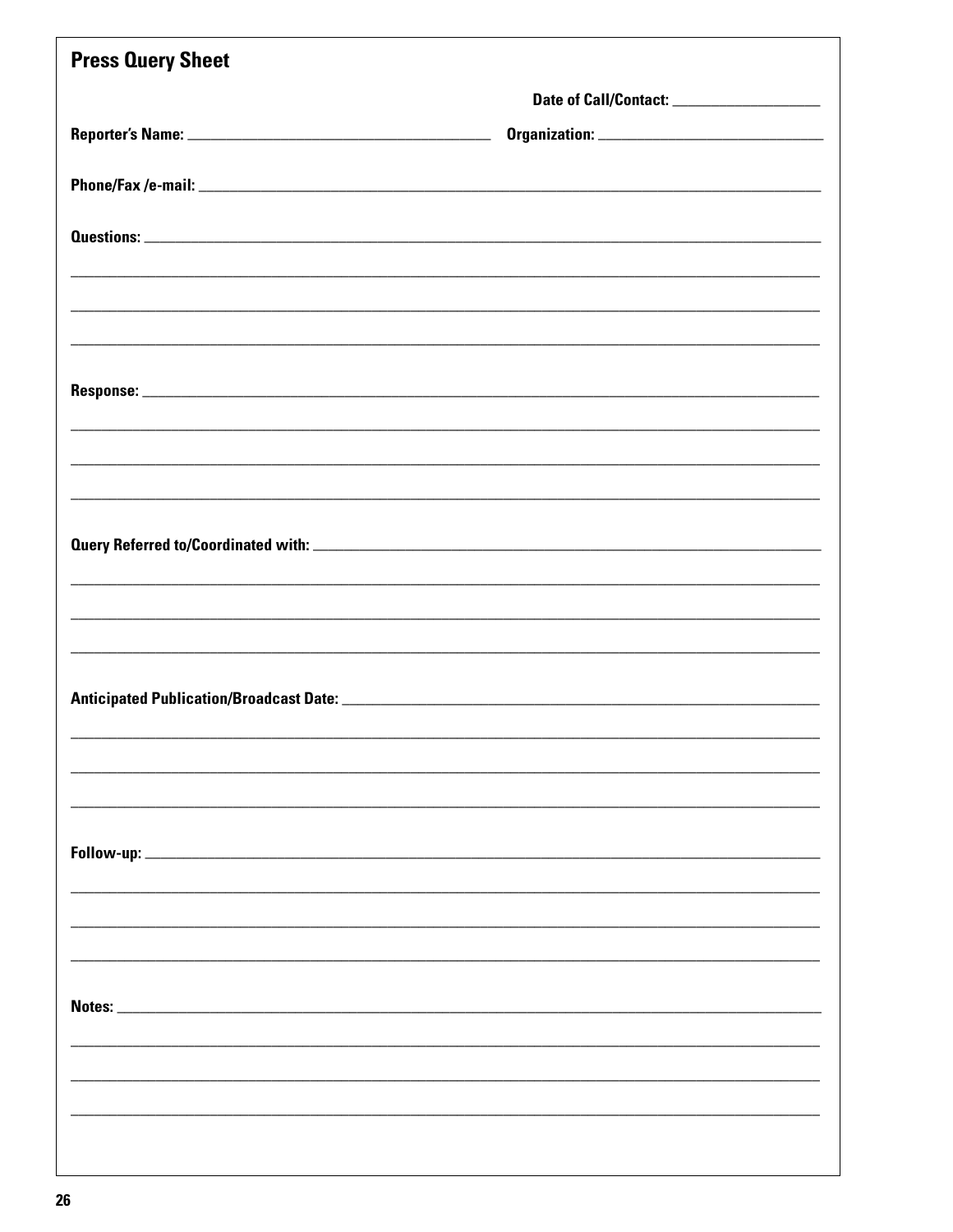## **Your Local Office Policy for Press Calls**

All staff members should understand office policy for taking calls from the news media. The project leader should set policies for each office and should identify those who are capable of and comfortable with serving as official Service spokespersons for the office. The following guidance applies to all Service press relations:

- All calls from news reporters should be taken immediately, or returned ASAP by someone who has been designated to serve as an official Service spokesperson.
- The spokesperson should comment on or explain issues *within the scope and responsibility of their project or activities.*
- The spokesperson DOES NOT NEED to answer every question. If asked about Regional or National level policies or issues, the spokesperson should politely refer the reporter to the Regional or National level media relations liaison, or the appropriate External Affairs Office. The spokesperson should assist to ensure the reporter makes contact with the appropriate Service spokesperson.
- All issues of high sensitivity or controversy should be discussed with Regional External Affairs Staff prior to making comments to news media representatives. Examples of sensitive and controversial issues include:
	- Accidents or incidents involving fatalities
	- Public criticism of Service, *especially from elected officials*
	- Personnel issues
	- Law Enforcement issues (Specific LE guidance has been issued in Service Manual at 443 FW 2)
	- Legal issues, such as lawsuits, etc.
	- Any management action that involves killing animals
- When appropriate during communications with news media reporters, the spokesperson should attempt to convey the Service's Basic Messages. (See Chapter 5).
- Press calls should be documented (Try using a Query Sheet — see this chapter) and a summary of press interactions should be reported weekly to the Regional Media Relations Liaison for possible inclusion in Regional Weekly reports to Washington (Call to check for your regional policies).

Who in your office is/are designated to serve as official Service spokesperson in response to calls from the press?

\_\_\_\_\_\_\_\_\_\_\_\_\_\_\_\_\_\_\_\_\_\_\_\_\_\_\_\_\_\_\_\_

*All persons designated to serve as official spokespersons are encouraged to take specialized training offered by the National Conservation and Training Center.*

## **Characteristics of Key News Media**

When dealing with reporters from each of the three news media types, keep in mind those special characteristics that will help you communicate specific types of information to various publics.

#### **Newspapers:**

- Can report in more detail than other media.
- Usually have more departments or sections, more specialty reporters for analytical stories.
- Deadlines are usually daily; cannot easily get first word on breaking news.
- Can take an editorial position; can include Guest Editorials.
- Features feedback in form of letters to editor.
- Usually will print corrections if their reports contain errors.
- Will consider using good quality photographs, graphs, charts, you provide.
- Require least logistics for reporters to cover stories (reporter, notebook).
- Usually only one daily newspaper per community
- Become historical record

#### **Television:**

- Emphasizes stories that are dynamic, sensational, and emotional.
- Stories are shorter, less detailed, less analytical than print media stories.
- Can report fast-breaking news several times per day.
- Little opportunity for corrections or feedback.
- Will often use good quality videotape you provide.
- Require most logistics to cover stories (reporter, photographer, sound technician, etc.)
- Usually several competing TV stations per community
- Very little difference in formats between competing TV stations

#### **Radio:**

- Reports in least detail
- Can report news fastest of all news media, usually on the hour.
- Many different formats (talk radio, all news, music with news, etc.)
- Different stations cater to different audiences
- Most accessible for public service announcements.
- Little opportunity for corrections or feedback.
- Requires little logistics (phone interviews, or reporter with tape recorder)
- Usually large number of radio stations per community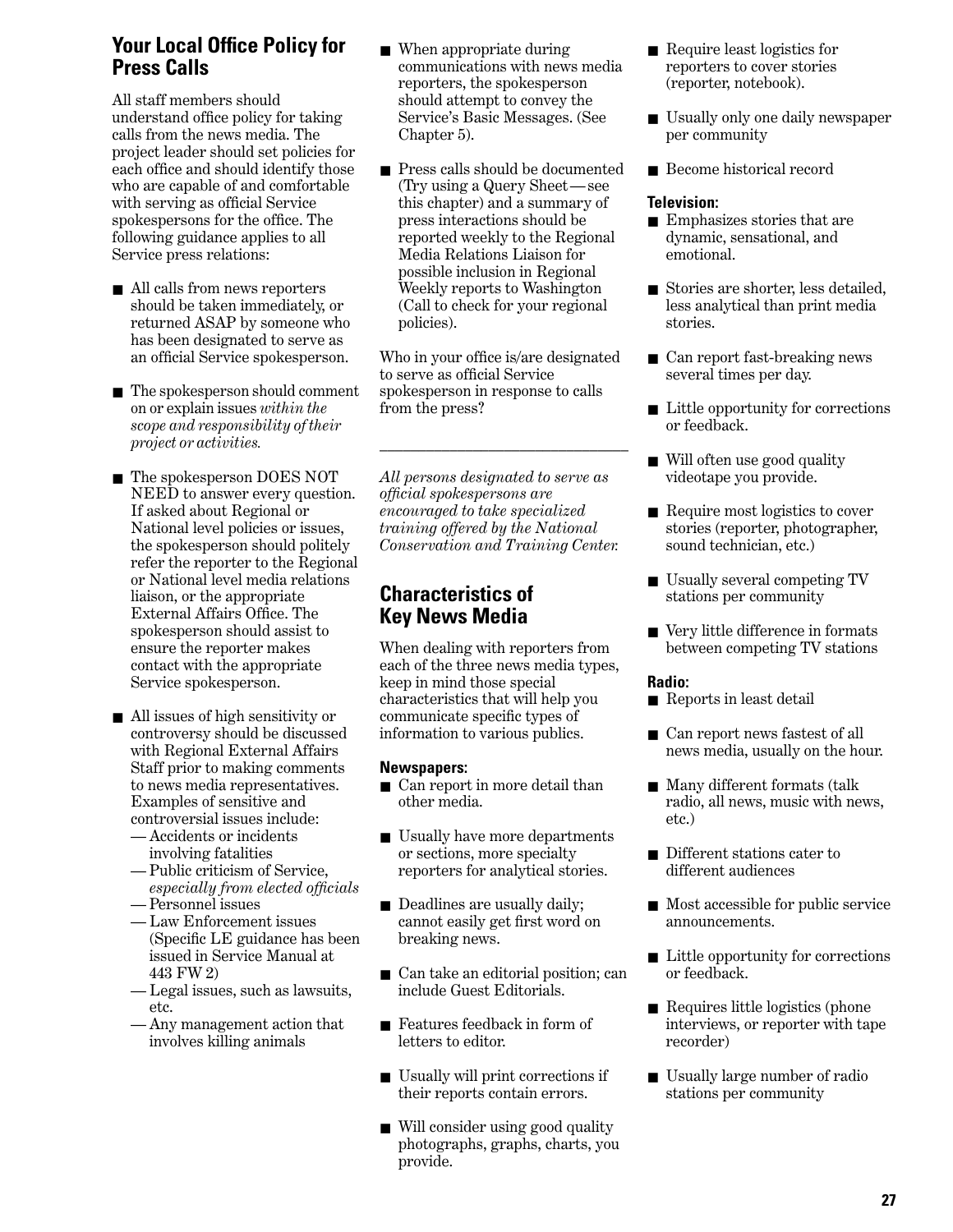## **Do's and Don'ts for Interviews with News Media**

#### **Important Do's:**

- Think through a basic single message. Use the opportunity to get it across.
- Include the Basic Service Messages.
- State important facts first.
- Repeat the messages in several ways.
- Bring the reporter back to YOUR point.
- Anticipate problem questions, and have responses ready for them all.
- Offer to put the reporter in touch with other knowledgeable contact people.
- Wear uniform or positive Service identification.
- If it is a TV interview, check your image in a mirror first.
- Offer to provide follow-up information
- Speak in public's interest, not agency's.
- Give a direct answer to a direct question.
- If you don't know the answer, say, "I can get you that information."
- Always tell the truth.
- Correct reporters when they make a mistake. Contact them immediately.
- Consult with Regional External Affairs Office.

#### **Important Don'ts:**

- Don't let a reporter put words in your mouth
- Don't make any statement that you don't want quoted, or speak "off the record."
- Don't argue or lose your cool
- Don't say "No comment," or "Because it's our policy."
- Don't ask to read or see a reporter's story prior to publication
- Don't use the news media to criticize others.

## **How to Build and Maintain Good Media Relations**

#### **Four Steps to Good News Media Relations:**

*Identity*—Be sure the reporters likely to cover Service activities and issues know who you are. Call them and introduce yourself. Offer a tour of your facilities or a briefing on your activities. Be sure they understand your expertise and that of your staff members. Do not wait for a crisis.

*Credibility*—Be sure the reporters know your credentials, your background and your responsibilities. They will rely on you as a "source" — an expert spokesperson who can provide information on specific topics. Never risk your credibility by guessing, exaggerating, or faking it.

*Reliability*—Once you have established yourself as a source, be sure to be available for short-notice interviews. Always return calls promptly. Be proactive to bring issues of importance to the reporter's attention, both formally and informally.

*Respect*—Always remember that a reporter has a job to do. They have an ethic to be truthful and impartial. They have a role guaranteed by the First Amendment of the Constitution to be a government watchdog, and they take their job as seriously as you take yours.

*Don't expect a good reporter to always treat you like a friend, but if your goal is for the American public to better understand who the Service is, what the Service does, and why the Service does it, then you share a lot of common ground with that reporter!*

## **Pitching Stories to the Press**

When bringing a story idea to a reporter, either in a news release or phone call, think in terms of the basic elements of a news story, and a story angle.

#### **Story Elements:**

*Change*—The definition of a news story is that it is something new, or previously unknown by the public. Focus on what is different. It could be a new way of doing things, or new information. For example, survey results and other studies often are sources of new information. Superlatives that come from records (best, worst, most, etc.) all are potential sources of news. Before you contact the reporter, decide:

■ *What is the HEADLINE for this story?* Help the reporter get that headline.

*Image*—News stories are enhanced with an image. For newspapers or TV news, the image is a still photo or video. For radio, the image is conveyed by sound. Before you contact the reporter, decide:

■ *What is the IMAGE that captures this story?* Help the reporter get that image.

*Attitude*— Most stories include a quote that gives a reaction from someone involved, a witness, a victim, or an expert on the subject matter. The reaction conveys emotion, context, or perspective in a sound bite. Before you contact the reporter, decide:

■ *What will you say when quoted in this story?* Help the reporter to get your quote.

#### **Story Angles:**

- *Crime*—Abominable acts, abuse of power, law enforcement
- *Pocketbook issues/Economic Impacts*—Jobs, construction, tourism, Government saving or wasting money
- *The following topics offer good possibilities for wildlife stories:*
- *Good News/Bad News*—Survey results, threats to wildlife, listing actions.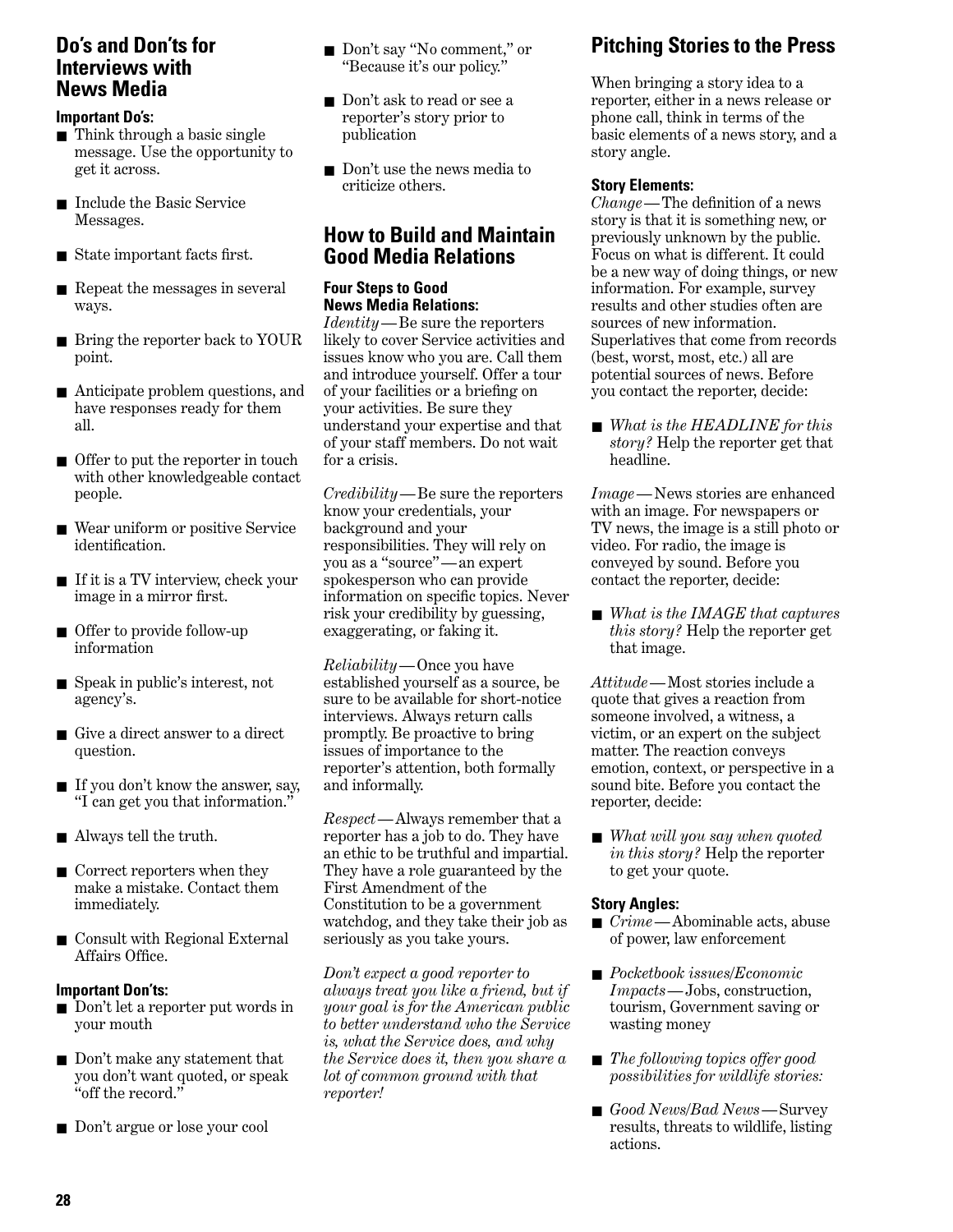- *Kids* Learning about animals, helping animals
- *Help Wanted*—Asking public for help in finding criminals, report sightings, etc.
- *Spin-offs* Wildlife links with other stories (droughts, fires, weather), and seasonal topics
- *Animal Stories*—Unusual behavior of animals, amusing photography, etc.

## **Writing a Press Release**

#### **General Principles:**

- 1. A press release is an official expression of the Service that could reach thousands or even millions of people. Be sure it is totally accurate, and that it meets regional requirements for review prior to distribution (If you are unsure, check with your Regional Media Relations Liaison).
- 2. Use official Service letterhead, or designated Press Release form, which includes agency name and phone number and designated individual for follow up contacts.
- 3. It is NOT like scientific writing with key information and conclusions at the end. It should use active-voice prose, and begin with the most important message up front.
- 4. Include the appropriate Basic Service Messages.
- 5. The purpose of a press release is to generate responses from reporters that will lead to stories in the press, so be sure there will be someone available to respond immediately to questions from reporters.

#### **When crafting your press release:**

- 1. Before you begin, identify the objective for the press release, and develop the key message points you need to include.
- 2. Focus on the interests of the public: How are they affected? Why should they care?
- 3. Use inverted pyramid format, with most important facts at

beginning and additional details in order of importance.

- 4. Construct a lead paragraph that answers the questions, "Who, what, when, where, why?" Sometimes you may need to discuss the "how."
- 5. Keep it simple, brief, and to the point.
- 6. Avoid jargon and acronyms.
- 7. Consider including a quote from a Service employee to help establish the Service's stake and credibility in the issue.

## **Correcting Mistakes**

Reporters are human, and even after your best outreach efforts they sometimes make mistakes. After you have worked with a reporter on a story, be sure to read, watch, or listen to it carefully for any errors. Using tact and discretion, bring any errors immediately to the attention of the reporter. Keep in mind that they have a keen interest in getting facts correct if they are to survive in the information business, and errors are usually honest mistakes. They will not always be able or willing to make corrections, but your complaints will let them know they are under your scrutiny, and they will be more careful with Service stories in the future. *Whenever you see errors in media reports, advise your Regional Media Relations Liaison, specified Outreach Coordinator, or other External Affairs staff of the errors, and how you are responding.* They will alert other service offices and partners, as appropriate.

#### **Correcting Errors in Broadcast Media:**

- 1. When you see or hear an error, call the station and ask to speak to the reporter or someone on the news staff IMMEDIATELY to point out the error. Your early call may prevent the mistake from being repeated in a later newscast.
- 2. Your first call should always be to the reporter who made the error, if possible. If they convince you it was an honest error, you may want to let it drop.

3. If same reporter makes repeated errors, or seems to be biased toward making the Service look bad, contact the news director or station manager and inform them of the errors. Ask to have another reporter assigned to cover Service issues. Consult your Regional External Affairs office before taking this step.

#### **Correcting Errors in Print Media:**

- 1. When you see the error, call the reporter IMMEDIATELY to point out the error. Your early call may prevent the mistake from being repeated in later editions or syndication. Ask if the story may be picked up by a wire service (AP, UP, Reuters, etc.), and if so, ask for assistance to correct their versions.
- 2. Your first call should always be to the reporter who made the error, if possible. If they convince you it was an honest error and the error is relatively insignificant, you may want to let it drop. If it is a significant error, ask for a printed correction.
- 3. If same reporter makes repeated errors, or seems to be biased toward making the Service look bad, contact the editor and inform him/her of the errors. Ask to have another reporter assigned to cover Service issues. Consult your Regional External Affairs office before taking this step.
- 4. If you determine that the error requires a response in a letter to the editor, consult with your Regional Media Relations Liaison for guidance and assistance.

*For guidance on writing Letters to the Editor and Op-Ed Pieces, see Appendix A-5*

*All persons who interact with news media are encouraged to take advantage of specialized training offered by the National Conservation and Training Center (NCTC).*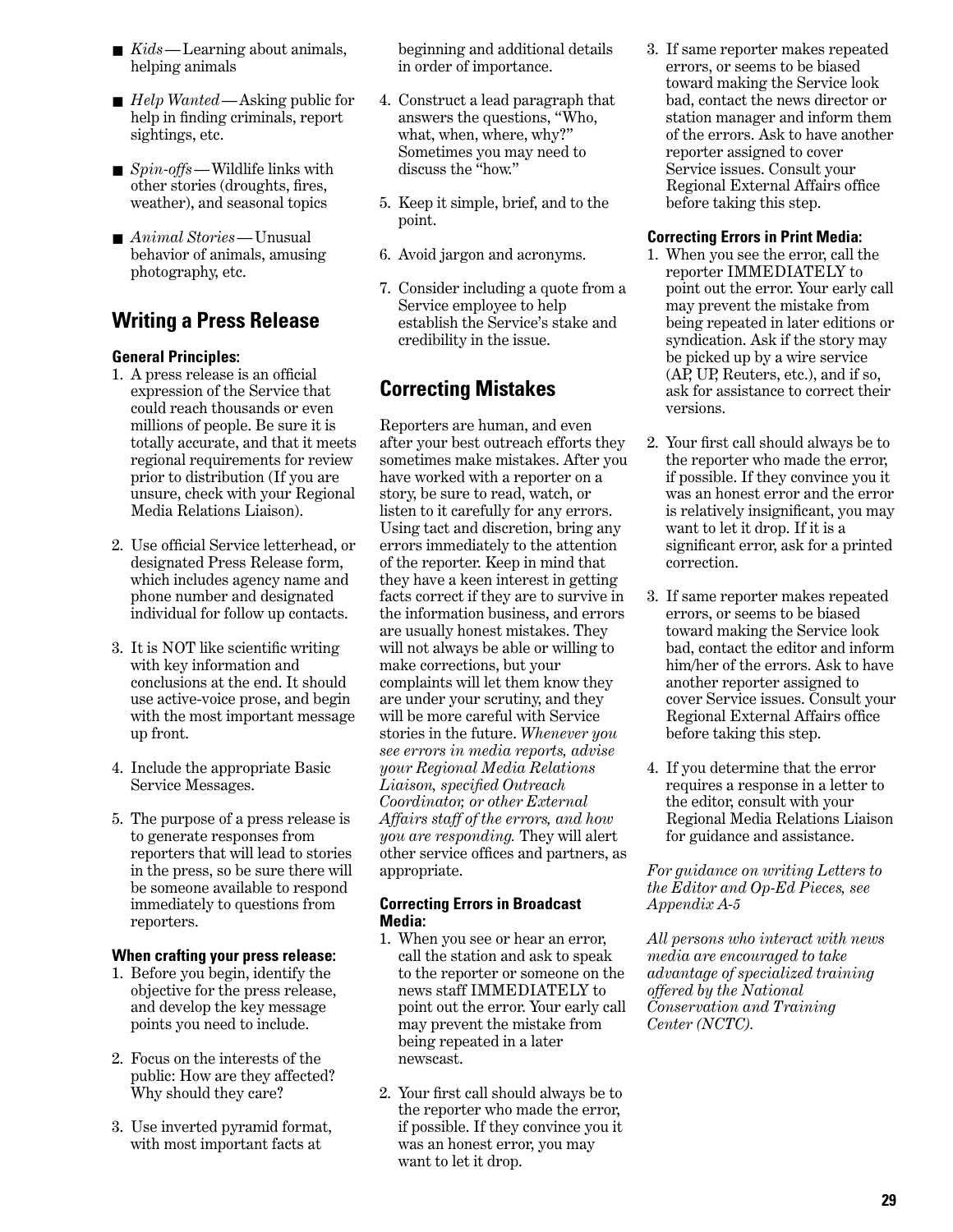## *Chapter 3.c.: Membership in Professional and Community Organizations*

**Summary:** Service policies encourage employees to join professional organizations and community organizations to enhance Service professionalism and support. If approved in advance, Service funding may be available for designated membership activities.

#### **A Critical Public: Non-Service Professional Peers**

In difficult and controversial natural resource management issues, the Service can generate needed support with a variety of publics by gaining the support of non-Service professional peers. Their third-party endorsement of a Service position enhances Service credibility, helps build trust in the Service position, and helps move toward greater acceptance of the position by other publics.

One way for the Service to foster relationships with non-Service professional peers is for Service employees to become personally involved with professional organizations. When Service employees become members and participate in these organizations, they can enhance their own skills and capabilities while helping build visibility and respect for the Service.

*See Director's Memorandum on pages 29-30 for complete details.*

#### **Membership in Community Organizations**

By joining local community organizations, Service employees build bridges of trust with members of publics with whom they do not share the same professional interests. Instead, community organizations provide opportunities to build relationships based on informal communications regarding other, non-professional common interests, ranging from leisure activities to general community service. These informal communications become especially important for conveying credible information in a more neutral atmosphere on controversial issues.

*See Director's Order No. 95 on pages 31-32 for complete details.*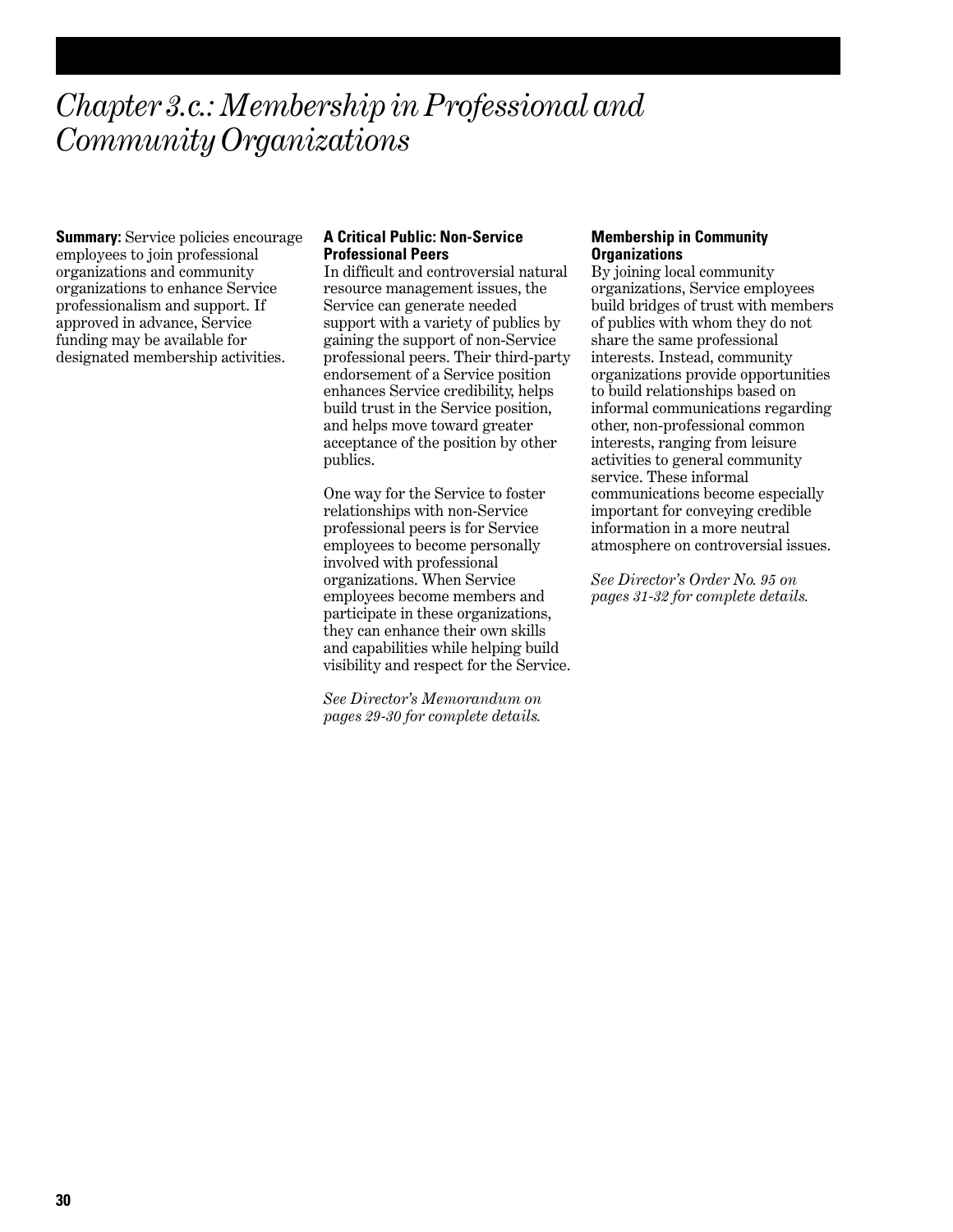To: Fish and Wildlife Service Employees From: Acting Director /s/ John G. Rogers Subject: Membership and Participation in Professional Societies

To effectively serve the public in carrying out the U.S. Fish and Wildlife Service mission, we must maintain a diverse and highly qualified work force of professionals so that our management is based on the best available science and meets professional standards.

In recent years there have been many advances in knowledge of basic ecosystem processes, condition of public land resources, and management principles. With the many resource conservation challenges we face it is essential for all Service employees, regardless of occupation, to maintain and enhance their knowledge and skills.

We believe that membership, involvement, and participation in professional societies are more important now than ever, for the purposes of maintaining and enhancing our capabilities in professional resource management. Our membership and participation will not only help in developing a professional work force but also enhance the public perception of Service employees. Other intangible benefits associated with professional society involvement include:

Higher agency visibility and enhanced reputation or respect through employee professional interactions, participation and networking with others;

Employee growth in both ability and knowledge;

Enhanced effectiveness of employees in carrying out Service programs;

Enhanced employee morale, self-esteem and motivation; and

Development of leadership qualities in Service employees.

Employees may serve in professional organizations under three different circumstances:

(A) The employee participates in the outside organization in his or her private capacity and not on Government time.

(B) The employee participates in the outside organization in his or her private capacity. However, the supervisor allows official time for the employee to attend an outside function of the association, such as a meeting or convention, when the supervisor determines that it is in the best interest of the Government, and does not result in a direct conflict of interest or create the appearance thereof.

(C) The Service requires that the employee participate in the outside organization in his or her official capacity, as a representative of the Service.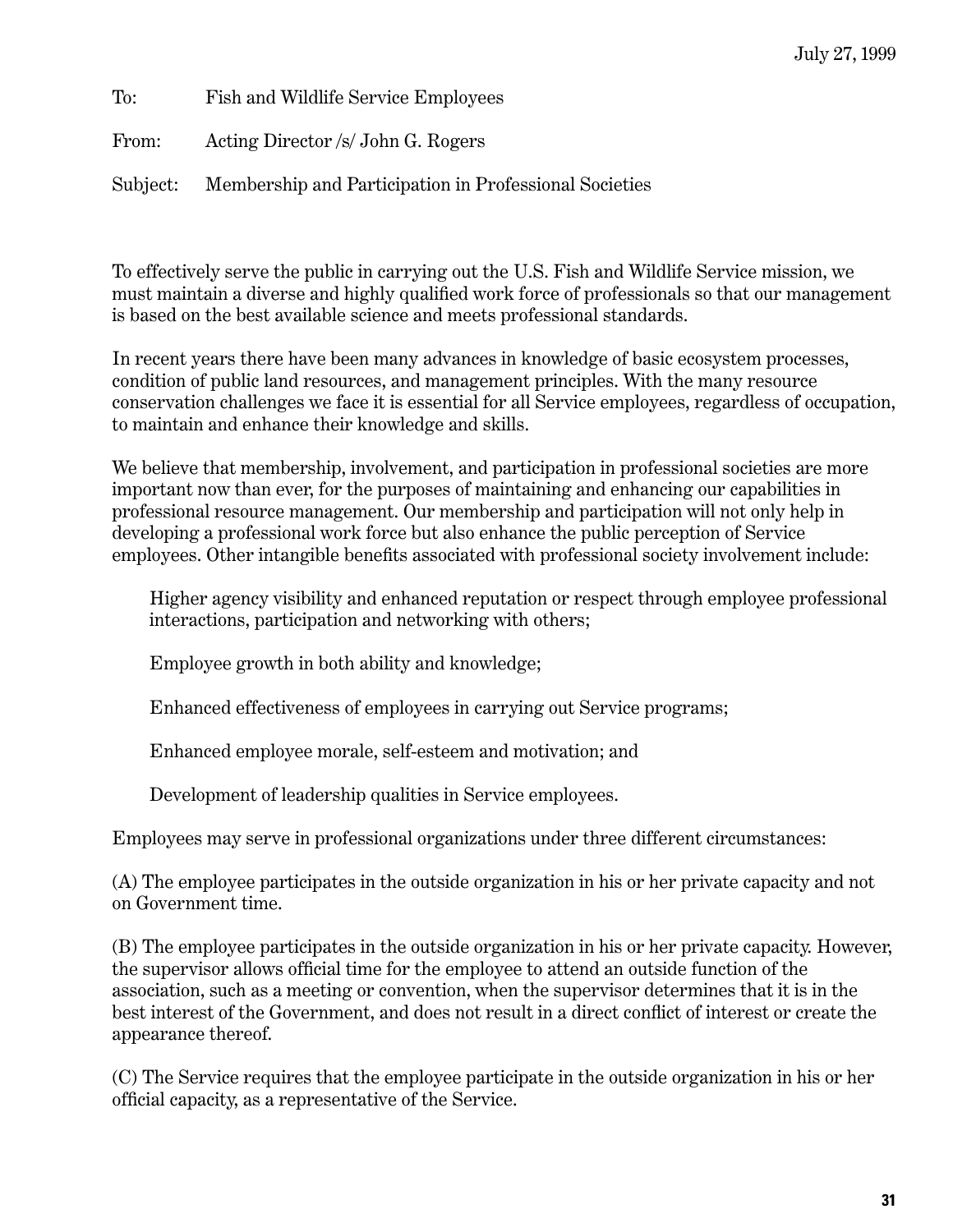All employees who are required or who wish to serve as an officer in a private sector organization while on official Government duty time must (a) have a written Memorandum of Understanding between the Service and the organization in which the employee is required or desires to serve as an officer; (b) have a waiver of the conflict of interest prohibition at 18 U.S.C. 208(b) signed by the Service Deputy Ethics Counselor; and (c) secure training from the appropriate Ethics Counselor (See Director Order No. 117, dated December 22, 1998, for detailed information).

It is Service policy to support and encourage attendance at appropriate professional society meetings, while recognizing that budgetary constraints may limit the Service travel support for attending meetings. With this in mind, we need to review requests for attending nongovernmental meetings on a case-by-case basis. When attendance is approved, the Service will assist with the travel expenses, attendance fees, and/or duty time for employee attendance at meetings. Where employees have personally paid membership dues and contributed personal time and money to maintain professional status, managers should give priority consideration for attendance at meetings.

We recognize that the Service has limited budgetary resources to pay travel and attendance fees for everyone who wants to attend a non-governmental meeting. We must set criteria for determining who the Service will assist in attending the meeting of societies, organizations, or associations. Criteria listed in priority ranking are offered below to help in determining attendance at non-governmental meetings for the following:

- 1. Officials or committee chairpersons in the sponsoring organization, association or society; or,
- 2. Presenters of papers, speeches or instructors as part of the official program; or,
- 3. Service representatives who are a spokesperson or on official duties that require interfacing with the organization; or,
- 4. Employees with previously identified training needs as reflected in an Individual Development Plan to enhance their job performance which would be provided by attending symposiums, paper sessions, or continuing education training at the scheduled meeting; or,
- 5. General members of the sponsoring organization.

In closing, all managers should encourage professional affiliation and membership in appropriate organizations, associations, and societies. Managers should take opportunities to invite members from professional organizations to discuss their activities with employees and to involve Service representatives in outside task groups or steering committees.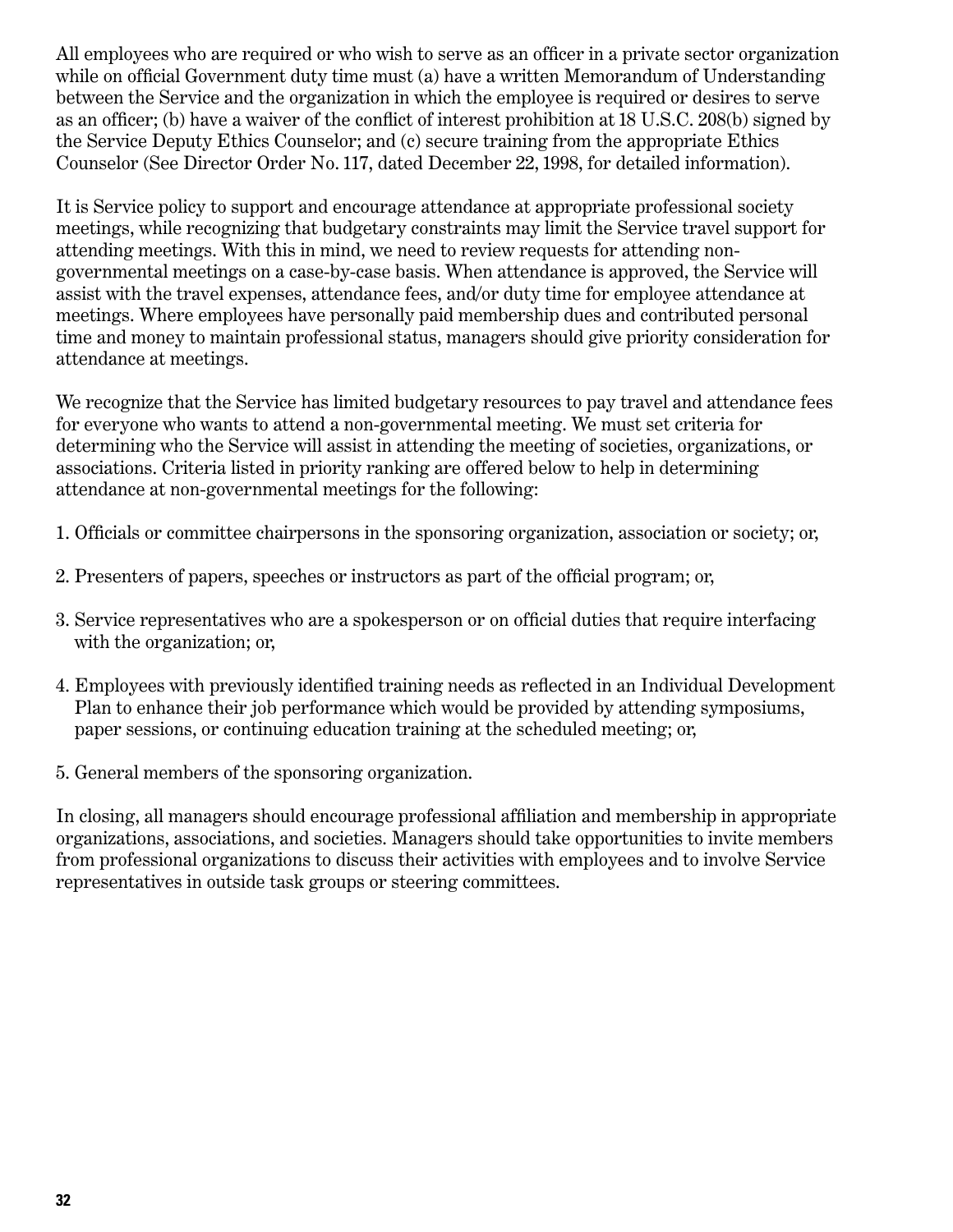### United States Department of the Interior FISH AND WILDLIFE SERVICE Washington, D.C. 20240

### DIRECTOR'S ORDER NO. 95 Subject: Membership in Community Organizations

Sec. 1 Purpose. This Order promulgates revised U.S. Fish and Wildlife Service policy concerning Service and employee membership in community organizations.

Sec. 2 Scope. This policy applies to all Service offices and employees. Community organizations included under this policy are those such as the Lion's Club, the Kiwanis Club, chambers of commerce, or similar organizations that are established to further community well being and whose purpose and objectives are consistent with those of the Service. Membership in political and professional organizations is addressed elsewhere and is excluded from the scope of this Order.

## Sec. 3 Policy.

- 1. Service employees may join any community organization provided that such membership is paid for by the individual, is for the individual, and does not in any way imply membership as an employee of the Service. As members of community organizations, all views must be expressed as those of the individual and not as those of the Service. Employees who pay their own membership dues may not lawfully represent the organization before a Federal agency, except in limited circumstances. Questions regarding a specific representation situation should be directed to the appropriate servicing ethics counselor.
- 2. Where a Regional Director or Assistant Director determines it is in the best interest of the Service and where such action will promote outreach to members of the local community and encourage better understanding and cooperation, he or she may authorize the use of appropriated funds to secure Service membership in community organizations included within the scope of this Order.
	- (1)This determination will be made on a case-by-case basis. This authority may not be redelegated. The membership must be established in the name of the Service. Appropriated funds are not to be used to establish memberships in the name of any individual although a Service employee or employees may be designated to represent the Service at meetings and functions of the community organization. Any individual representing the Service is expected to maintain the position of the Service with regard to representing the organization before any Federal agency or any other entity.
- 3. Service employees are prohibited from serving in an official capacity as officer, director, trustee, or employee of a community organization. The U.S. Department of Justice recently issued an opinion that states that serving in an official capacity as an officer, director, or trustee in a non-federal, non-profit entity is a violation of 18 U.S.C. 208, a criminal statute. The Department of the Interior, Office of the Solicitor, is currently reviewing this issue. It is expected that the Department will issue policy requiring employees to obtain a statutory waiver in order to serve in an official capacity as an officer in an outside organization. We will issue Service policy once guidance is received from the Department.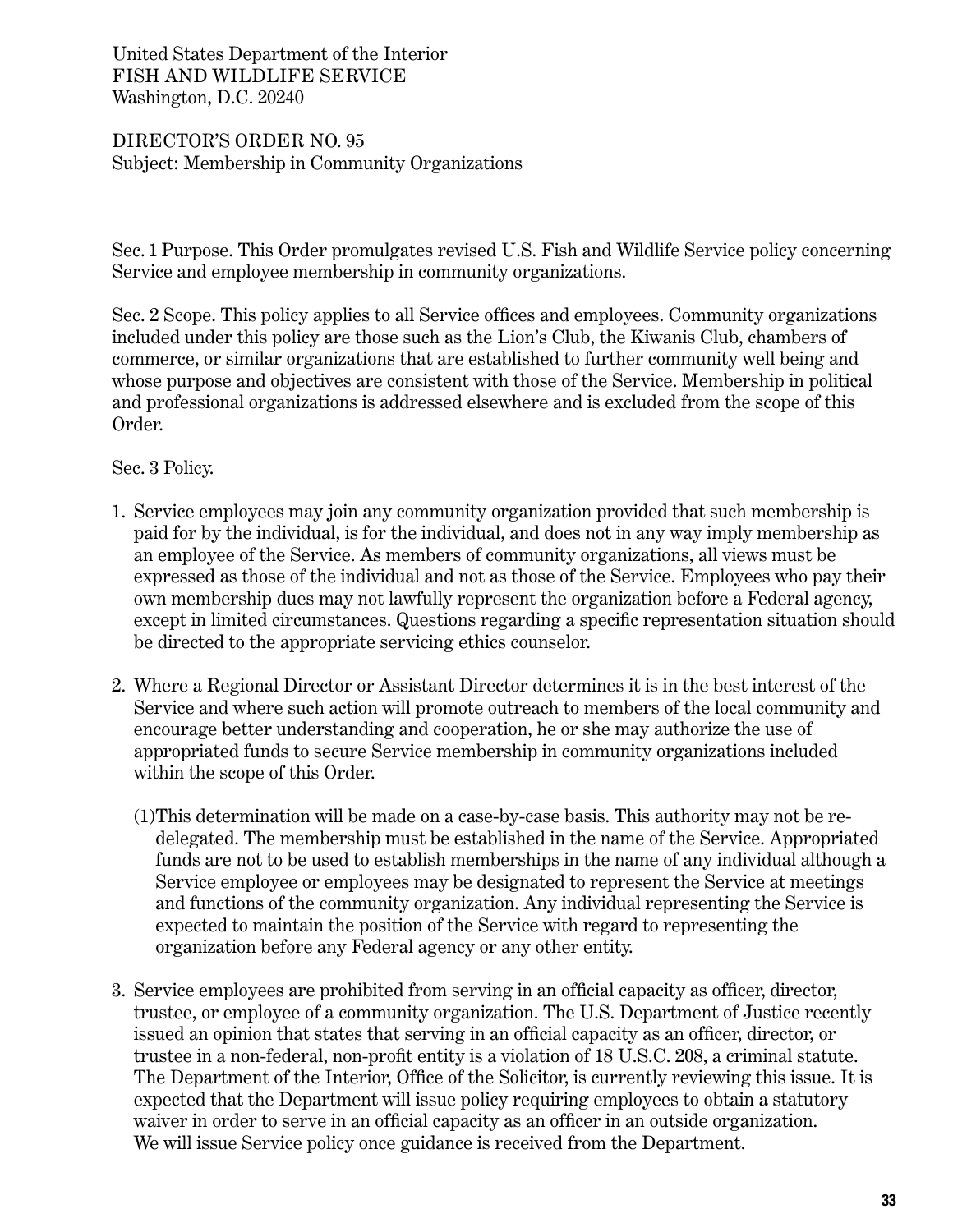- 4. Where an individual membership in a community organization is established under section 3a, an individual serving as an officer, director, trustee, or employee of the community organization must recuse himself/herself from working on any particular matter as a government employee when the organization in which he or she is serving has a financial interest in those government matters.
- 5. Where an employee joins a community organization under section 3a, it is very unlikely that the government would provide legal representation to the employee in the event a law suit is filed against the community organization or the employee as the result of the employee's activities with the community organization. Even where the employee is a Service representative under section 3b, a case-by-case determination regarding government legal representation will have to be made.

Sec. 4 Effective Date. This order is effective immediately and will remain in effect until incorporated in the Fish and Wildlife Service Manual or until it is amended, superseded, or revoked, whichever occurs first. In the absence of the foregoing actions, the provisions of this Order will terminate and be considered obsolete on December 31, 1997.

### SGD/ JOHN G. ROGERS Acting Director

Date: May 14, 1997

\_\_\_\_\_\_\_\_\_\_\_\_\_\_\_\_\_ (note: effective date has been extended.)

1. To be an eligible organization for Service membership, the community organization may not discriminate in membership on the basis of any reason such as race, sex, religion, age, national origin, disability, or sexual orientation.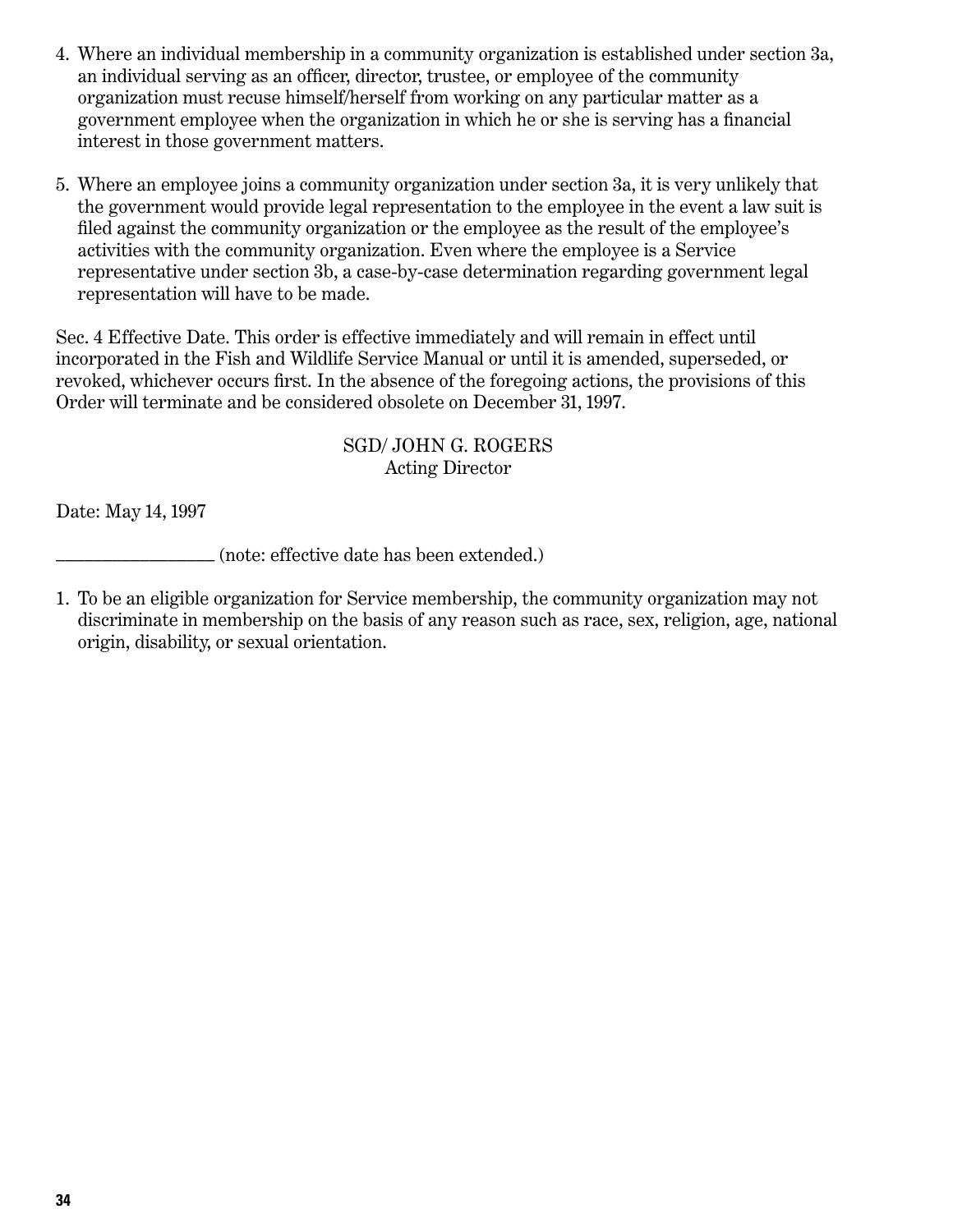## **Chapter 4: Special Outreach Tools**

*Chapter 4.a.: Environmental Education: It's Not Just Kid Stuff*

### **Environmental Education— Definition**

"Education" is gaining knowledge, understanding, and skills, by study, instruction, or experience. "Environmental education" (EE) is gaining knowledge, understanding, skills, and experience about the environment (i.e. wildlife and ecosystems) through study, instruction or experience.

Environmental education, when planned to support our goals and objectives for resource management, can be a powerful outreach tool. Environmental education is a process aimed at developing a world population that is aware of and concerned about the total environment, and its associated problems. It provides the knowledge, skills, attitudes, motivation, and commitment to work individually and collectively toward solutions for current problems and the prevention of new ones.

EE has been referred to as "a longterm means to the even longer-term end." Many educators have recognized the long-term advantage of reaching out to young people who are still forming the values they will hold throughout their life times. As such, they are much more receptive to new ideas than their adult counterparts and far more likely to adopt a philosophy of natural resource conservation that will stay with them throughout their lives.

#### **Broadening the Scope of Environmental Education:**

Does EE need to be limited to young people? Absolutely not. For one thing, EE programs can become a bridge for working with other publics, such as public interest groups and community organizations working toward goals they have in common with the Service. In addition, the creative approaches to learning that EE programs often use

can be adopted for use with other publics in non-academic forums, such as presentations to groups, special events, and even one-on-one meetings with opinion leaders.

To be effective, EE cannot stand alone to carry messages to all publics. The 1998 survey data from the National Report Card on Environmental Knowledge, Attitudes, and Behaviors found "no evidence that parents have higher levels of environmental knowledge than other adults," so we can not do just "kids" programs as a way of reaching adults. Though it can be a powerful force for outreach, EE must be a part of a well coordinated, comprehensive outreach plan that uses the best tools to convey the same basic message, adjusted for each separate audience.

To keep pace with the increasing complexity of resource-management issues, Service-conducted EE is broadening its scope to reach beyond the formal education setting with K-12 audiences to education of target audiences of all ages. This does not mean that we stop working with children, but that we consider them as one of many audiences to reach. From the day we are born until the day we die, we all continue to learn. As our experiences change, and knowledge and awareness are enhanced, our attitudes and behaviors shift accordingly. Service EE strives to recognize that all publics are subject to continuing education and works toward behavior shifts being responsible towards the environment.

Many excellent EE plans and materials have already been developed. Before you spend time or resources on curriculum development, check out what may be available from fellow Service EE specialists and nationally recognized EE organizations. Ask your Assistant Regional Director,

External Affairs, or check with the National Conservation Training Center for assistance.

#### **Part of the Plan:**

EE benefits the Service most when it is part of a larger National Outreach Strategy, with its goals, audiences, and messages. When developing educational materials, be sure they complement the Strategy and other Service outreach plans, with complementary goals, target audiences, and specific messages that need to reach those audiences.

As Service Director Jamie Rappaport Clark has said, "I urge you to think about environmental education in new ways; not just as kid stuff, but as a way to reach additional audiences and build new community partnerships in support of healthy fish, wildlife, and plant resources for the future."

## **Guidelines for Environmental Education in Outreach**

According to the *National Outreach Strategy,* environmental education activities should be planned and executed and support other Service outreach to:

- 1. Include information about the Service and its mission (Basic Messages).
- 2. Help build community relationships.
- 3. Support specific Service resource priorities.
- 4. Make effective use of Service resources.
- 5. Serve the needs of field stations.
- 6. Reach the broadest possible audience.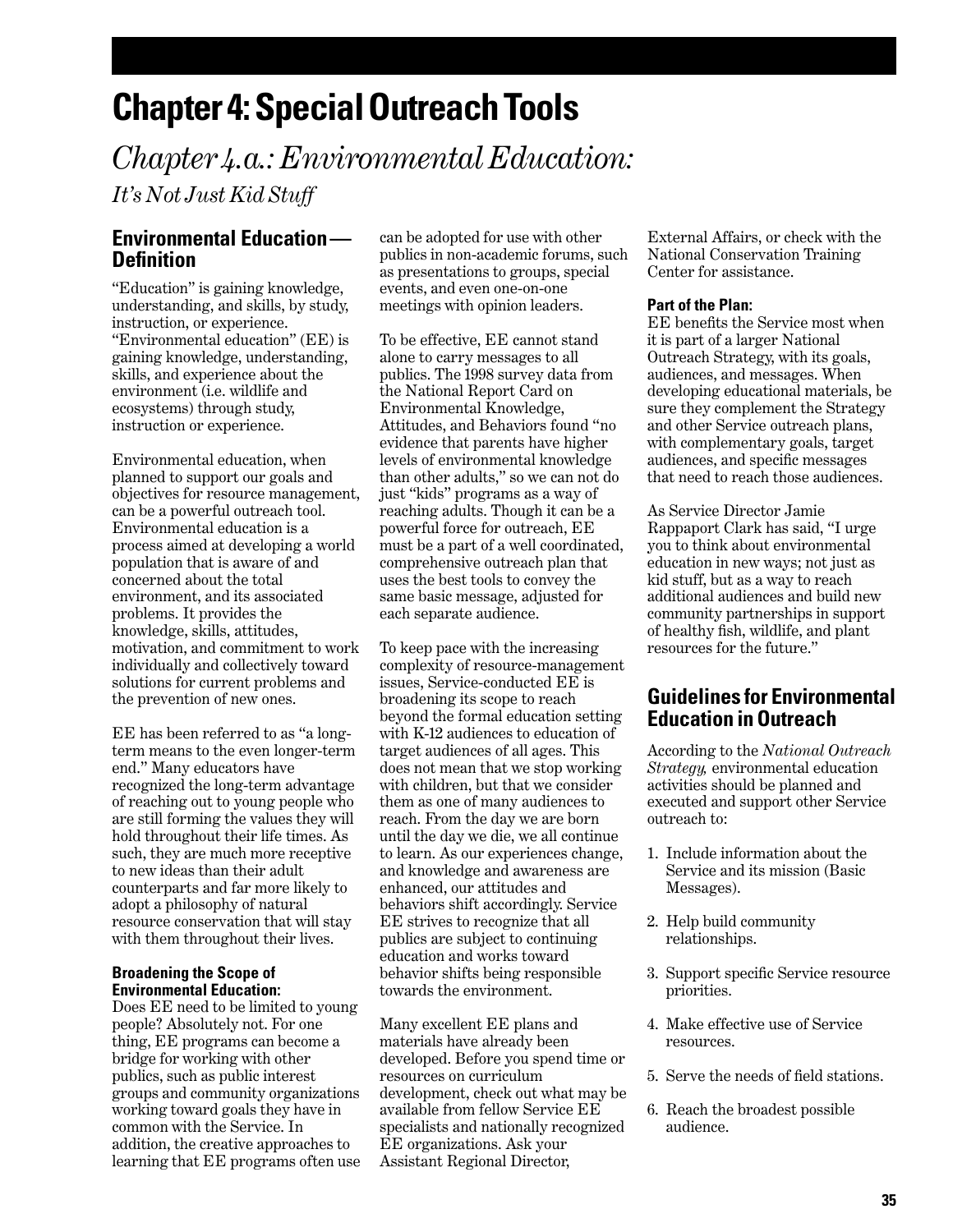When effectively integrated into Service outreach plans, EE can help in these ways:

- 1. Reach other influential members of the community, including teachers, school board members, and elected officials.
- 2. Enlist the help of young people in projects that benefit resources, such as environmental clean-up, visitor services, and monitoring wildlife activities (for example, the Internet-based Sister Schools Shorebird Project)
- 3. Generate opportunities for news media coverage.
- 4. Build a long-term constituency of individuals who value the nation's fish and wildlife resources.

## **Guiding Principles for Environmental Education:**

- 1. Environmental education is an important and effective management tool and should be resource-based to meet the Service mission and management goals and objectives.
- 2. Environmental education services should be multi-disciplinary and multi-cultural to meet the needs of all populations.
- 3. Environmental education should aim to develop in people of all ages an understanding, appreciation, and support for fish and wildlife management and encourage active participation in resource protection.

## **Outcomes:**

A sense of ownership in the fish and wildlife related issues of the local area will generate a sense of concern and support for fish and wildlife management policies and national programs. Environmental education programs developed and implemented within the Service must meet nationally established criteria, yet be tailored to meet each Region's needs and issues. Model programs, curriculum packages, teacher training workshops, and other programs will enable participants to:

- 1. Gain an appreciation for the importance of fish and wildlife resources and their habitats
- 2. Understand the ecological concepts upon which Service management concepts are based.
- 3. Comprehend the issues surrounding the management of fish and wildlife resources, and the critical problems confronting the resources.
- 4. Make informed, responsible decisions about fish and wildlife resources and take positive action toward solving the problems confronting the resources.

### **Community-Based Education:**

One powerful and effective environmental education strategy is community-based education. This strategy involves conducting the outreach in the area where change needs to occur, and specifically aiming for the different age groups or constituents within that area. A typical community-based approach might include the following:

- Conducting a teacher workshop
- K-12 (kindergarten through twelfth grade) education activities at the school
- Hosting a family evening or weekend program or presentation,
- Hosting a city meeting,
- Providing an open house, and
- Having a meal or coffee break with key individuals in the community.

Success hinges on reaching everyone in the community in some way during the same time frame. Eventually, citizens of all ages throughout the community will recognize the consistency of the messages you want to convey through your education programs. When they begin to discuss the issue among themselves, the program is working!

In large cities, where a sense of community may be lost, proper front-end outreach planning will help ensure the correct "outreach mix" to needed to bolster the education component and increase chances of success. The broad reach of community-based environmental education greatly enhances its ability to support resource management objectives.

### **Do's and Don'ts for Successful Environmental Education Programs**

#### **Important Do's:**

- Plan your environmental education programs to directly reflect your resource management issues.
- Plan your K-12 education curriculum to meet the National Science Standards.
- When possible, take a communitybased approach to environmental education.
- Make your programs fun and engaging (hands-on learning).
- Focus on your specific messages, goals, and objectives.
- Evaluate the success of your programs frequently.
- Consider education programs for all ages.
- Be flexible and creative.

#### **Important Don'ts:**

- Don't lose sight of your goal because it seems to be taking too long to get there. Baby steps are okay!
- Don't forget to provide opportunities for people to get involved in conservation initiatives.
- Don't get stuck in a rut. If one method isn't working, just restructure your program.
- Don't hesitate to reach out to your colleagues and friends for ideas and support.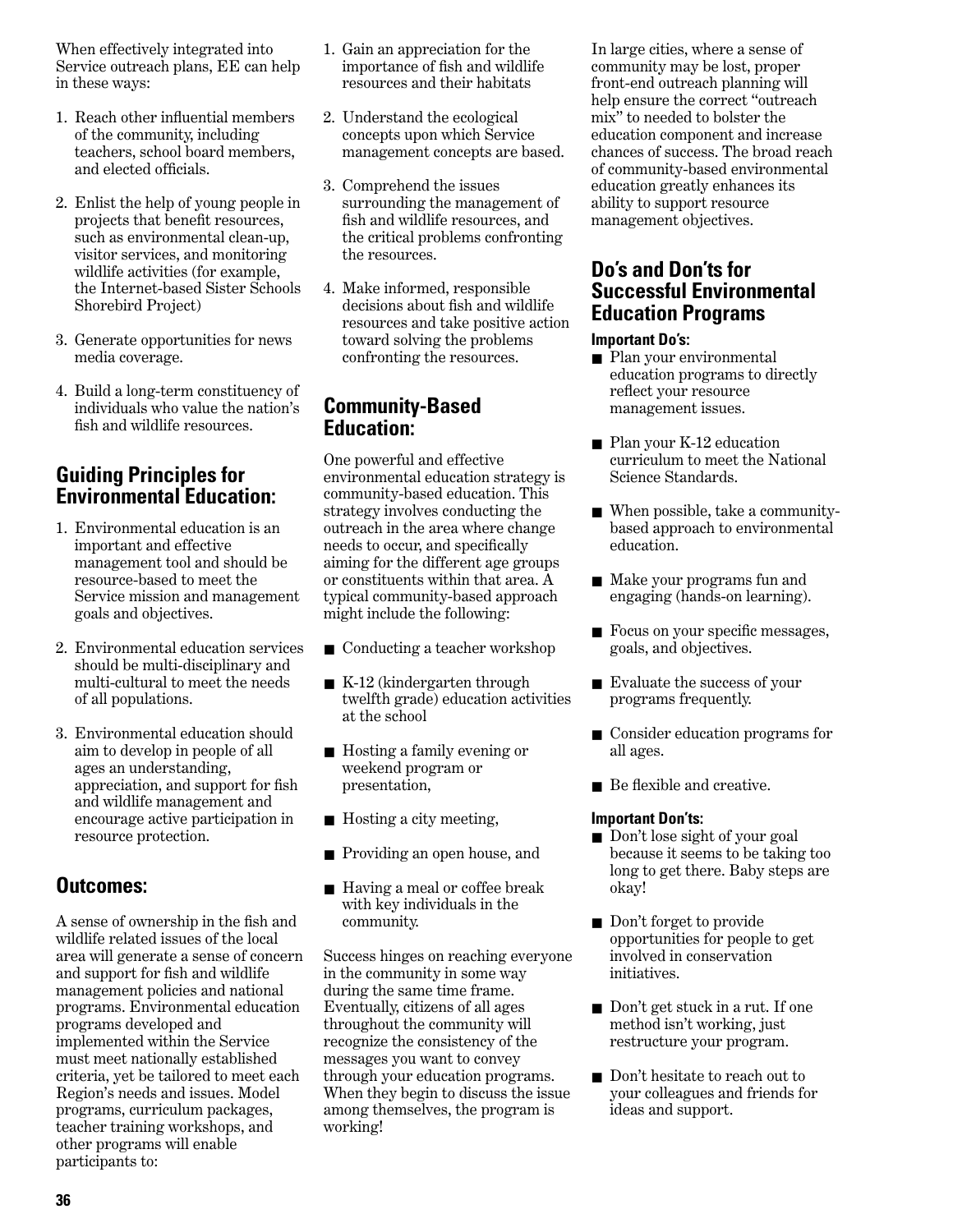- Don't do programs that are not working towards your management and education goals and objectives.
- Don't forget that you are a role model to students and other people, on or off the job.
- Don't forget to reward your partners/volunteers for their support.
- Don't say "I can't afford it" or "I don't have time." We can't afford to NOT do education.
- Don't rely on environmental education alone to communicate about immediate issues. EE is a long term effort and only one part of an effective outreach program.

*Persons involved in environmental education are encouraged to take advantage of specialized training offered by the National Conservation and Training Center (NCTC).* 

| <b>Key Contacts for Environmental Education</b> |  |  |  |  |  |  |
|-------------------------------------------------|--|--|--|--|--|--|
| <b>Service Contacts:</b>                        |  |  |  |  |  |  |
| This Office:                                    |  |  |  |  |  |  |
| Regional Office:                                |  |  |  |  |  |  |
|                                                 |  |  |  |  |  |  |
| National Conservation<br>Training Center:       |  |  |  |  |  |  |
| <b>Area School Contacts:</b>                    |  |  |  |  |  |  |
|                                                 |  |  |  |  |  |  |
|                                                 |  |  |  |  |  |  |
|                                                 |  |  |  |  |  |  |
|                                                 |  |  |  |  |  |  |
|                                                 |  |  |  |  |  |  |
|                                                 |  |  |  |  |  |  |
|                                                 |  |  |  |  |  |  |
|                                                 |  |  |  |  |  |  |
|                                                 |  |  |  |  |  |  |
|                                                 |  |  |  |  |  |  |
|                                                 |  |  |  |  |  |  |
|                                                 |  |  |  |  |  |  |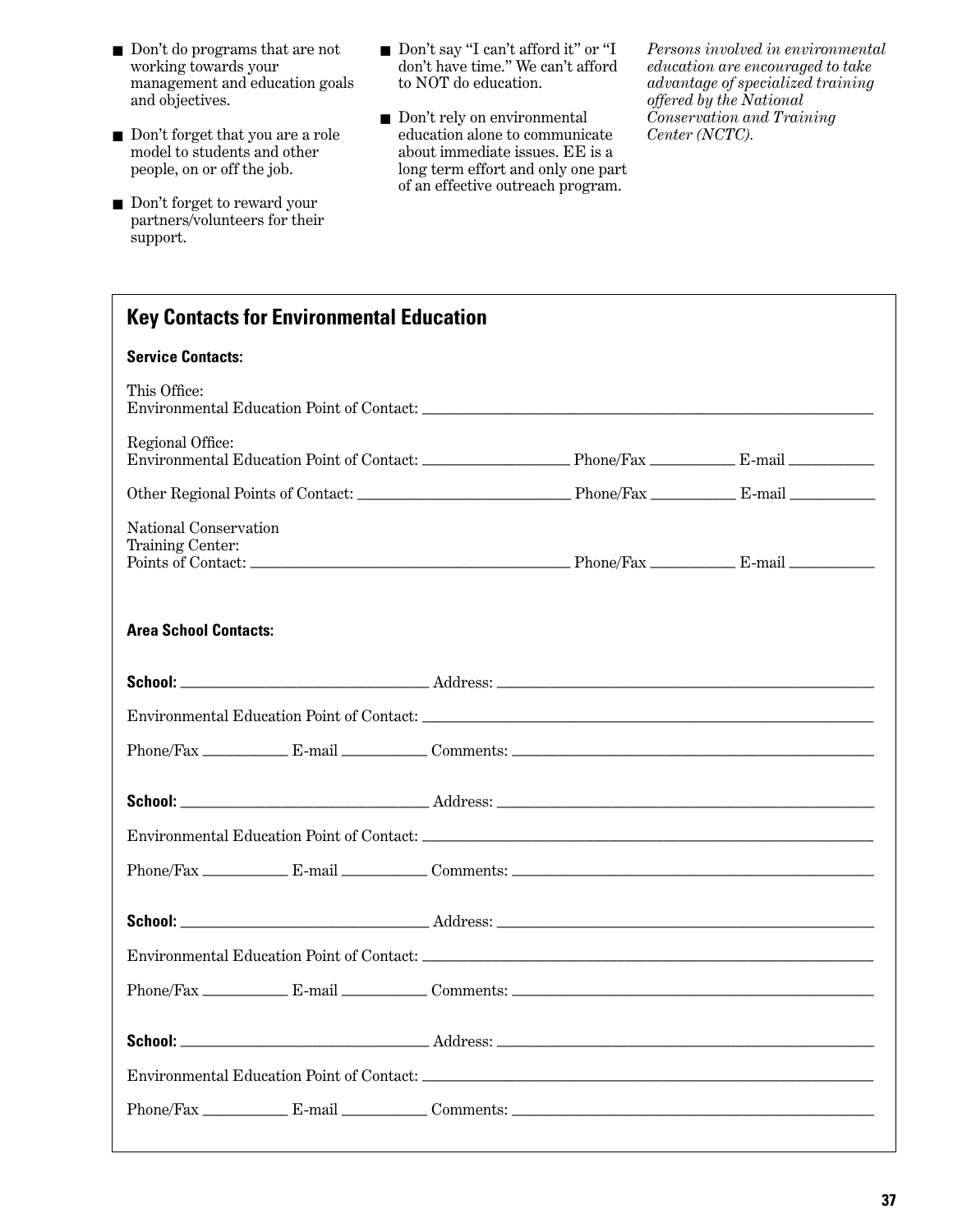## *Chapter 4.b.: The Internet/Intranet and Listservers*

**Internet:** As the number of people who are "online" increases, so does the importance of including the Internet in outreach planning as an important communications tool. When used skillfully, the Internet can relay information to the scientific community, the education community, other agencies, the business community, and many others.

As with any outreach tool, the Internet is most effective when used in concert with coordinated outreach involving traditional tools. You see articles and ads in newspapers, magazines, and on television and radio, highlighting Internet addresses (URLs). You see URLs on business cards. Web pages enhance standard outreach techniques, rather than replace them.

Each Region and many Service programs have websites already in place. If you are contemplating using the Internet for your outreach activity, get in touch with your Regional External Affairs Office and your Regional Webmaster for specific policies, guidance and advice.

**Intranet (SII):** The Service's Internal Internet, or the SII, operates like an Internet website but has been designed to be used and accessed only by Service employees. It allows us to store and share information not used by the general public, like meeting notes, procedures and policies, document drafts, discussions, etc. Visit the SII at http://sii.fws.gov.

### **Name/Number of Regional Webmaster:**

\_\_\_\_\_\_\_\_\_\_\_\_\_\_\_\_\_\_\_\_\_\_\_\_\_\_\_\_\_\_\_

For general guidance, be sure to check out the Service's Web Publishing Home Page at http://sii.fws.gov/webpublish/ and the Outreach Home Page in the Service's Internal Intranet at http://sii.fws.gov/outreach/

Both are solid sources of additional, up-to-date information and who-tocontact links. For guidance on specific Internet/Intranet activities, check the dozens of Online Tutorials at http://sii.fws.gov/webpublish/ train/tutorials.htm

Several of particular interest are:

- How to Plan and Coordinate Your Web Site With Others Inside/ Outside FWS
- How to Choose the Right Tool (Print Publications, Web Pages, Listservers, Newsgroups, TV, etc.)
- How to Write for the Web Audience(s)
- How to Build and Maintain a Site With Non-FWS Partners
- How FWS Can Advertise and Sell Products Via the Web
- How to Build a Virtual Visitor Center

The Service also has a publications site at http://www.nctc.fws.gov/ library/.

#### **Advantages of Internet in Outreach:**

- Access to large numbers of the public, both nationally and internationally.
- Ability to target specific publics.
- Ability to measure effectiveness (number of "hits").
- Ability to obtain direct feedback from on-line public.
- Ability to include very complex information, including graphics, maps, etc.
- Rapid transfer of information (highly important in crises, controversies).
- Reduction of costs for printing and mailing publications and documents.

Web pages allow you to "broadcast" (and color pictures are free!) and they also allow you to "narrowcast." We can bypass the filtering done by the mass media. On the Web, you can reach biologists, farmers, schoolteachers, and other audiences with a tighter focus than even radio provides.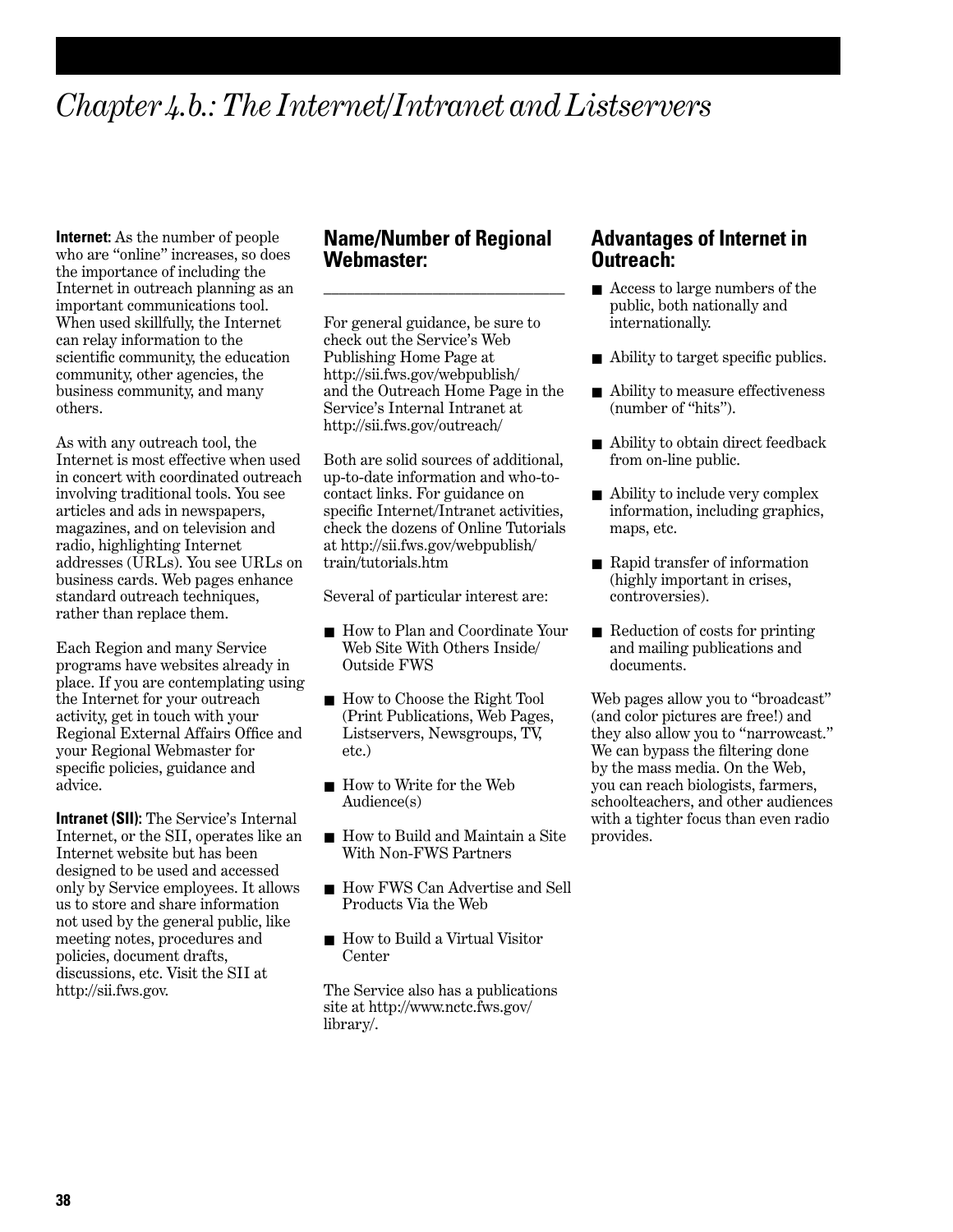## **Disadvantages of Internet in Outreach:**

- Requires expense, expertise, and time to build and maintain a useful website.
- May be subject to "hacking," viruses, or other information distortion.
- On-line Public is generally limited to middle or upper income population.
- For maximum exposure, websites generally require promotion by other means of communication.

The official Directorate guidance regarding Web publishing is online at: http://sii.fws.gov/webpublish/ dirguide.htm

Director's Memo (May 28, 1998) creating the Web Publishing Council

Director's Memo (October 13, 1998) requiring Web publishing plans from each AD/RD and the actual Web Publishing Plans that resulted.

All Employee Message (October 19, 1998) on Coordination and Review of Service Internet Publications.

## **Listservers**

The Service uses various web-based Listservers to broadcast simple and quick information to a list of internal and external subscribers. Listservers are another way of receiving up to date information which appears in you email. Those who are involved in outreach should consider subscribing to the fwsoutreach listserver, along with the fws-news listserver and the fws-web listserver to stay up-to-speed on what's happening in Service outreach, news/press releases and web management.

#### **To subscribe to the fws-outreach listserver:**

Click on *New Memo*

In the "To:" brackets type, **listserv@www.fws.gov**

Leave the "Subject:" line blank.

Tab into the body section of the message and type: **subscribe fws-outreach your email name**

Click on *Send*.

#### **To subscribe to the fws-news listserver:**

Go to http://news.fws.gov/ listser.html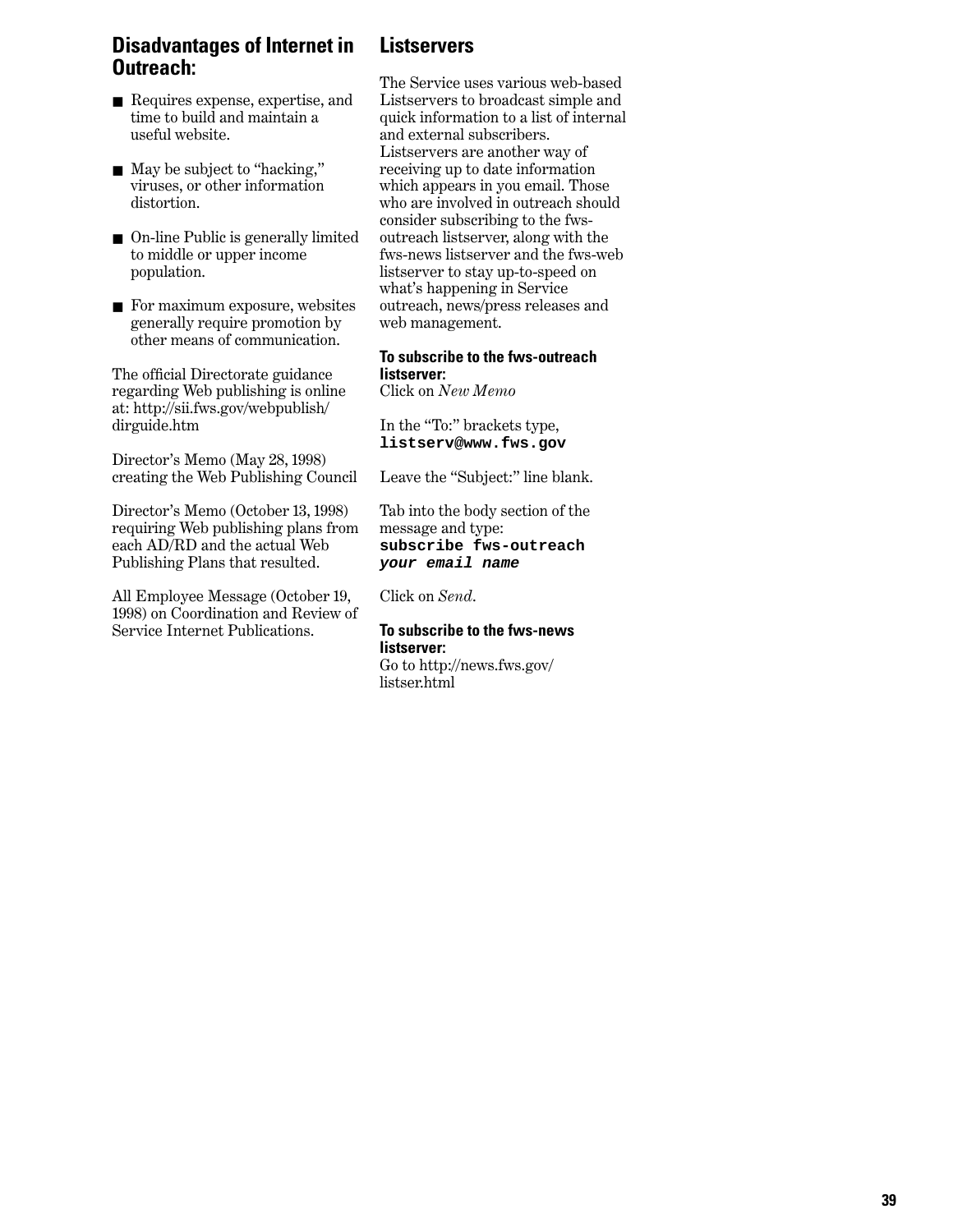## *Chapter 4.c.: Partnerships*

*Forming partnerships can be the Service's most successful and productive outreach activity. By forming partnerships, the Service establishes the closest possible relationships with members of publics that are willing to provide the highest level of support for specific issues. Virtually all Service programs and initiatives can be strengthened through the formation of partnerships.* 

## **Partnerships—Definitions:**

A partnership is a type of collaboration. Collaboration is a mutually beneficial and well-defined relationship entered into by two or more organizations to achieve results they are more likely to achieve together than alone.

A partnership is a voluntary collaboration of individuals, organizations, or both, to achieve common goals on a specific project within a definite amount of time. It often involves exchange or flow of money or resources.

#### **Why Partnerships?**

As many Service project leaders have recognized, partnerships often provide the only politically and fiscally practical way to resolve conflicts in an increasingly competitive and complex world. As they go through the process of forming these bonds with specific publics, the project leaders learn more about these publics, their concerns and their strengths. Once the bond of partnership is properly forged, both agency and public take on a "we're all in this together" attitude, and the resources are the beneficiaries.

### **Advantages of Partnerships to Service Outreach:**

- The existence of a partnership conveys a high level of trust and confidence in the Service on a given issue, thereby enhancing Service credibility among other publics.
- Partners can assist the Service by helping to convey Service outreach messages to other publics.
- Partnerships strengthen Service programs and activities by contributing financial, intellectual, and/or moral support from partners.
- Partners bring the strength of diversity to an agency or project.

#### **Partnership Assessment Guide**

- Will the partnership solve or significantly impact a problem?
- Is the time available for participation by partners?
- Are the goals of the project in the interest of the agency and within its mandate?
- Do your prospective partners all have a reason to participate in the partnership?
- Are cooperation and collaboration needed to do the project?
- Do you need additional information or resources that the partners can provide?
- Is acceptance of the decision or project critical to effective implementation?
- If you made the decision or did the project on your own, would the involved stakeholders accept it?
- Has the partnership identified all groups needed for the project to be successful?
- Will the partnership be voluntary and equitable?

## **Do's and Don'ts of Partnerships**

#### **Do:**

- Take the initiative. Talk to people. Think creatively about ways to work with others to achieve commons goals while furthering agency objectives.
- Clearly define the objectives of a potential partnership, the resources that each participant would bring to the activity, and the benefits that each stands to gain.
- Be inclusive. Early on, involve people whose approval or participation will be ultimately required.
- Put ideas in writing for people who may be interested. Make sure to represent them as ideas rather than agreement.
- Learn about prospective partners. Be comfortable with their reputations and capabilities before joining or forming a partnership with them.
- Investigate alternative strategies for achieving the objective. Are other avenues or other partners better suited to accomplish the objectives?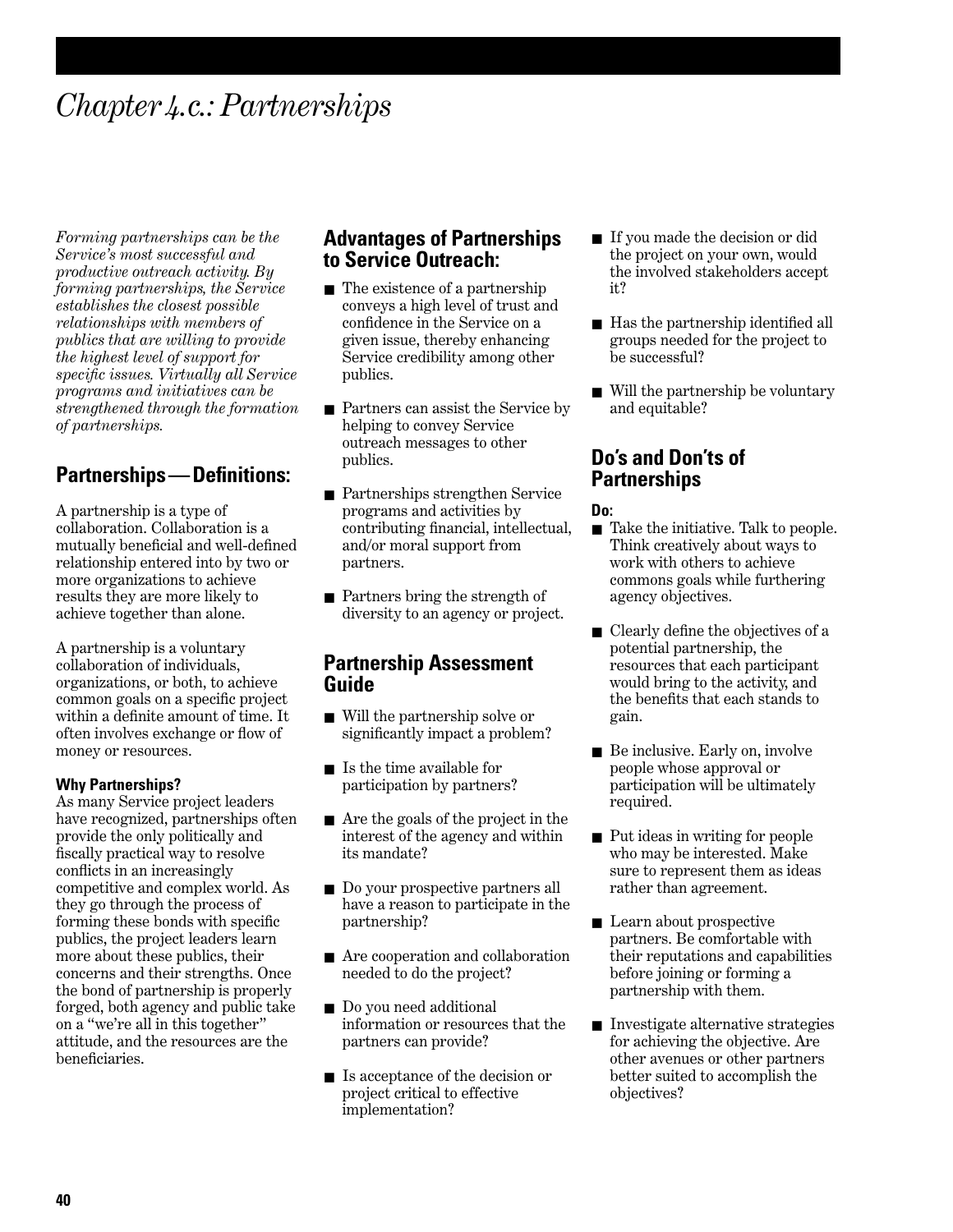■ Be realistic in estimating the often lengthy time periods required to initiate and implement a partnership. Anticipate, be prepared for, and expect delays.

#### **Don't:**

- Limit the ways you use partnerships to further agency objectives.
- Wait until the last minute to bring in supervisors, public affairs, or agreement specialists to review the contemplated partnership.
- Endorse any company or external product that will be put up for sale.
- Exceed your authority to solicit partnership funding from private sources.
- Lose focus on the goals of the partnerships.
- Get into turf battles.
- Get frustrated if there are delays. Remember that time periods are estimates only!

*For additional information on forming partnerships, see Appendix A-6*

*All persons involved in forming partnerships are encouraged to take advantage of specialized training offered by the National Conservation and Training Center (NCTC).*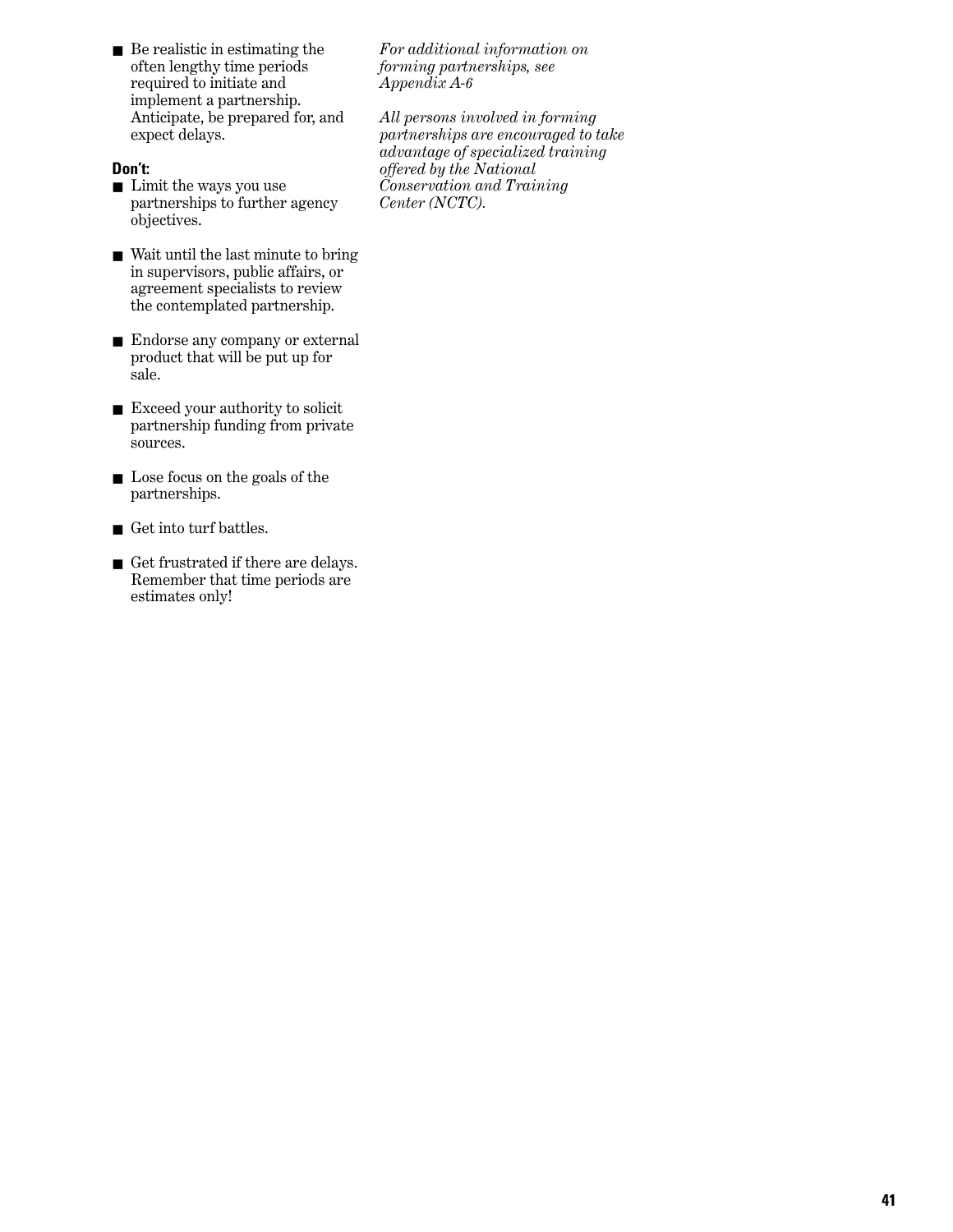## **Glossary of Outreach Terms**

**Above the Fold**—Literally, the location on the front page of a newspaper that appears above where the newspaper is folded. This location is reserved for the most important stories.

**Actuality**—The portion of a radio news report which is recorded at the scene of the story, including natural sound or taped interview.

**Ambush Interview**—When a TV news crew arrives without advance notice to interview a person who is not expecting the interview. Caught off-guard, the subject of the interview often looks furtive or guilty of something.

**Anchor**— A news person who usually is broadcast from the TV station and introduces stories by other reporters, or reads stories from behind a desk. Often anchors work in pairs.

**Angle**—The approach, focus, or emphasis that a reporter takes when preparing a story.

**Arbitron**— A commonly used service which measures broadcast audiences for radio stations.

**Art**—In newspapers and magazines, and illustration, chart, graphic, or photograph that accompanies a story.

**Assignment Editor**—In a radio or TV newsroom, the person who determines which reporters and photographers will cover which stories. Though the assignment editor is not the only member of a news staff who determines which stories will be covered, he/she is the single best person to contact if you have a story you want to be covered.

**B Roll**— Videotape showing scenes or images that are generally related to a particular story or subject, such as scenery, wildlife, people working, etc. B roll is used during the editing process to add additional visual interest to a story.

**Bird**— A broadcast satellite.

**Bite**—Short for "sound bite," referring to the small portion of a recorded radio or TV interview which is used in the reporter's story. Bites usually last no more than 15 seconds. Bites from separate portions of the same interview may be edited together to make them appear as if they were spoken together.

**Block**— A set of news stories on a news cast which are broadcast together, without interruption for a commercial break. Stories in the first "block" are those the station deems most newsworthy.

**Break**—In TV: The periods of the newscast during which commercials are run. In Newspapers: The place where a story ends on one page, to be continued on another.

**Breaking News**—See "news" below. "Breaking" news is distinguished by that news which is most immediate, or happening at the time of the report.

**Bug**— A small microphone that can transmit conversations. A bug that is secretly planted to record conversations without the knowledge of those recorded is illegal under FCC regulations except when used by police with a warrant.

**Bulldog Edition**—The first edition of a newspaper.

**Call Letters**—The letters which identify radio and TV broadcast stations. Stations west of the Mississippi begin with "K," east of the Mississippi they begin with "W."

**Canned Story, or In the Can**— A story that is ready to be printed or broadcast. Often used to refer to a story written or produced by a wire service, network, or source other than the news organization using it.

**Congress**— For purposes of Service outreach, the term "Congress" encompasses members of the U.S. House of Representatives and the U.S. Senate, and members of their staffs, both in Washington D.C. and in their home states or districts.

**Chroma-Key**— A TV device used to superimpose graphics or words on the image being broadcast, such as the name and title of the person shown speaking.

**Crawl**— Additional information in the form of words and numbers which move horizontally across the bottom of the TV image while regular programming is underway. Usually provides emergency or bulletin information such as weather warnings, elections results, etc.

**Cutline**—The information below a photograph which describes the contents of the photograph and may give photo credit.

**Dateline**—The first words in a print news story which indicate where the story comes from, and often the source, which is often a wire service, for example, SAN FRANCISCO — Reuters. In prior years, the date was also included (hence the name "dateline"), but today all news stories are assumed to be dated the same day as published, and most papers delete the date.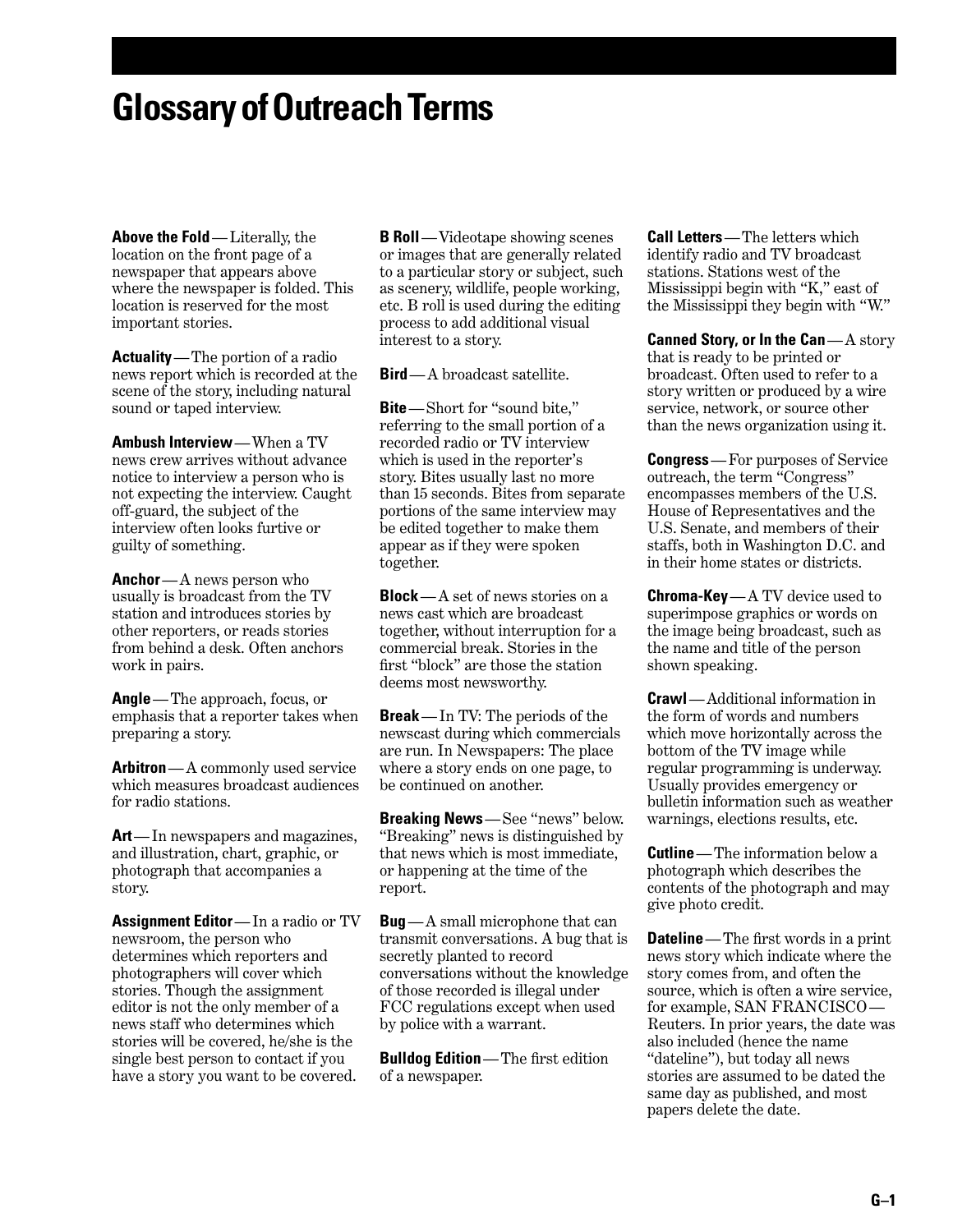**Defamation**—"Communication that exposes a person to hatred, ridicule, or contempt, or lowers him in the esteem of his fellows, causes him to be shunned, or injures his business or calling. Its categories are libel– broadly, printed or written material; and slander–broadly, spoken words." *(–*Law of Mass Communications, *Nelson and Teeter.)*

**DBS**—Direct broadcast satellite, referring to a satellite which relays TV signals directly to the viewer from the source, rather than to a local TV station or cable system for relay to the viewer.

**Display Advertising**— Newspaper ads that use large blocks of space, usually including art or photos, distinguished from classified ads.

**Dub**—Copy of a videotape or audio tape.

**ENG**—Electronic news gathering using videotape as the medium.

**Environmental Education (EE)**—

Gaining knowledge, understanding, skills, and experience about the environment (i.e. wildlife and habitats) through study, instruction or experience.

**Equal Time**—The federal requirement that any broadcast station which provides air time to a political candidate during the election process must provide equal time to other candidates.

**Exclusive** — A news story that only one news outlet covers, sometimes by arrangement with the source of the story. Also called a "scoop."

**Fairness Doctrine**— In the past, this was a federal FCC requirement that broadcasters cover all sides of controversial stories of public importance. This requirement was repealed in 1987.

**FCC**—The Federal Communications Commission, which regulates all electronic transmissions in the U.S., including radio, TV, cell phones, etc.

**Feature**—A news story that may not be as timely or urgent as "hard" news, and usually has a human interest angle.

**Grip**—An assistant who works with a TV crew, usually the sound technician.

**Hard News**—See "News," below. "Hard" news is distinguished by its emphasis on facts — the who, what, where, when, and how of the story with a minimum of interpretation.

**Hot**—In broadcast production, any of the following: a microphone that is on; sound that is too loud; lighting that is too bright.

**Intercut**— A TV editing technique that places one person's interview directly next to another person's interview, without showing the reporter, usually to heighten controversy between opposing viewpoints.

**Key Informant**—An individual member of a particular public or group whom you can rely on to help you understand what that group is thinking or feeling about particular issue.

**Kicker**—The last story in a newscast, usually something cute, funny, or unusual, to end the newscast on an upbeat note.

**Lead**— The opening sentence or paragraph of a print news story, which usually contains addresses the who, what, where, when of the story.

**Lead-In**—The part of a news story read by the anchor to introduce the reporter's story. The broadcast equivalent of the headline for the story.

**Libel**—See "Defamation," above.

**Listener**— A video shot of the reporter listening the to the person being interviewed. Sometimes called "noddies," because the reporters often nod during the shot, as if they agree with or understand what the person is saying. These shots are used in the editing process as cutaways for smoother transitions between sound bites.

**Masthead**—The box in a newspaper that shows the newspaper name, editor, publisher, often on the editorial page.

**Morgue**—The library of a newspaper that keeps copies of previous stories by subject. Reporters rely on morgues for background information.

**News**— A timely event that will have wide interest to most people, such as a disaster, an important discovery, unusual weather event, etc. Generally, the news media consider an event to be "news" if they say it is.

**News Director**—The person in charge of the entire news department in a TV or radio station, and who does the hiring and firing of all reporters, anchors and technical crew.